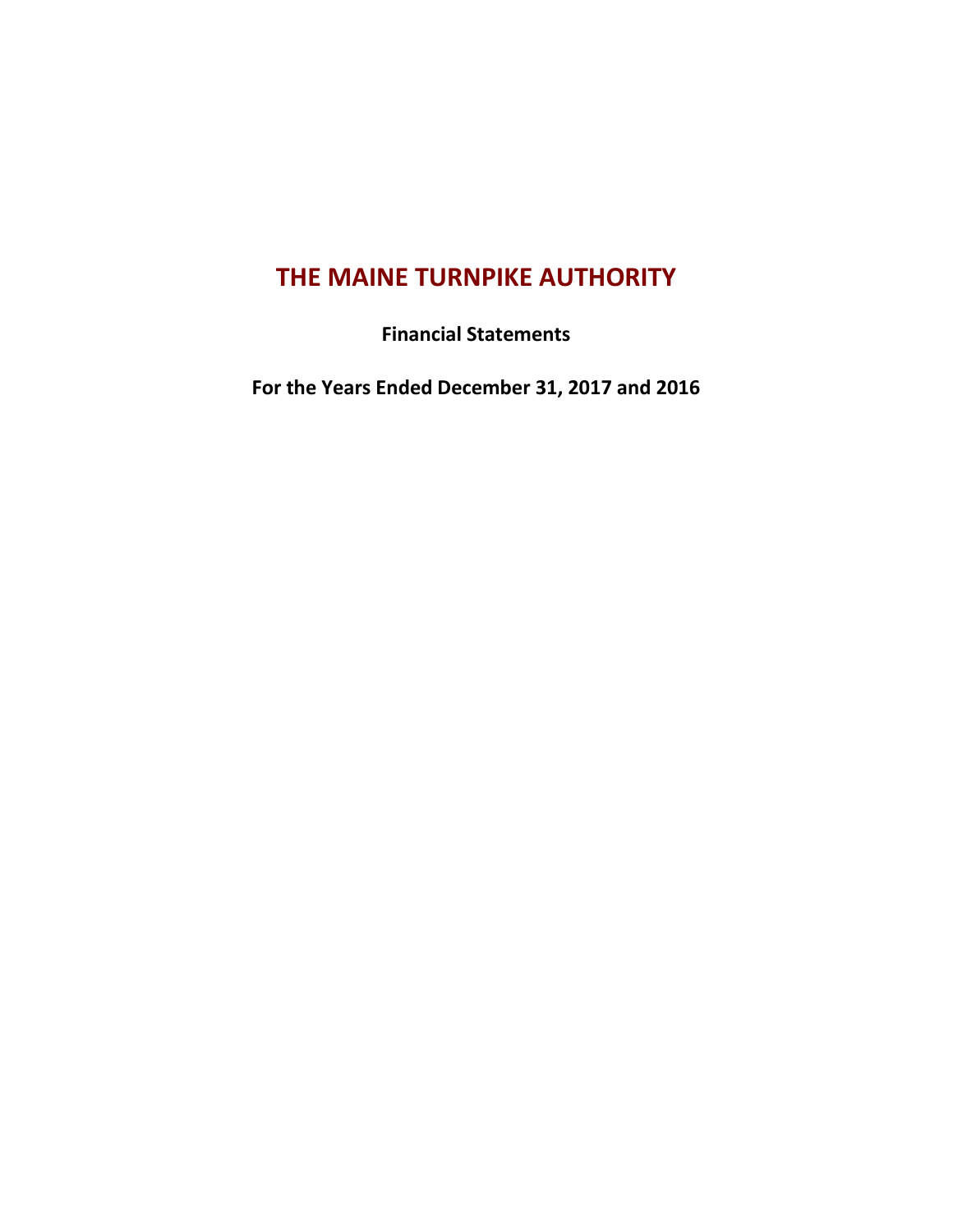## **THE MAINE TURNPIKE AUTHORITY**

## **Financial Statements**

# **For the Years Ended December 31, 2017 and 2016**

### **TABLE OF CONTENTS**

|                                                              | Page(s)   |
|--------------------------------------------------------------|-----------|
| Independent Auditors' Report                                 | $1 - 2$   |
| Management's Discussion and Analysis                         | $3 - 8$   |
| <b>Statements of Net Position</b>                            | $9 - 10$  |
| Statements of Revenues, Expenses and Changes in Net Position | 11        |
| <b>Statements of Cash Flows</b>                              | $12 - 13$ |
| <b>Notes to Financial Statements</b>                         | $14 - 37$ |
| Required Supplementary Information                           | 38-39     |
| Other Supplementary Information                              | 40-41     |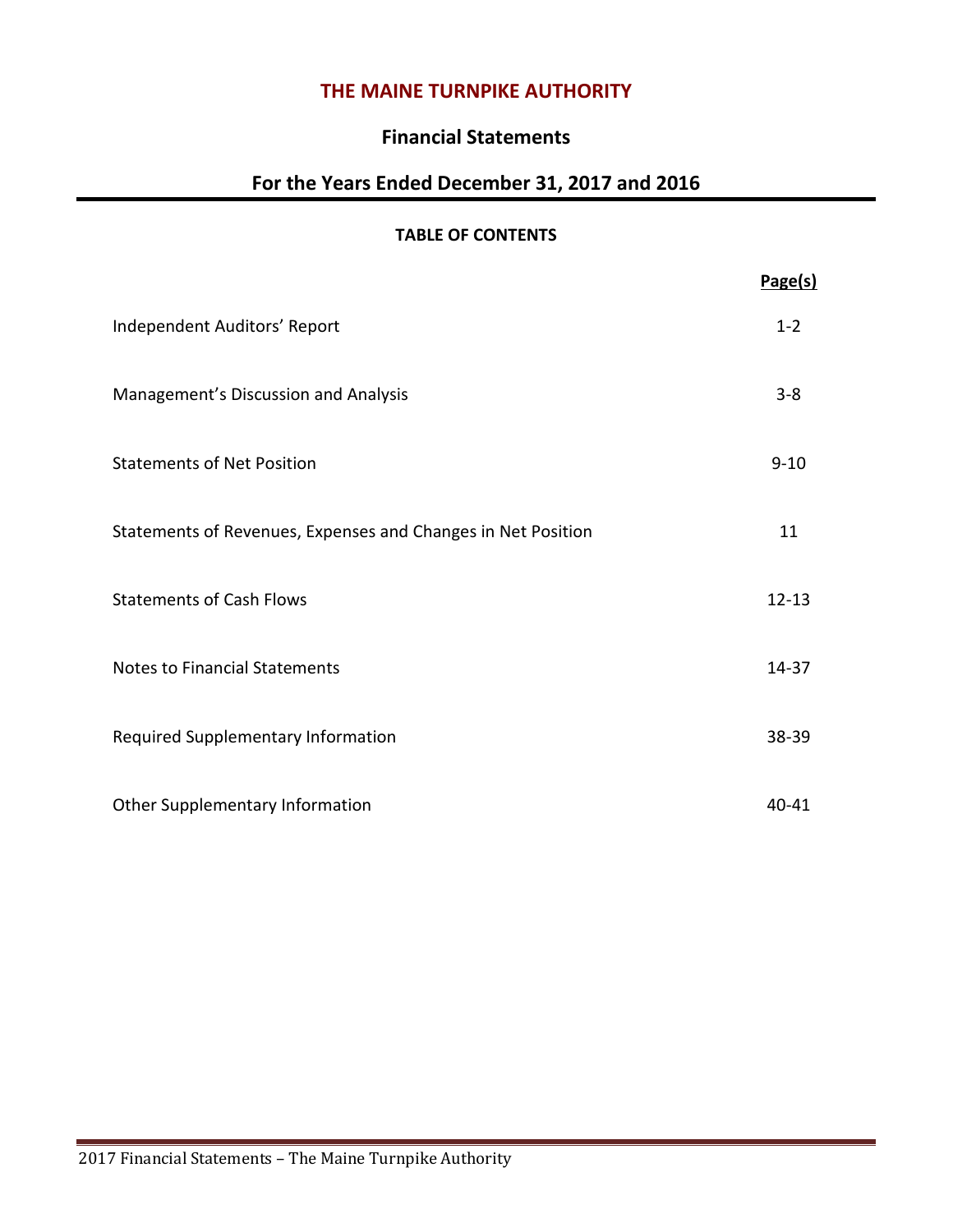

Accessible Approachable Accountable

### **Independent Auditors' Report**

To the Board of Directors Maine Turnpike Authority Portland, Maine

#### **Report on the Financial Statements**

We have audited the accompanying financial statements of the Maine Turnpike Authority, a component unit of the State of Maine, as of and for the years ended December 31, 2017 and 2016, and the related notes to the financial statements, which collectively comprise the Authority's basic financial statements as listed in the table of contents.

#### *Management's Responsibility for the Financial Statements*

Management is responsible for the preparation and fair presentation of these financial statements in accordance with accounting principles generally accepted in the United States of America; this includes the design, implementation, and maintenance of internal control relevant to the preparation and fair presentation of financial statements that are free from material misstatement, whether due to fraud or error.

#### *Auditors' Responsibility*

Our responsibility is to express an opinion on these financial statements based on our audits. We conducted our audits in accordance with auditing standards generally accepted in the United States of America and the standards applicable to financial audits contained in *Government Auditing Standards,* issued by the Comptroller General of the United States. Those standards require that we plan and perform the audits to obtain reasonable assurance about whether the financial statements are free from material misstatement.

An audit involves performing procedures to obtain audit evidence about the amounts and disclosures in the financial statements. The procedures selected depend on the auditors' judgment, including the assessment of the risks of material misstatement of the financial statements, whether due to fraud or error. In making those risk assessments, the auditor considers internal control relevant to the entity's preparation and fair presentation of the financial statements in order to design audit procedures that are appropriate in the circumstances, but not for the purpose of expressing an opinion on the effectiveness of the entity's internal control. Accordingly, we express no such opinion. An audit also includes evaluating the appropriateness of accounting policies used and the reasonableness of significant accounting estimates made by management, as well as evaluating the overall presentation of the financial statements.

We believe that the audit evidence we have obtained is sufficient and appropriate to provide a basis for our audit opinion.

#### *Opinion*

In our opinion, the financial statements referred to above present fairly, in all material respects, the financial position of the Maine Turnpike Authority, as of December 31, 2017 and 2016, and the changes in financial position and cash flows for the years then ended in accordance with accounting principles generally accepted in the United States of America.

30 Long Creek Drive, South Portland, ME 04106-2437 | 207-774-5701 | 207-774-7835 fax | cpa@macpage.com One Market Square, Augusta, ME 04330-4637 | 207-622-4766 | 207-622-6545 fax

**Macpage LLC**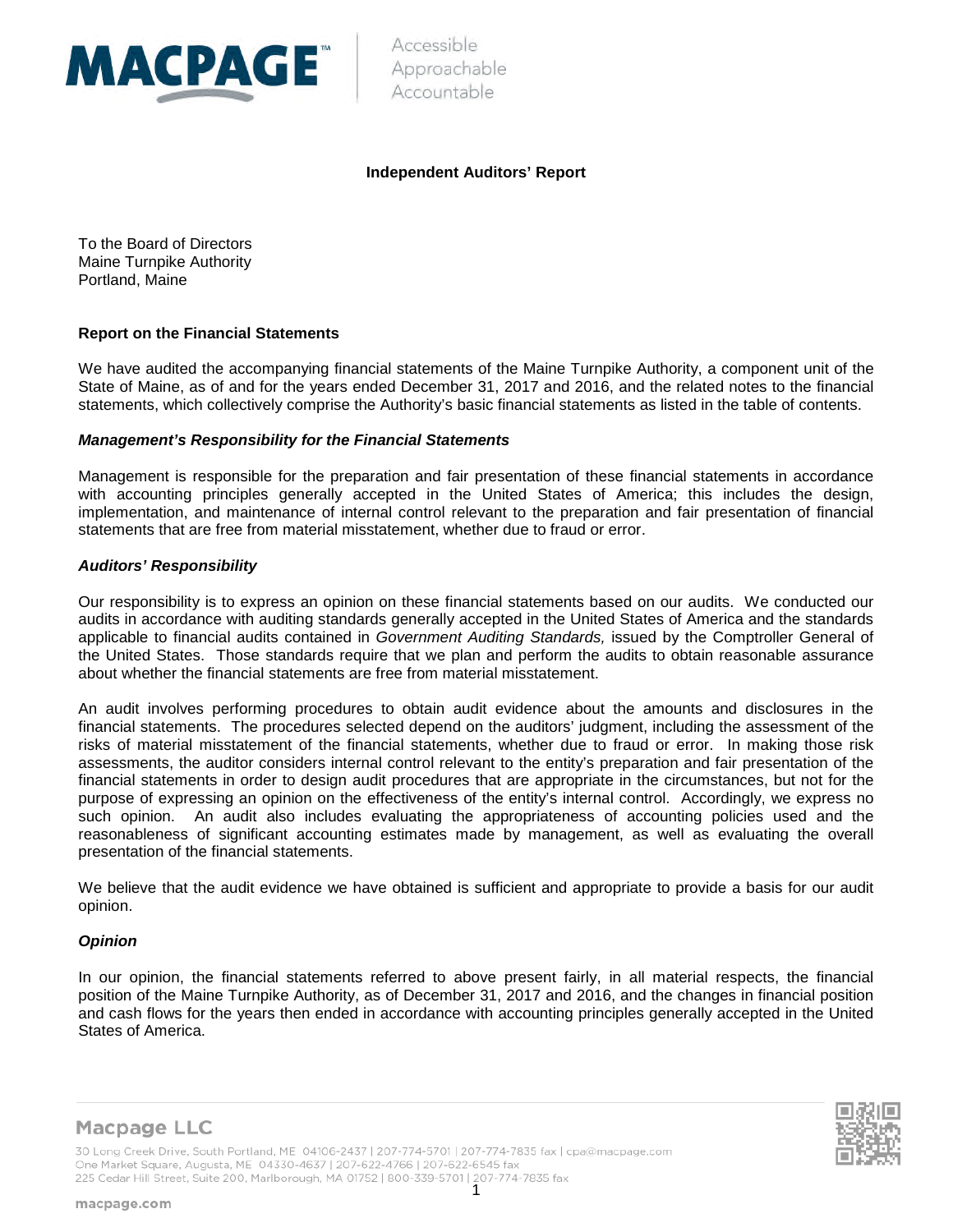### *Other Matters*

#### *Required Supplementary Information*

Accounting principles generally accepted in the United States of America require that the management's discussion and analysis on pages 3-8, the trend data on infrastructure condition on page 38, the schedule of funding progress for the retiree healthcare plan on page 38, the schedule of proportionate share of net pension liability on page 39, and the schedule of contributions on page 39, be presented to supplement the basic financial statements. Such information, although not a part of the basic financial statements, is required by the Governmental Accounting Standards Board, who considers it to be an essential part of financial reporting for placing the basic financial statements in an appropriate operational, economic, or historical context. We have applied certain limited procedures to the required supplementary information in accordance with auditing standards generally accepted in the United States of America, which consisted of inquiries of management about the methods of preparing the information and comparing the information for consistency with management's responses to our inquiries, the basic financial statements, and other knowledge we obtained during our audit of the basic financial statements. We do not express an opinion or provide any assurance on the information because the limited procedures do not provide us with sufficient evidence to express an opinion or provide any assurance.

#### *Other Information*

Our audit was conducted for the purpose of forming an opinion on the financial statements that comprise the Authority's basic financial statements. The Calculation of the Composite Debt Service Ratio on page 40, as required by the bond resolutions and related documents, and the Statement of Activities for the State of Maine General Purpose Financial Statements on page 41, is presented for purposes of additional analysis and is not a required part of the basic financial statements.

The Calculation of the Composite Debt Service Ratio on page 40 and the Statement of Activities for the State of Maine General Purpose Financial Statements on page 41 is the responsibility of management and was derived from and relates directly to the underlying accounting and other records used to prepare the basic financial statements. Such information has been subjected to the auditing procedures applied in the audit of the basic financial statements and certain additional procedures, including comparing and reconciling such information directly to the underlying accounting and other records used to prepare the basic financial statements or to the basic financial statements themselves, and other additional procedures in accordance with auditing standards generally accepted in the United States of America. In our opinion, the Calculation of the Composite Debt Service Ratio on page 40, and the Statement of Activities for the State of Maine General Purpose Financial Statements on page 41, are fairly stated, in all material respects, in relation to the basic financial statements as a whole.

#### **Other Reporting Required by** *Government Auditing Standards*

In accordance with *Government Auditing Standards*, we have also issued our report, dated March 14, 2018, on our consideration of the Maine Turnpike Authority's internal control over financial reporting and on our tests of its compliance with certain provisions of laws, regulations, contracts, and grant agreements and other matters. The purpose of that report is to describe the scope of our testing of internal control over financial reporting and compliance and the results of that testing, and not to provide an opinion on the effectiveness of Maine Turnpike Authority's internal control over financial reporting or on compliance. That report is an integral part of an audit performed in accordance with *Government Auditing Standards* in considering Maine Turnpike Authority's internal control over financial reporting and compliance.

Macpage LLC

South Portland, Maine March 14, 2018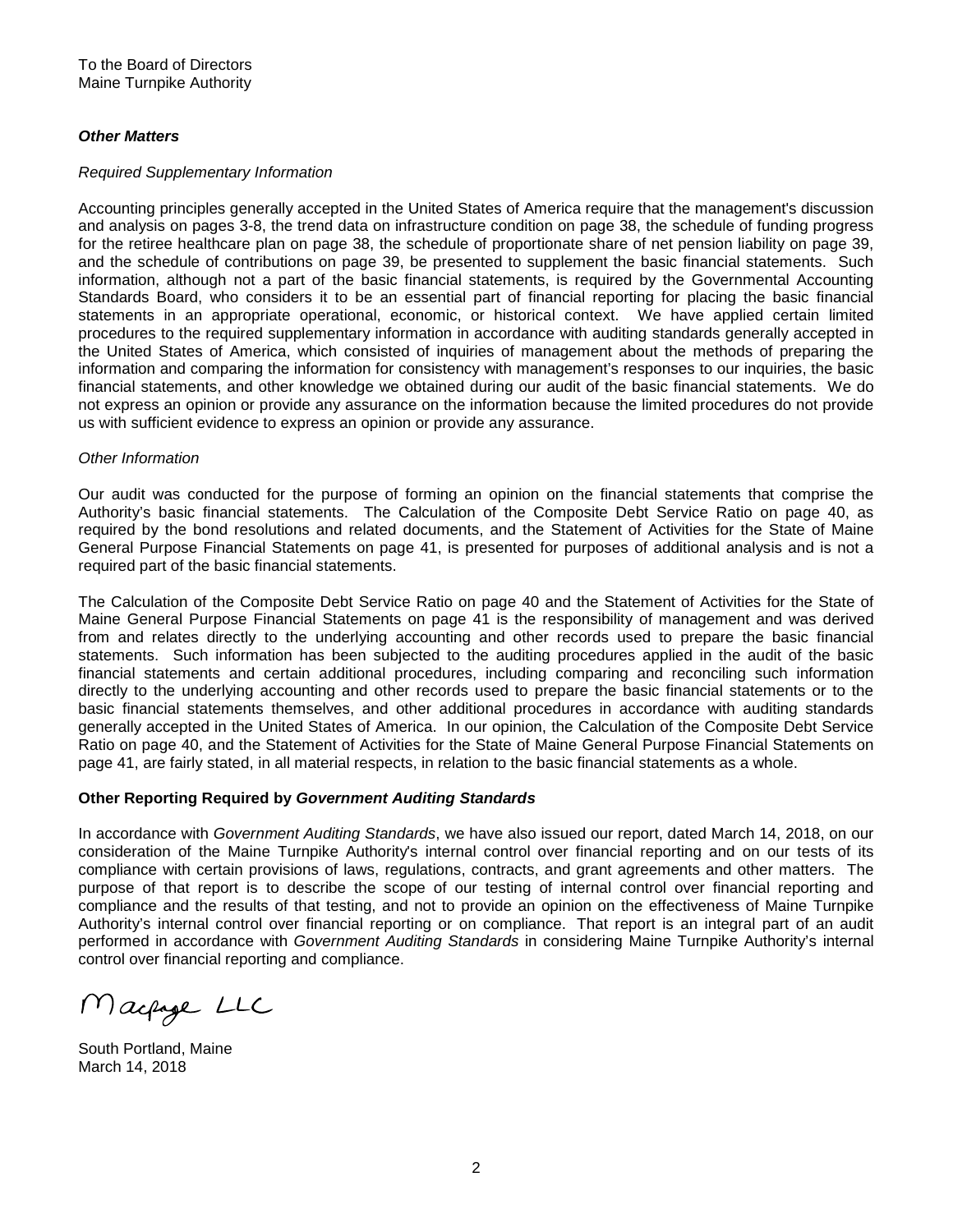## **THE MAINE TURNPIKE AUTHORITY**

### **Management's Discussion and Analysis**

### **December 31, 2017**

The management of the Maine Turnpike Authority (the Authority) offers this narrative overview and analysis of the Authority's financial activities for the years ended December 31, 2017 and 2016. This discussion and analysis is designed to assist the reader in focusing on the significant financial issues and activities and to identify any significant changes in financial position. The information presented here should be read in conjunction with the Authority's basic financial statements.

### **Financial Highlights**

Net operating income for the Maine Turnpike Authority was \$57,834,843 and \$64,107,568 for calendar years 2017 and 2016, respectively. The decrease in net operating income is mostly due to an increase in Net Fare Revenue offset by a greater increase in Preservation Expenses. Total Revenues increased 2.5% in 2017, which is mostly due to an increase in traffic of 3.0% over the prior year. The increase in Operating Expenses over the prior year is due to an increase in Preservation Expenses (accelerated bridge repair and paving programs), storm related costs, and increased personnel costs related to Maine State Police Troop G.

Current year activity produced a change in net position of \$41,788,573 compared to \$46,476,966 for fiscal years 2017 and 2016, respectively. The term "net position" refers to the difference between assets, deferred outflows of resources, liabilities and deferred inflows of resources. At the close of calendar year 2017, the Authority had a net position of \$324,704,149, an increase of 15% over calendar year 2016. At the close of calendar year 2016, the Authority's net position was \$282,915,576. The Authority's overall financial position has improved as shown by the increase in net position.

### **Overview of the Basic Financial Statements**

This discussion and analysis is intended to serve as an introduction to the Authority's basic financial statements. The Authority's financial statements are presented in a manner similar to a private-sector business and have been prepared according to accounting principles generally accepted (GAAP) in the United States. Revenues are recorded as they are earned and expenses are recorded as they are incurred, regardless of when cash is received or disbursed.

### **Basic Financial Statements**

The statement of net position presents information on all of the Authority's assets, deferred outflows of resources, liabilities and deferred inflows of resources, with the difference reported as net position. Over time, increases and decreases in net position serve as a relative indicator of the change in financial position of the Authority.

The statement of revenues, expenses, and changes in net position shows the result of the Authority's total operations during the fiscal year and reflects both operating and non-operating activities. Changes in net position reflect the fiscal period operating impact upon the overall financial position of the Authority.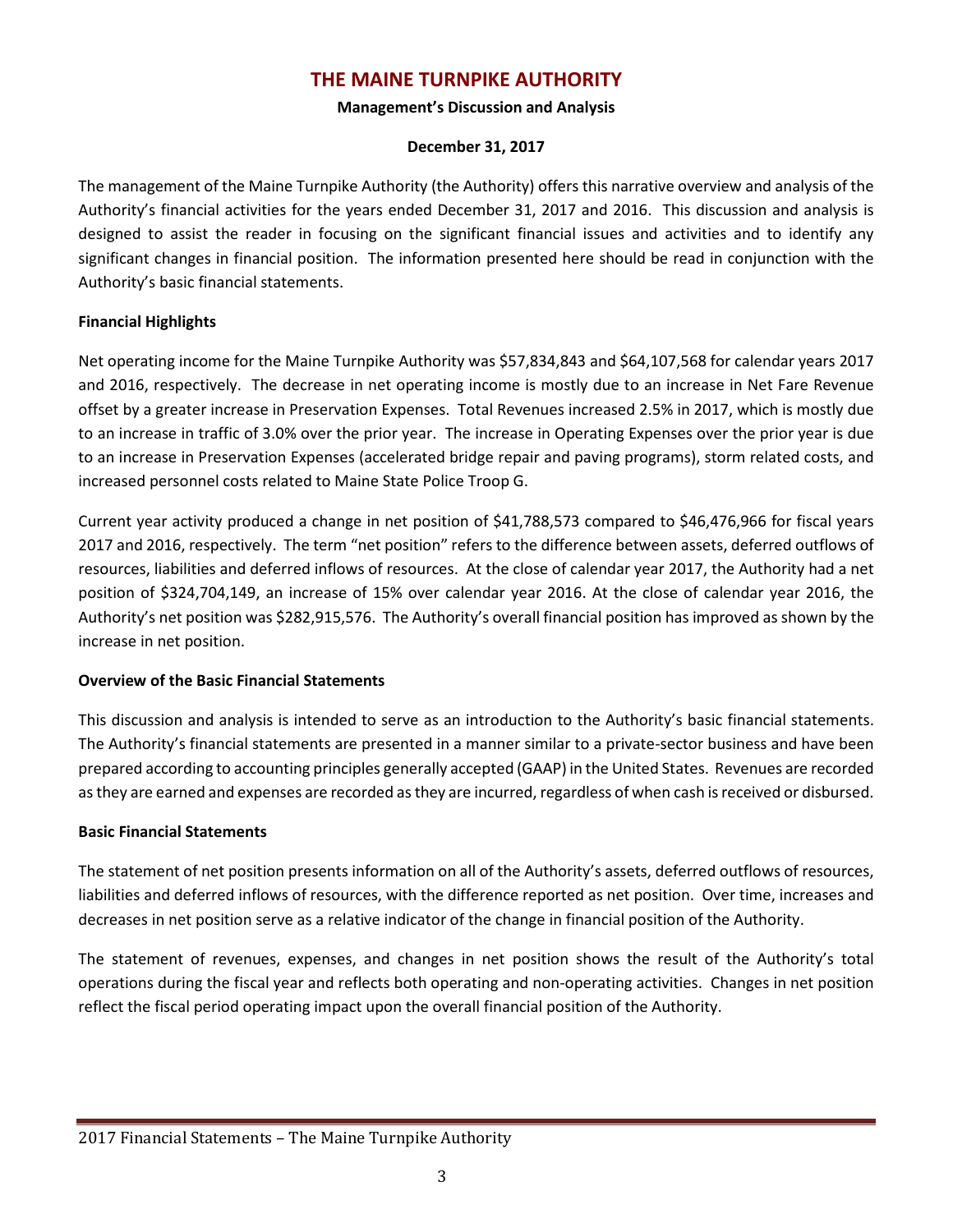The statement of cash flows provides a detailed analysis of all sources and uses of cash. The direct method of cash flows is presented, ending with a reconciliation of operating income to net cash provided by operating activities. The statement of cash flows is divided into the following activities: operating, capital and related financing, and investing.

### **Notes to the Financial Statements**

The notes provide additional information that is essential to fully understand the data provided in the basic financial statements.

#### **Other Information**

In addition to the basic financial statements and notes, this report also presents required supplementary information concerning infrastructure condition, the retiree healthcare plan, and information on the Authority's participation in the Maine Public Employer's Retirement System. Additionally, certain supplementary information concerning the Authority's debt service ratio, as defined by the bond resolution, is included.

#### **Financial Analysis**

#### **Maine Turnpike Authority's Statement of Net Position**

|                                                              | December 31, |             |    |             |
|--------------------------------------------------------------|--------------|-------------|----|-------------|
|                                                              |              | 2017        |    | 2016        |
| <b>Assets and Deferred Outflows</b>                          |              |             |    |             |
| <b>Current Assets</b>                                        | \$           | 98,975,922  | \$ | 85,331,731  |
| Capital Assets, Net of Accumulated Depreciation              |              | 629,511,514 |    | 604,788,325 |
| <b>Non-Current Assets</b>                                    |              |             |    | 13,058,570  |
| <b>Non-Current Restricted Assets</b>                         |              | 52,360,609  |    | 52,773,175  |
| <b>Other Assets</b>                                          |              | 2,681,855   |    | 5,045,291   |
| Deferred Outflows of Resources                               |              | 19,856,878  |    | 23,759,835  |
| <b>Total Assets and Deferred Outflows</b>                    | \$           | 803,386,778 | \$ | 784,756,927 |
| <b>Liabilities and Deferred Inflows</b>                      |              |             |    |             |
| <b>Current Liabilities</b>                                   |              | 55,536,897  |    | 53,861,896  |
| Bonds Payable, Net of Unamortized Premiums                   |              |             |    |             |
| and Discounts, net of current position                       |              | 376,014,682 |    | 400,977,616 |
| Other Post Employment Benefits Liability                     |              | 21,620,253  |    | 19,866,253  |
| <b>Other Non-current Liabilities</b>                         |              | 2,378,984   |    | 2,330,991   |
| <b>Net Pension Liabilities</b>                               |              | 16,098,398  |    | 20,031,423  |
| Deferred Inflow of Resources                                 |              | 7,033,415   |    | 4,773,172   |
| <b>Total Liablilities and Deferred Inflows</b>               | Ŝ.           | 478,682,629 | \$ | 501,841,351 |
| <b>Net Position:</b>                                         |              |             |    |             |
| Net Investment in Capital Assets                             |              | 293,811,514 |    | 251,533,325 |
| Restricted                                                   |              | 31,972,890  |    | 33,469,849  |
| Unrestricted (Deficit)                                       |              | (1,080,255) |    | (2,087,598) |
| <b>Total Net Position</b>                                    |              | 324,704,149 | \$ | 282,915,576 |
| <b>Total Liabilities, Deferred Outflows and Net Position</b> | \$           | 803,386,778 | \$ | 784,756,927 |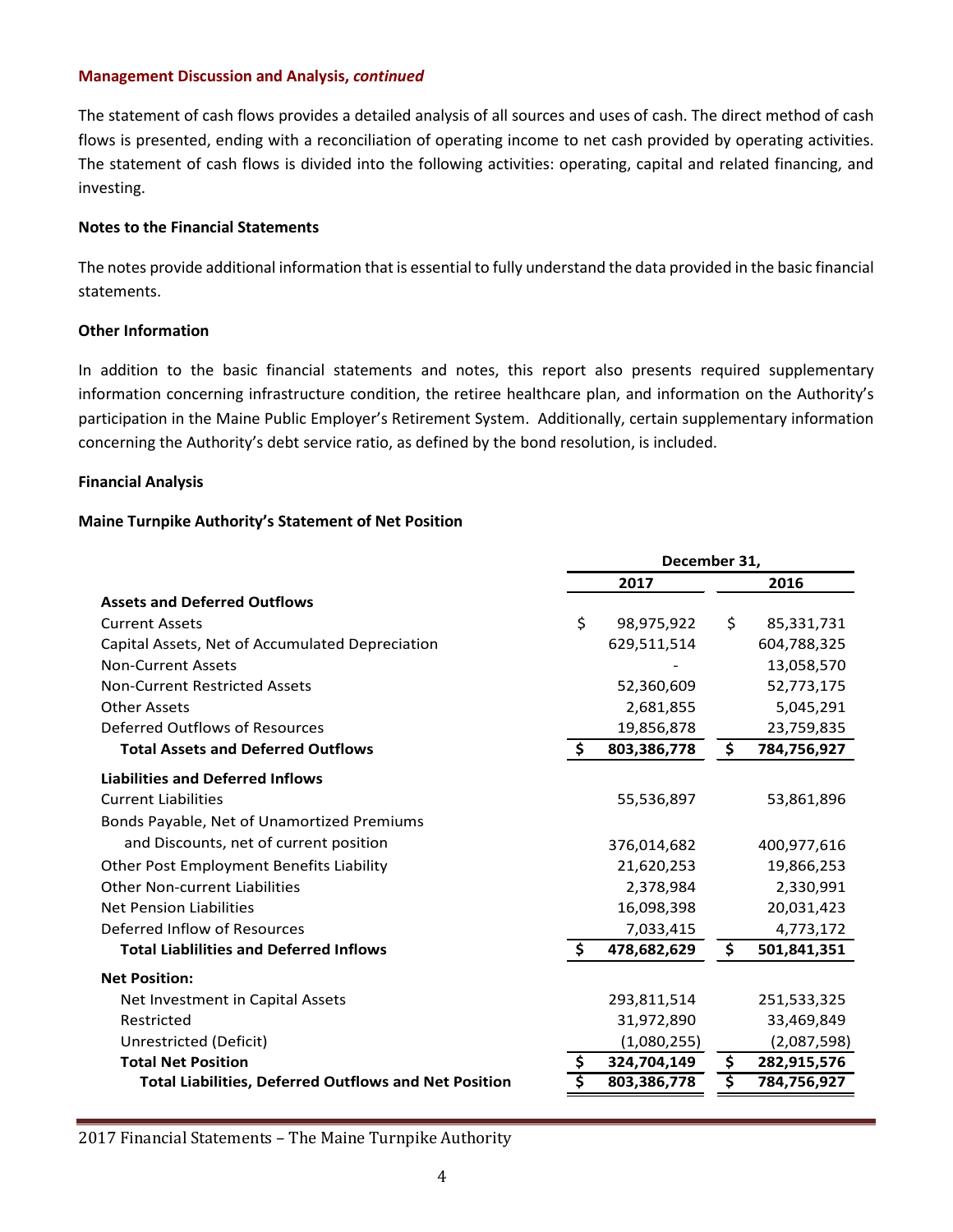As noted earlier, net position serves as an indicator of the Authority's overall financial position. In the case of the Authority, assets and deferred outflows exceeded liabilities and deferred inflows by \$324,704,149 at the close of 2017. This represents an increase of \$41,788,573 (15%) over the net position balance of \$282,915,576 as of December 31, 2016

The largest portion of the Authority's net position reflects its net investment in capital assets (e.g., right-of-way, roads, bridges, toll equipment, etc.) less any related outstanding debt used to acquire those assets. The Authority uses these capital assets to provide service and consequently, these assets are not available for liquidating liabilities or for other spending. The net investment in Capital Assets was \$293,811,514 and \$251,533,325 as of December 31, 2017 and 2016, respectively.

Restricted net position is reserved for projects defined in the bond resolutions and applicable bond issue official statements. The Authority's restricted net position was \$31,972,889 and \$33,469,849 as of December 31, 2017 and 2016, respectively. The unrestricted net position for the year ended December 31, 2017 is negative due to recording the net pension liability as required by GASB 68.

### **The Maine Turnpike Authority's Changes in Net Position**

|                                 | For the Years Ended December 31, |             |    |             |  |
|---------------------------------|----------------------------------|-------------|----|-------------|--|
|                                 |                                  | 2017        |    |             |  |
| <b>Revenues:</b>                |                                  |             |    |             |  |
| Net Fare Revenues               | \$                               | 136,065,720 | \$ | 133,822,432 |  |
| <b>Concession Rental</b>        |                                  | 4,997,386   |    | 4,548,363   |  |
| Investment Income               |                                  | 1,168,282   |    | 693,425     |  |
| Miscellaneous                   |                                  | 1,947,370   |    | 1,504,164   |  |
| <b>Total Revenues</b>           | \$                               | 144,178,758 | \$ | 140,568,384 |  |
| <b>Expenses (Income):</b>       |                                  |             |    |             |  |
| Operations                      |                                  | 24,715,918  |    | 23,786,633  |  |
| Maintenance                     |                                  | 34,926,336  |    | 32,472,107  |  |
| Administrative                  |                                  | 2,440,987   |    | 2,491,143   |  |
| Depreciation                    |                                  | 7,717,213   |    | 6,368,706   |  |
| Preservation                    |                                  | 16,137,645  |    | 11,070,694  |  |
| <b>Interest Expense</b>         |                                  | 17,047,684  |    | 17,948,403  |  |
| Other                           |                                  | (595, 598)  |    | (46, 268)   |  |
| <b>Total Expenses</b>           | \$                               | 102,390,185 | \$ | 94,091,418  |  |
| <b>Changes in Net Position</b>  |                                  | 41,788,573  |    | 46,476,966  |  |
| Net Position, beginning of year | \$                               | 282,915,576 | \$ | 236,438,610 |  |
| Net Position, end of year       |                                  | 324,704,149 | \$ | 282,915,576 |  |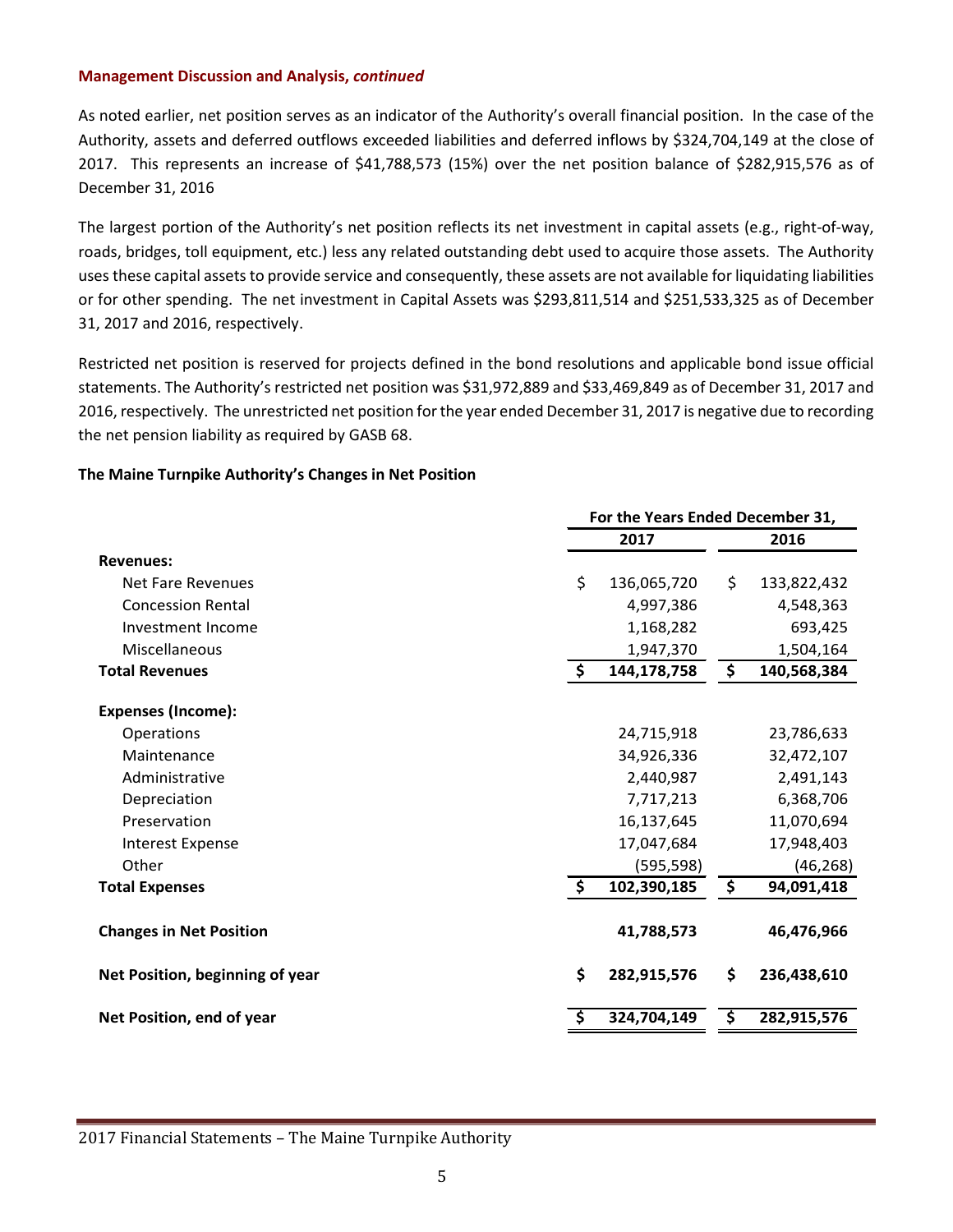The Authority's net fare revenues, which represent approximately 95% of all operating revenues, increased \$2,243,288 (1.7%) in 2017. The increase is due to an increase in traffic of 3.0% over the prior year. Concession Rental income increased \$449,023 (9.9%) in 2017, due to increased customer patronage. Operations, Maintenance and Administrative expenses increased \$3,333,358 (5.7%) in 2017. This increase is mainly attributed to an increase in line items that were weather related, such assalt, truck parts and snow plowing equipment. The turnpike corridor had one of the snowiest winters on record. A portion of the increase is also due to an increase in personnel costs related to Maine State Police Troop G. In 2016 the State of Maine increased trooper wages by 15% to be more competitive with other law enforcement jurisdictions in the state. Preservation expenses increased \$5,066,951 (45.8%) in 2017 due to the expansion of the bridge repair and paving programs.

### **Capital Assets and Debt Administration**

### *Capital Assets*

The Authority's investment in capital assets as of December 31, 2017 amounted to \$716,402,982 of gross asset value with accumulated depreciation of \$86,891,468, leaving a net book value of \$629,511,514. Capital assets include right-of-way, roads, bridges, buildings, equipment and vehicles. Please see Note 3 of the financial statements for a schedule of changes in the Authority's capital assets.

Capital asset acquisitions are capitalized at cost. Acquisitions are funded through debt issuance and Authority revenues.

The Authority has been in the process of updating its electronic Toll System, which was installed in 2004, and is being replaced by Transcore's Infinity system. This project will upgrade each toll plaza location with improved traffic counting and video/image technology to continue the highly accurate data collection the Authority requires. In 2017, the upgrades to Exit 32 (Biddeford), Exit 36 (Saco), Exit 46 Northbound (Jetport), and Exit 53 (West Falmouth) were completed. The toll plaza on the Falmouth Spur was reconfigured to allow for an ORT (Open Road Tolling) Plaza, which allows patrons to travel through the plaza at highway speed in the center lanes or allow those that want to pay cash that option as well. Construction has begun on Exit 44 (I-295) ORT conversion and is anticipated to be completed in the fourth quarter of 2019. There are three plazas that remain to be coverted and are currently in the planning stages: Exit 7 (York), Exit 45 (Maine Mall) and Exit 103 (Gardiner). The Exit 7 and 103 plazas will be ORT. The interchange in Gray was also upgraded to allow easier access to patrons heading north. Also in 2017, fuel tanks and the corresponding fuel systems were installed at each of the maintenance facilities to allow easier access to our personnel as well as for inventory controls. Lastly, two bridge rehabilitation projects were completed, Winthrop Road and Maxwell Road.

### *Modified Approach for Infrastructure Assets*

The Maine Turnpike Authority has elected to use the modified approach to infrastructure reporting. This means that, in lieu of reporting depreciation on infrastructure, the Authority reports the costs associated with maintaining the existing asset in good condition as preservation expense. Infrastructure assets include: roads, bridges, interchanges, tunnels, right of way, drainage, guard rails, and lighting systems associated with the road. Pursuant to its bond covenants, the Authority maintains a reserve maintenance fund for these preservation expenses. For fiscal 2017, \$16,137,645 was spent for preservation compared to an estimated cost of \$16,900,500.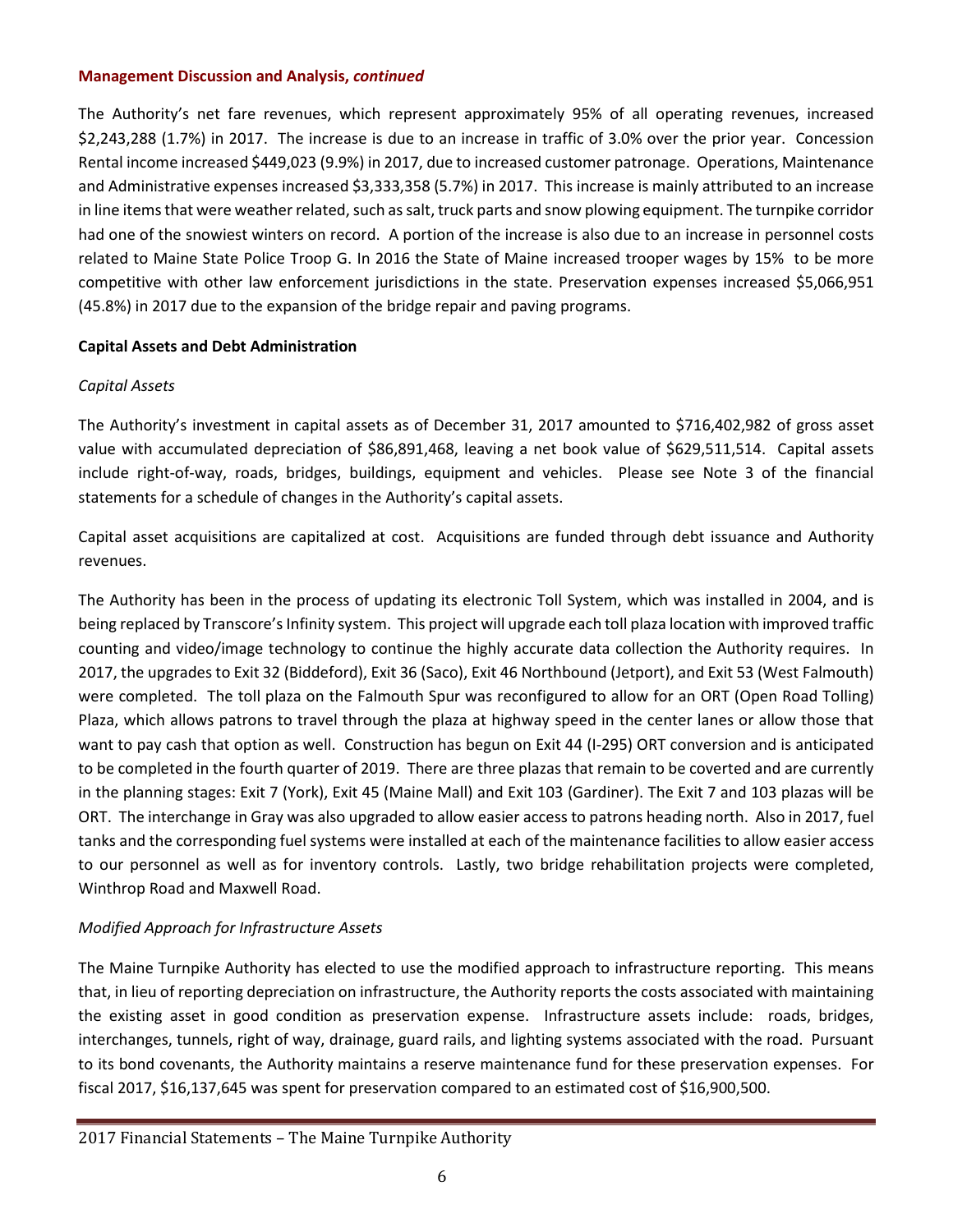The roadways are rated on a 10-point scale, with 10 meaning that every aspect of the roadway is in new and perfect condition. The Authority's system as a whole is given an overall rating, indicating the average condition of all roadways operated by the Authority. The assessment of condition is made by visual inspection designed to reveal any condition that would reduce highway-user benefits below the maximum level of service. The Authority's policy is to maintain the roadway condition at a rating of 8 (generally good condition) or better. The results of the 2017 inspection states that the Maine Turnpike has been maintained in generally good condition and presents a favorable appearance, which is the same assessment the Authority received in 2016.

### *Long-term Debt*

The Authority has outstanding bonds payable of \$364,775,389 and \$31,879,293 for revenue and subordinated bonds, respectively (both net of unamortized bond discounts and premiums). Please see Note 6 of the financial statements for the annual principal payment requirements on revenue and subordinated bonds as of December 31, 2017.

The Authority has a cap, set by the Legislature, on the amount of revenue bonds that can be outstanding at any given time. The current bond cap is \$636,000,000, which was increased \$150,000,000 by the Legislature in 2017. As of December 31, 2017, outstanding revenue bonds were \$335,700,000, leaving \$300,300,000 available under the cap.

In February 2018, the Authority issued \$150,000,000 of revenue bonds maturing in 2047. Proceeds from the bonds will fund, along with cash from operations, the Authority's five-year capital improvement plan. The Authority last issued new debt (revenue bonds) in 2012 and has been funding its capital improvement program with cash generated from operations since then.

The Authority's current bond ratings are as follows:

| Fitch             | AA- |
|-------------------|-----|
| Moody's           | Aa3 |
| Standard & Poor's | AA- |

In 2017, Fitch, Standard & Poor's and Moody's completed their review of the Authority's finances and each agency affirmed the Authority's ratings and gave a stable outlook.

### *Debt Service Reserve Fund*

The general bond resolution requires the Authority to fund the Debt Service Reserve Requirement with cash and investments or with a surety policy or letter of credit.

Currently, the Debt Service Reserve requirement is approximately \$16,821,933, which is fifty percent of maximum annual debt service (MADS). The debt service reserve requirement is fully funded with cash. The Authority has approximately \$9,000,000 of surety bonds in place, however, with the exception of Assured Guaranty (FSA), the sureties are rated lower than the Authority's bond ratings and therefore do not count towards the Debt Service Reserve requirement.

<sup>2017</sup> Financial Statements – The Maine Turnpike Authority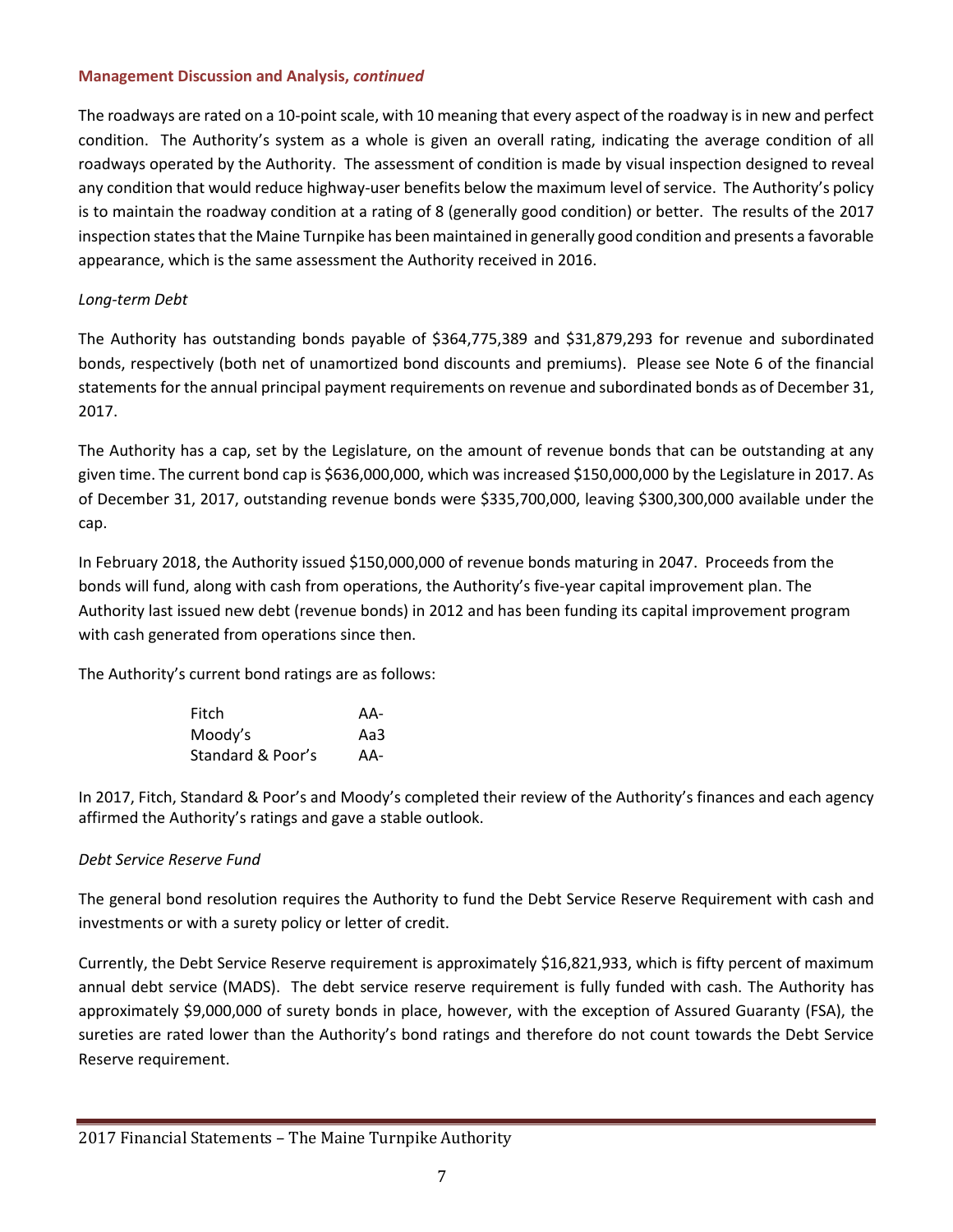In 2014 FSA, now Assured Guaranty, was upgraded by Moody's and now meets the debt service reserve fund requirements towards one half of MADS. The value of the Assured Guaranty sureties is approximately \$4,100,000.

Please see Note 7 of the Financial Statements for more discussion of the Debt Service Reserve Fund.

### **Budgetary Controls**

Each year the Maine Turnpike Authority presents their Operating, Reserve Maintenance and Capital budgets to the Transportation Committee and it is ultimately voted on by the State of Maine Legislature. The Authority has made several decisions which have resulted in significant reductions to preceding budgets that have been received very positively by the Committee and the Legislature. More importantly, actual expenses have begun to prove that these decisions have positively affected the Authority's outcome without negatively impacting the mission of the Authority which is to provide a safe and efficient highway operated at a reasonable cost.

### **Requests for Information**

This financial report is designed to provide a general overview of the Authority's finances for all those with an interest in its finances. Questions concerning any of the information provided in this report or request for additional financial information should be addressed to the Chief Financial Officer, Maine Turnpike Authority, 2360 Congress Street, Portland, ME 04102; or email your questions to *[info@maineturnpike.com.](mailto:info@maineturnpike.com)*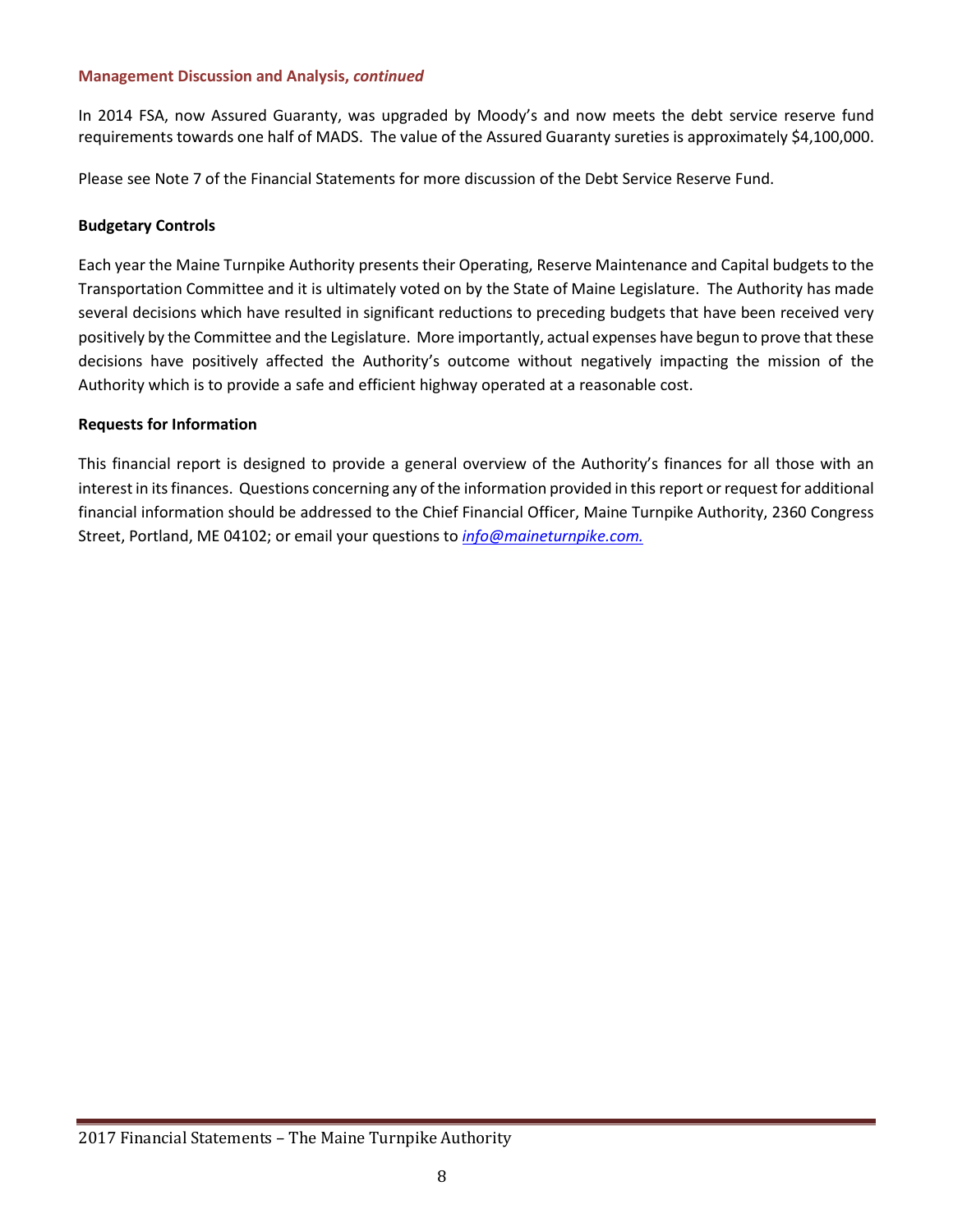#### **STATEMENTS OF NET POSITION**

|                                                               | December 31, |             |    |             |
|---------------------------------------------------------------|--------------|-------------|----|-------------|
| <b>ASSETS AND DEFERRED OUTFLOWS OF RESOURCES</b>              |              | 2017        |    | 2016        |
| <b>Current Assets:</b>                                        |              |             |    |             |
| Cash and Equivalents                                          | \$           | 9,833,333   | \$ | 6,830,249   |
| Restricted Cash and Equivalents to meet                       |              |             |    |             |
| current restricted liabilities                                |              | 28,796,307  |    | 40,579,172  |
| Investments - Short Term                                      |              | 12,984,840  |    |             |
| <b>Restricted Investments - Short Term</b>                    |              | 39,194,642  |    | 29,417,910  |
| Accounts Receivable and Accrued Interest Receivable           |              | 5,505,192   |    | 5,373,982   |
| Inventory                                                     |              | 1,150,997   |    | 1,289,570   |
| <b>Other - Current Assets</b>                                 |              | 1,510,611   |    | 1,840,848   |
| <b>Total Current Assets</b>                                   |              | 98,975,922  |    | 85,331,731  |
| <b>Non-Current Assets:</b>                                    |              |             |    |             |
| Investments - Long Term                                       |              |             |    | 13,058,570  |
| <b>Restricted Assets</b>                                      |              |             |    |             |
| Cash and Equivalents                                          |              | 45,927,839  |    | 38,379,510  |
| Investments - Long Term                                       |              | 6,202,463   |    | 14,206,810  |
| Accounts Receivable and Accrued Interest Receivable           |              | 230,307     |    | 186,855     |
| <b>Total Restricted Assets</b>                                |              | 52,360,609  |    | 52,773,175  |
| <b>Other Assets</b>                                           |              |             |    |             |
| Prepaid Bond Insurance - Net                                  |              | 311,855     |    | 400,291     |
| <b>MDOT Prepaid Transfer</b>                                  |              | 2,370,000   |    | 4,645,000   |
| <b>Total Other Assets</b>                                     |              | 2,681,855   |    | 5,045,291   |
| <b>Capital Assets not being Depreciated:</b>                  |              |             |    |             |
| Land and Infrastructure                                       |              | 520,926,385 |    | 505,323,830 |
| <b>Construction in Progress</b>                               |              | 23,839,887  |    | 29,094,724  |
| <b>Capital Assets net of Accumulated Depreciation:</b>        |              |             |    |             |
| Property and Equipment                                        |              | 84,745,242  |    | 70,369,771  |
| <b>Total Capital Assets - Net of Accumulated Depreciation</b> |              | 629,511,514 |    | 604,788,325 |
| <b>Total Non-Current Assets</b>                               |              | 684,553,978 |    | 675,665,360 |
| <b>TOTAL ASSETS</b>                                           |              | 783,529,900 |    | 760,997,092 |
| <b>Deferred Outflows of Resources:</b>                        |              |             |    |             |
| Deferred Loss on Refunding Bonds                              |              | 11,259,153  |    | 12,500,108  |
| <b>Deferred Pension Outflows</b>                              |              | 8,597,725   |    | 11,259,727  |
| <b>Total Deferred Outflows of Resources</b>                   |              | 19,856,878  |    | 23,759,835  |
| <b>Total Assets and Deferred Outflows of Resources</b>        | S            | 803,386,778 | \$ | 784,756,927 |
|                                                               |              |             |    |             |

*See independents auditors' report.*

*The accompanying notes are an integral part of these financial statements.*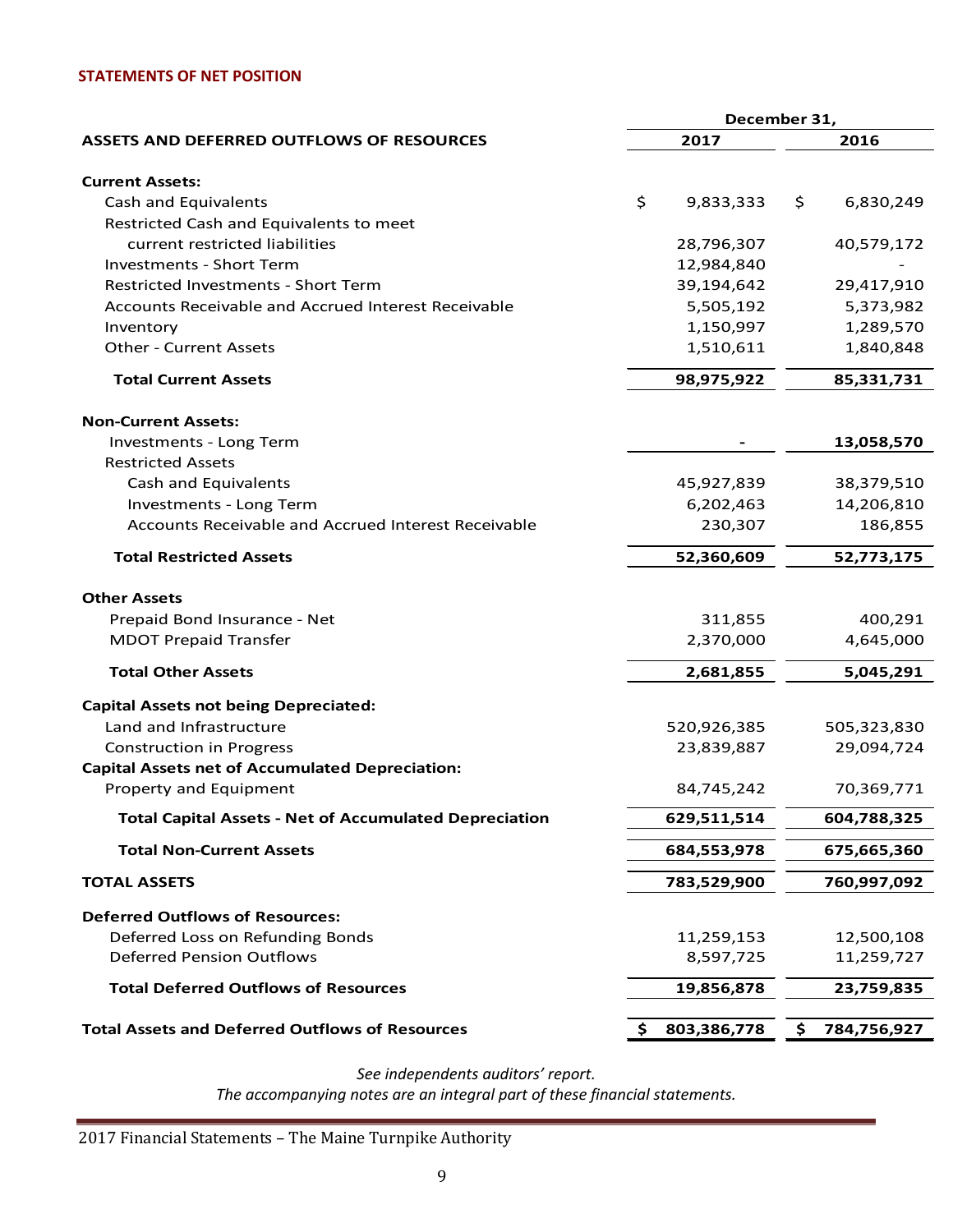### **STATEMENTS OF NET POSITION,** *continued*

|                                                                                              | December 31, |               |    |                        |
|----------------------------------------------------------------------------------------------|--------------|---------------|----|------------------------|
| LIABILITIES, DEFERRED INFLOWS OF RESOURCES AND NET POSITION                                  |              | 2017          |    | 2016                   |
| <b>Current Liabilities Payable from Unrestricted Assets:</b>                                 |              |               |    |                        |
|                                                                                              | \$           | 4,146,536     |    |                        |
| Accounts, Contracts and Retainage Payable<br>Accrued Salary, Vacation and Sick Leave Payable |              | 3,082,055     | \$ | 4,618,261<br>2,843,395 |
| <b>Unearned Fare Revenue</b>                                                                 |              | 10,357,497    |    | 9,585,714              |
| <b>Unearned Concession Rentals</b>                                                           |              |               |    | 285,414                |
|                                                                                              |              | 254,167       |    |                        |
| <b>Total Current Liabilities Payable from Unrestricted Assets</b>                            |              | 17,840,255    |    | 17,332,784             |
| <b>Current Liabilities Payable from Restricted Assets:</b>                                   |              |               |    |                        |
| Accounts, Contracts and Retainage Payable                                                    |              | 8,018,551     |    | 7,329,503              |
| Accrued Salary, Vacation and Sick Leave Payable                                              |              | 242,289       |    | 202,126                |
| <b>Bond Interest Payable</b>                                                                 |              | 8,291,602     |    | 8,756,083              |
| Current Portion of Revenue Bonds and Subordinated Debt Payable                               |              | 20,640,000    |    | 19,830,000             |
| <b>Other Current Liabilities</b>                                                             |              | 504,200       |    | 411,400                |
| <b>Total Current Liabilities Payable from Restricted Assets</b>                              |              | 37,696,642    |    | 36,529,112             |
| <b>Total Current Liabilities</b>                                                             |              | 55,536,897    |    | 53,861,896             |
| <b>Non-current Liabilities:</b>                                                              |              |               |    |                        |
| Long-term Revenue Bonds and Subordinated Debt Payable                                        |              | 376,014,682   |    | 400,977,616            |
| Other Post Employment Benefits Liability                                                     |              | 21,620,253    |    | 19,866,253             |
| Other Non-current Liabilities                                                                |              | 2,378,984     |    | 2,330,991              |
| Net Pension Liability                                                                        |              | 16,098,398    |    | 20,031,423             |
| <b>Total Non-current Liabilities</b>                                                         |              | 416, 112, 317 |    | 443,206,283            |
| <b>Total Liabilities</b>                                                                     |              | 471,649,214   |    | 497,068,179            |
| <b>Deferred Inflows of Resources:</b>                                                        |              |               |    |                        |
| <b>Deferred Pension Inflows</b>                                                              |              | 7,033,415     |    | 4,773,172              |
| <b>Total Liabilities and Deferred Inflows of Resources</b>                                   |              | 478,682,629   |    | 501,841,351            |
| <b>Net Position:</b>                                                                         |              |               |    |                        |
| Net Investment in Capital Assets                                                             |              | 293,811,514   |    | 251,533,325            |
| Restricted                                                                                   |              | 31,972,889    |    | 33,469,849             |
| Unrestricted (Deficit)                                                                       |              | (1,080,255)   |    | (2,087,598)            |
| <b>Total Net Position</b>                                                                    |              | 324,704,149   |    | 282,915,576            |
| Total Liabilities, Deferred Inflows of Resources and Net Position                            |              | \$803,386,778 |    | \$784,756,927          |

*See independents auditors' report.*

*The accompanying notes are an integral part of these financial statements.*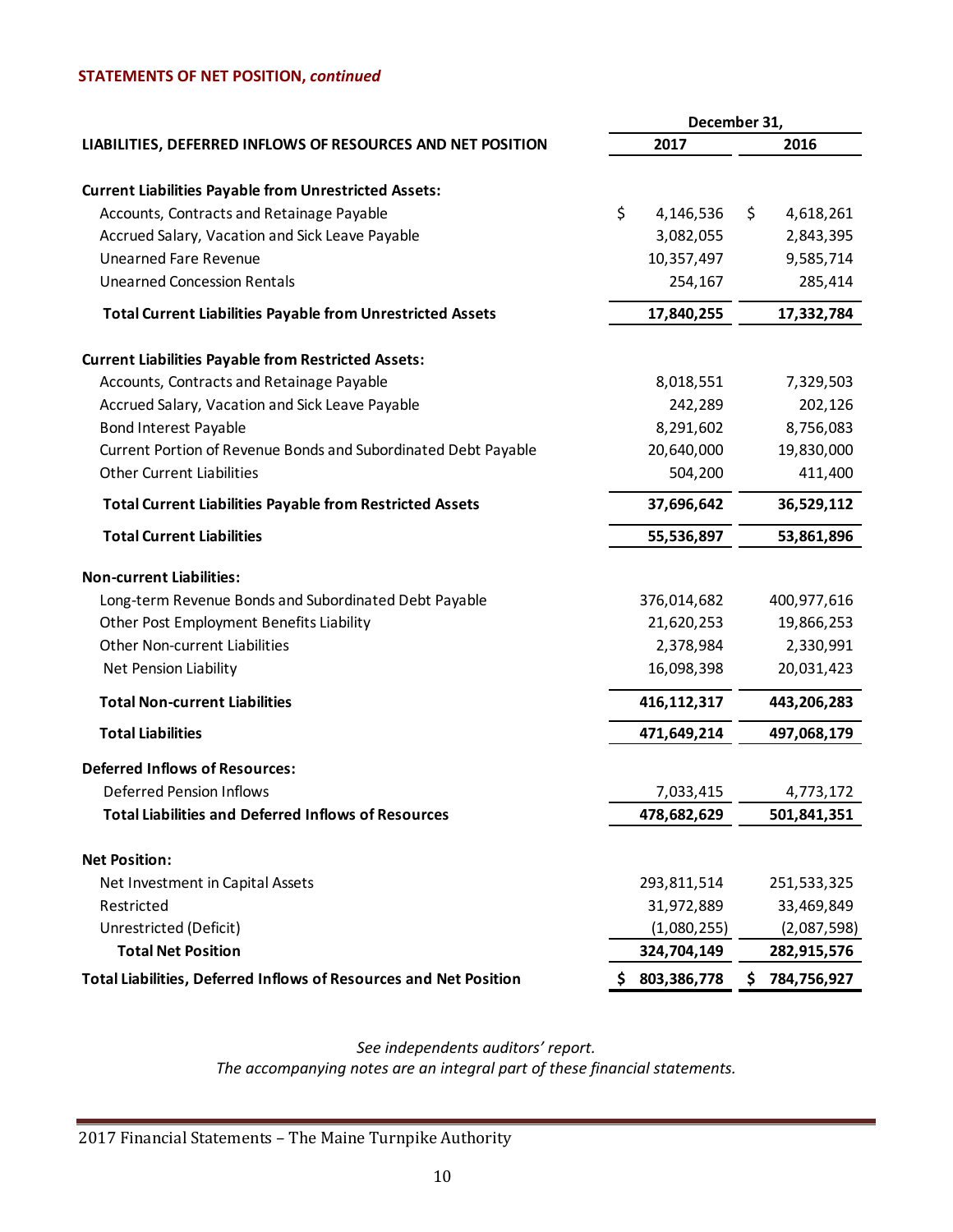### **STATEMENTS OF REVENUES, EXPENSES AND CHANGES IN NET POSITION**

|                                               | For the Years Ended December 31, |               |      |                |  |
|-----------------------------------------------|----------------------------------|---------------|------|----------------|--|
|                                               |                                  | 2017          | 2016 |                |  |
| <b>REVENUES</b>                               |                                  |               |      |                |  |
| <b>Operating Revenue:</b>                     |                                  |               |      |                |  |
| Net Fare Revenue                              | \$                               | 136,065,720   | \$   | 133,822,432    |  |
| <b>Concession Rentals</b>                     |                                  | 4,997,385     |      | 4,548,363      |  |
| Miscellaneous                                 |                                  | 1,947,370     |      | 1,504,164      |  |
| <b>Total Operating Revenues</b>               |                                  | 143,010,475   |      | 139,874,959    |  |
| <b>Interest Income</b>                        |                                  |               |      |                |  |
| Revenue Fund                                  |                                  | 113,142       |      | 152,920        |  |
| Reserve Maintenance Fund                      |                                  | 420,927       |      | 183,486        |  |
| <b>Improvement Account</b>                    |                                  | 97,909        |      | 20,395         |  |
| Interchange Account                           |                                  | 97,197        |      | 58,339         |  |
| Maine Department of Transportation Account    |                                  | 33,292        |      | 6,752          |  |
| <b>Total Interest Income</b>                  |                                  | 762,467       |      | 421,892        |  |
| <b>Total Revenues</b>                         |                                  | 143,772,942   |      |                |  |
| <b>EXPENSES</b>                               |                                  |               |      |                |  |
| <b>Operating Expenses:</b>                    |                                  |               |      |                |  |
| Operations                                    |                                  | 24,715,918    |      | 23,786,633     |  |
| Maintenance                                   |                                  | 34,926,336    |      | 32,472,107     |  |
| Administration                                |                                  | 2,440,987     |      | 2,491,143      |  |
| Depreciation                                  |                                  | 7,717,213     |      | 6,368,706      |  |
| Reserve Maintenance - Preservation            |                                  | 16,137,645    |      | 11,070,694     |  |
| <b>Total Operating Expenses</b>               |                                  | 85,938,099    |      | 76,189,283     |  |
| <b>Net Operating Income</b>                   |                                  | 57,834,843    |      | 64,107,568     |  |
| <b>Non-Operating Revenue/(Expenses):</b>      |                                  |               |      |                |  |
| Investment Income                             |                                  | 405,816       |      | 271,533        |  |
| Loss on Sale and Disposal of Capital Assets   |                                  | (122, 945)    |      | (1,060,230)    |  |
| <b>Interest Expense</b>                       |                                  | (17,047,684)  |      | (17, 948, 403) |  |
| <b>Bond Insurance Amortization</b>            |                                  | (88, 436)     |      | (88, 436)      |  |
| <b>Bond Premium/Discount Amortization</b>     |                                  | 4,322,934     |      | 4,630,889      |  |
| Deferred Loss on Refunding Amortization       |                                  | (1, 240, 955) |      | (1, 240, 955)  |  |
| <b>MDOT Prepaid Transfer Amortization</b>     |                                  | (2, 275, 000) |      | (2, 195, 000)  |  |
| <b>Total Non-Operating Revenue/(Expenses)</b> |                                  | (16,046,270)  |      | (17,630,602)   |  |
| <b>Change in Net Position</b>                 |                                  | 41,788,573    |      | 46,476,966     |  |
| Net Position at beginning of year             |                                  | 282,915,576   |      | 236,438,610    |  |
| Net Position at end of year                   | \$                               | 324,704,149   | \$   | 282,915,576    |  |

*See independents auditors' report. The accompanying notes are an integral part of these financial statements.*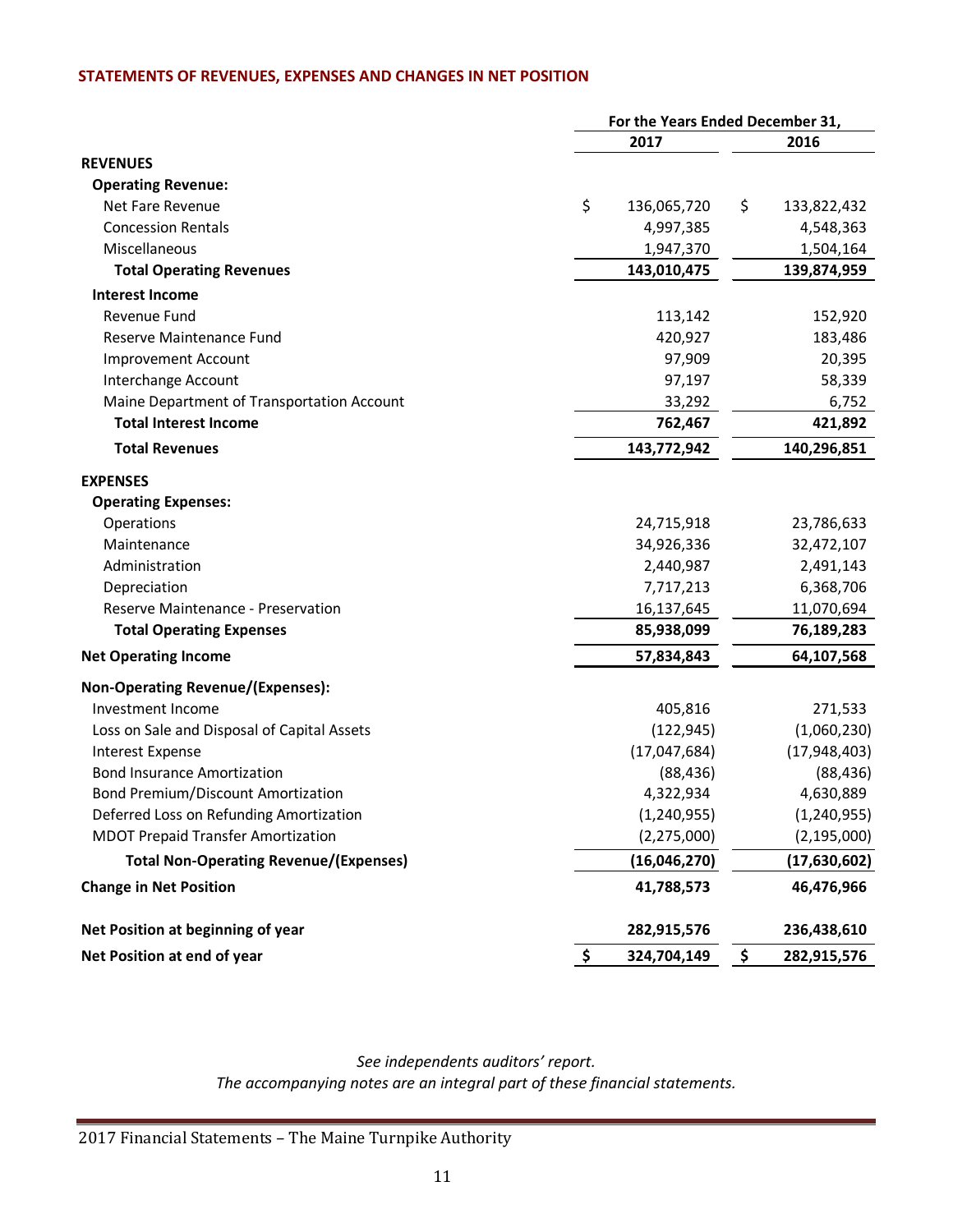### **STATEMENTS OF CASH FLOWS**

|                                                     | For the Years Ended December 31, |                |    |                |
|-----------------------------------------------------|----------------------------------|----------------|----|----------------|
|                                                     |                                  | 2017           |    | 2016           |
| <b>Operating Activities:</b>                        |                                  |                |    |                |
| Cash Received from Tolls/Customers                  | \$                               | 175,400,967    | \$ | 169,385,514    |
| <b>Cash Payments to Suppliers</b>                   |                                  | (81, 456, 083) |    | (69,610,962)   |
| Cash Payments to Employees                          |                                  | (24,074,971)   |    | (23, 141, 757) |
| <b>Net Cash Provided by Operating Activities</b>    |                                  | 69,869,913     |    | 76,632,795     |
| <b>Capital and Related Financing Activities:</b>    |                                  |                |    |                |
| Acquisition and Construction of Capital Assets      |                                  | (33, 175, 044) |    | (43, 148, 582) |
| <b>Interest Paid on Revenue Bonds</b>               |                                  | (16,088,865)   |    | (16, 879, 028) |
| Payment of Principal on Revenue Bonds               |                                  | (17, 555, 000) |    | (16,505,000)   |
| <b>Interest Paid on Subordinated Debt Bonds</b>     |                                  | (1,423,300)    |    | (1,505,613)    |
| Payment of Principal on Special Obligation Bonds    |                                  | (2, 275, 000)  |    | (2, 195, 000)  |
| Net Cash Used in Capital and Financing Activities   |                                  | (70, 517, 209) |    | (80, 233, 223) |
| <b>Investing Activities:</b>                        |                                  |                |    |                |
| Purchase of Investments                             |                                  | (10,000,000)   |    | (45,610,444)   |
| Proceeds from Sales and Maturities of Investments   |                                  | 8,046,463      |    | 85,142,399     |
| <b>Interest Received</b>                            |                                  | 1,369,381      |    | 605,632        |
| Net Cash Provided by (Used in) Investing Activities |                                  | (584,156)      |    | 40,137,587     |
| Net Increase (Decrease) in Cash and Equivalents     |                                  | (1, 231, 452)  |    | 36,537,159     |
| Cash and Equivalents at Beginning of Year           |                                  | 85,788,931     |    | 49,251,772     |
| Cash and Equivalents at End of Year                 | \$                               | 84,557,479     | \$ | 85,788,931     |
| Cash and Equivalents - Unrestricted                 | \$                               | 9,833,333      | \$ | 6,830,249      |
| <b>Restricted Cash and Equivalents - Current</b>    |                                  | 28,796,307     |    | 40,579,172     |
| Restricted Cash and Equivalents - Non-Current       |                                  | 45,927,839     |    | 38,379,510     |
|                                                     | \$                               | 84,557,479     | \$ | 85,788,931     |

*See independents auditors' report. The accompanying notes are an integral part of these financial statements.*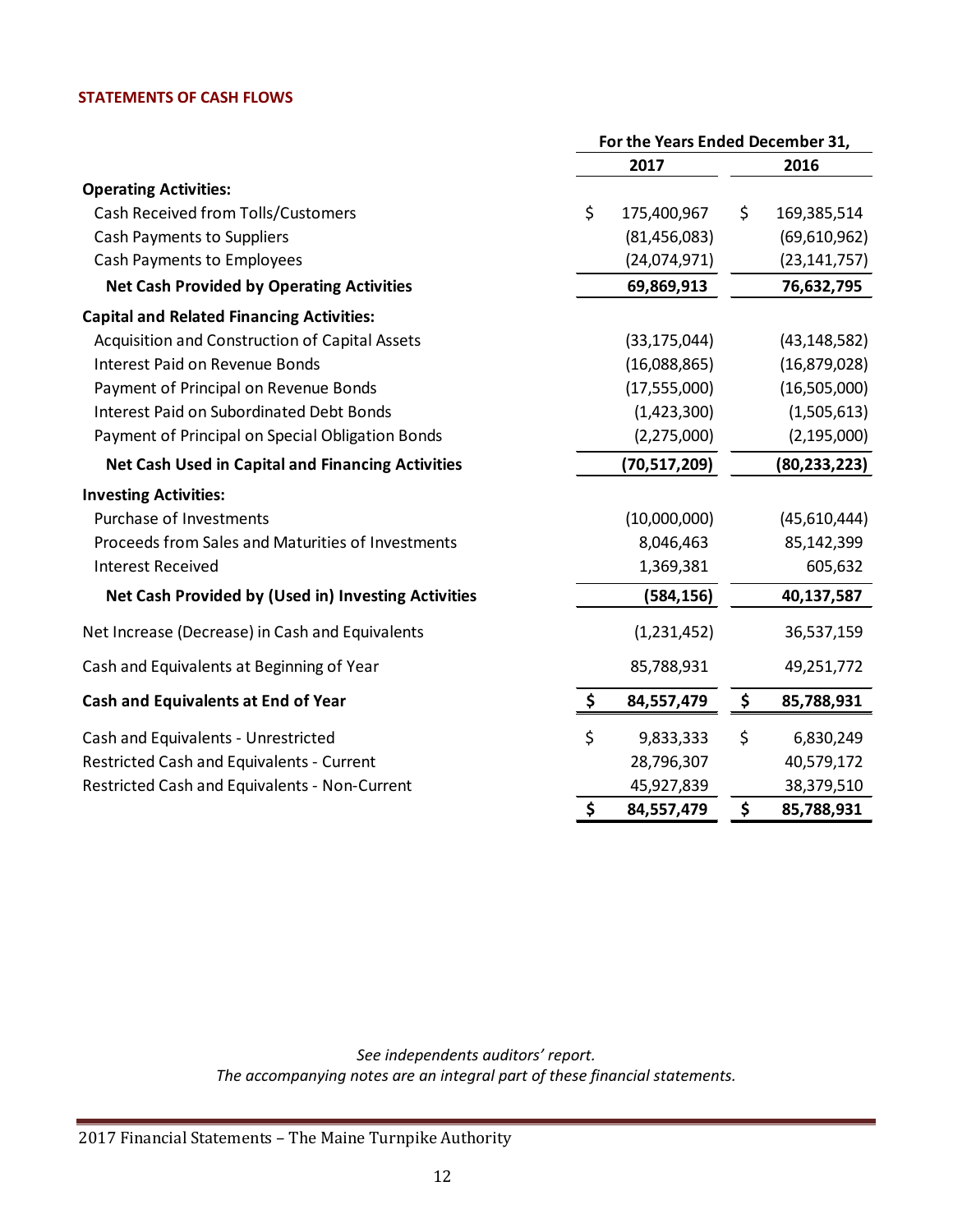## **STATEMENTS OF CASH FLOWS,** *continued*

|                                                                                            | For the Years Ended December 31, |            |    |            |
|--------------------------------------------------------------------------------------------|----------------------------------|------------|----|------------|
|                                                                                            |                                  | 2017       |    | 2016       |
| Reconciliation of Net Operating Income to Net Cash Provided by                             |                                  |            |    |            |
| <b>Operating Activities:</b>                                                               |                                  |            |    |            |
| <b>Income from Operations</b>                                                              | \$                               | 57,834,843 | \$ | 64,107,568 |
| Adjustments to Reconcile Operating Income to Net Cash<br>provided by Operating Activities: |                                  |            |    |            |
| Depreciation                                                                               |                                  | 7,717,213  |    | 6,368,706  |
| Interest (Income)/Expense Included in Operating Revenue                                    |                                  | (762, 467) |    | (421,892)  |
| <b>Changes in Assets and Liabilities:</b>                                                  |                                  |            |    |            |
| <b>Accounts Receivable</b>                                                                 |                                  | (123, 713) |    | (714,069)  |
| <b>Prepaid Accounts</b>                                                                    |                                  | 330,237    |    | (832, 983) |
| Inventory                                                                                  |                                  | 138,574    |    | 314,794    |
| Accounts, Contracts and Retainage Payable                                                  |                                  | 972,648    |    | 3,467,829  |
| <b>OPEB Valuation</b>                                                                      |                                  | 1,754,000  |    | 1,836,000  |
| Net Pension Liability and Deferred Inflows/Outflows                                        |                                  | 989,220    |    | 1,434,677  |
| Unearned Toll and Concession Revenue                                                       |                                  | 740,535    |    | 799,320    |
| Accrued Salary, Vacation and Sick Leave Payable                                            |                                  | 278,823    |    | 272,845    |
| <b>Net Cash Provided by Operating Activities</b>                                           | \$                               | 69,869,913 | \$ | 76,632,795 |

*See independents auditors' report. The accompanying notes are an integral part of these financial statements.*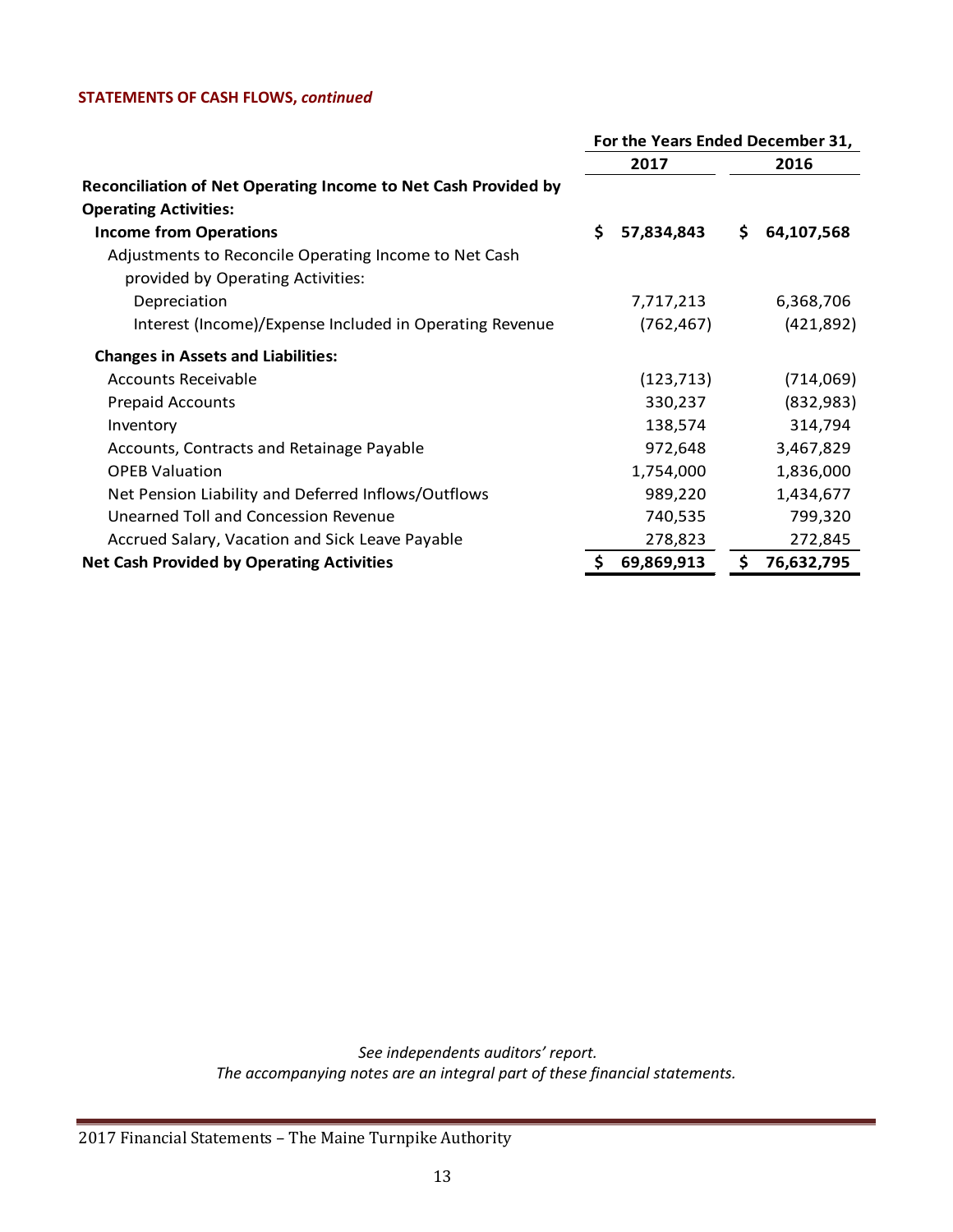**Notes to Financial Statements For the Years Ended December 31, 2017 and 2016**

### **Note 1 – Summary of Organization and Significant Accounting Policies and Procedures**

**Reporting Entity –** The Maine Turnpike Authority (the Authority) is a body corporate and politic created by an act of the Legislature of the State of Maine, Chapter 69 of the Private and Special Laws of 1941 as amended, authorized and empowered to construct, maintain and operate a turnpike at such a location as shall be approved by the State Highway Commission and to issue turnpike revenue bonds of the Authority, payable solely from revenues of the Authority. Under the provisions of the Act, turnpike revenue bonds and interest thereon shall not be deemed debt or liability or a pledge of the faith and credit of the State of Maine.

During 1982, the Legislature of the State of Maine, Chapter 595 of the Public Laws of the State of Maine 1982, authorized an act to amend the Maine Turnpike Authority Statutes. This act states that the Maine Turnpike Authority shall continue in existence until such a time as the Legislature shall provide for termination and all outstanding indebtedness of the Authority shall be repaid or an amount sufficient to repay that indebtedness shall be set aside in trust.

In evaluating the Authority as a reporting entity, management has addressed all potential component units for which the Authority may be financially accountable and, as such, should be included within the Authority's financial statements. In accordance with Governmental Accounting Standards Board (GASB) Statement No. 14 as amended by GASB Statement No. 61, the Authority is financially accountable if it appoints a voting majority of the organization's governing board and (1) it is able to impose its will on the organization or (2) there is a potential for the organization to provide specific financial benefits to or impose specific financial burdens on the Authority. Additionally, the Authority is required to consider other organizations for which the nature and significance of their relationship with the Authority are such that exclusion would cause the reporting entity's financial statements to be misleading. Based on the application of these criteria, there are no other entities that should be included as part of these financial statements.

Under these standards, the Authority is considered to be a component unit of the State of Maine.

**Basis of Accounting** – The Governmental Accounting Standards Board (GASB) is the standard-setting body for governmental accounting and financial reporting. The GASB periodically updates its codification of the existing Governmental Accounting and Financial Reporting Standards which, along with subsequent GASB pronouncements (standards and interpretations), constitute GAAP for governmental units. GAAP also includes guidance from the American Institute of Certified Public Accountants in the publication entitled, State and Local Governments. The Authority prepares its financial statements on the accrual basis of accounting in accordance with accounting principles generally accepted in the United States of America for governmental proprietary funds, which are similar to those for private business enterprises. Accordingly, revenues are recorded when earned and expenses are recorded when incurred. Proprietary funds distinguish operating revenues and expenses from non-operating activity. Operating revenues arise from providing goods or services to outside parties for a fee. The intent of the governing body is that the operating costs, including administration and depreciation, of providing goods or services to the general public on a continuing basis be financed or recovered primarily through user charges. Revenues and expenses that are not derived directly from operations are reported as non-operating revenues and expenses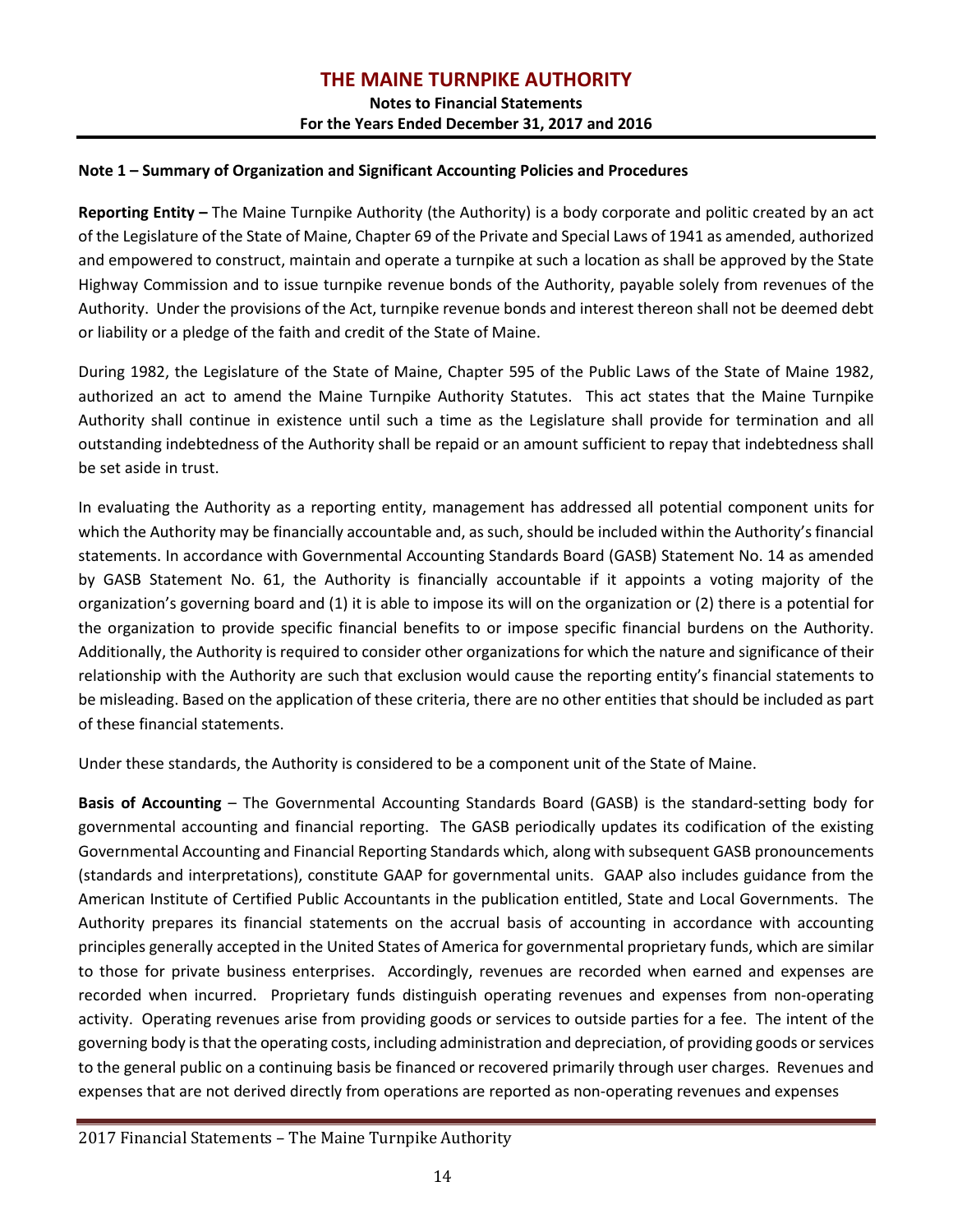### **Note 1 – Summary of Organization and Significant Accounting Policies and Procedures,** *continued*

**Operating Revenues and Expenses –** The Authority's operating revenues and expenses consist of revenues earned and expenses incurred relating to the operation and maintenance of its System. Operating revenues for fares are recognized as the vehicles pass through the toll system. Prepayments on account are recorded as deferred fare revenue. Concession rental income is recognized based on the terms of the rental agreements. Net fare revenue is net of credit card fees of \$2,383,238 and \$2,059,916 for 2017 and 2016, respectively.

**Non-operating revenues** – Non-operating revenues consists of the amortization of bond premiums and discounts realized on previously issued debt, investment income earned and non-operating accounts and gains or loss from the sale of capital assets.

**Interest Income on Operating Accounts** – Interest income generated from on-going operations is included in operating revenue.

**Cash and Equivalents** – For purposes of the statements of cash flow, demand deposit accounts with commercial banks, and cash invested in short-term investments with original maturities of three months or less from the date of acquisition are considered cash equivalents.

**Investments** – Investments are carried at fair value. Accrued interest paid upon the purchase of investments is recognized as interest income in the period it is earned.

**Fair Value Measurements** - Fair value is the price that would be received to sell an asset or paid to transfer a liability in an orderly transaction between market participants at the measurement date. In determining fair value, the Authority uses various methods, including market, income and cost approaches. Based on these approaches, the Authority often utilizes certain assumptions that market participants would use in pricing the asset or liability, including assumptions about risk and/or the risks inherent in the inputs to the valuation technique. These inputs can be readily observable, market corroborated, or generally unobservable inputs. The Authority utilizes valuation techniques that maximize the use of observable inputs and minimize the use of unobservable inputs. Based on the observability of the inputs used in the valuation techniques, the Authority is required to provide the following information according to the fair value hierarchy. The fair value hierarchy ranks the quality and reliability of the information used to determine fair values. Financial assets and liabilities carried at fair value will be classified and disclosed in one of the following three categories:

- Level 1 Quoted prices for identical assets and liabilities traded in active exchange markets, such as the New York Stock Exchange.
- Level 2 Observable inputs other than Level 1 including quoted prices for similar assets or liabilities, quoted prices in less active markets, or other observable inputs that can be corroborated by observable market data.
- Level 3 Unobservable inputs supported by little or no market activity for financial instruments whose value is determined using pricing models, discounted cash flow methodologies, or similar techniques, as well as instruments for which the determination of fair value requires significant management judgment or estimation.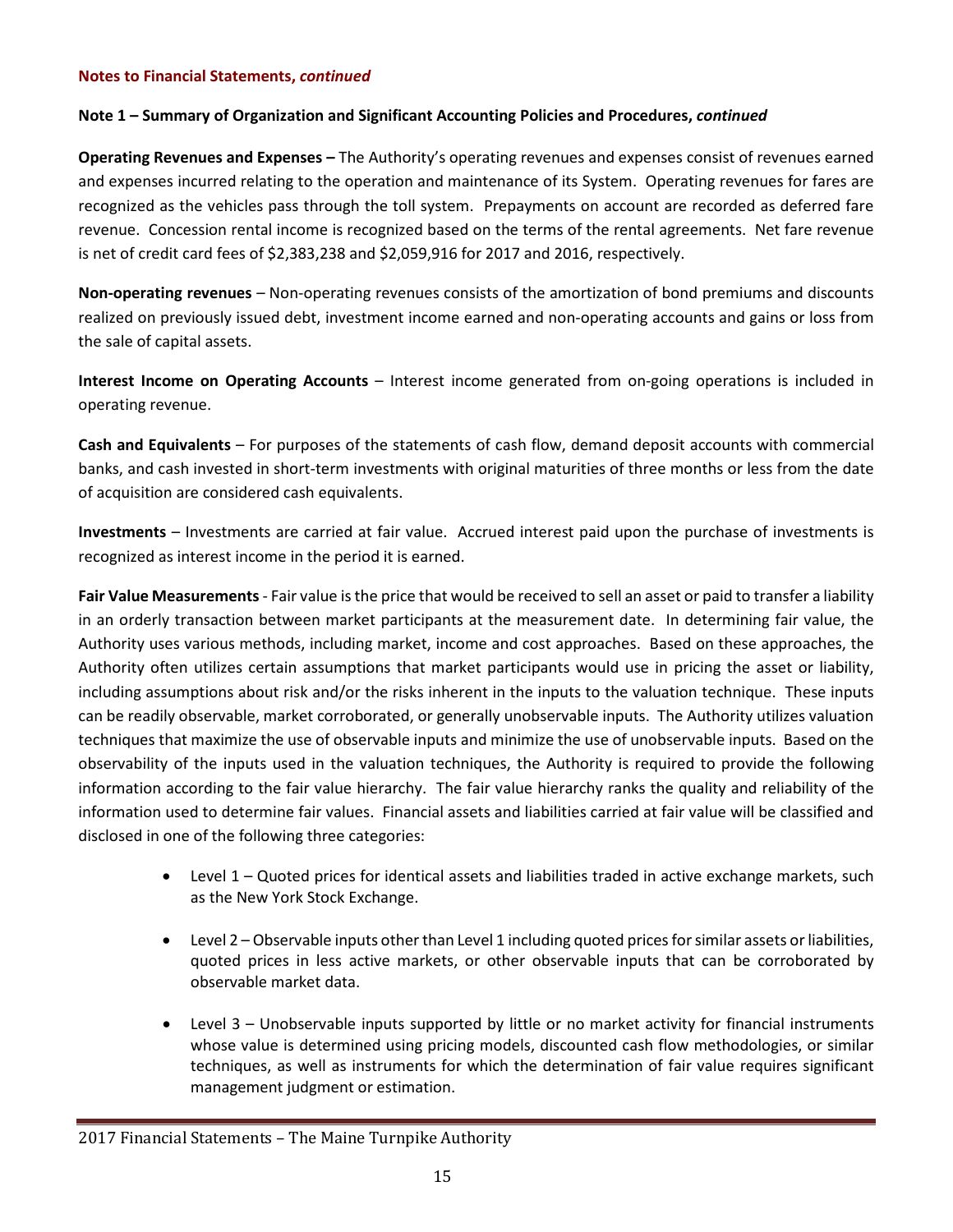### **Note 1 – Summary of Organization and Significant Accounting Policies and Procedures,** *continued*

In determining the appropriate levels, the Authority performs a detailed analysis of the assets and liabilities. At each reporting period, all assets and liabilities for which the fair value measurement is based on significant unobservable inputs are classified as Level 3.

**Accounts Receivable** – Accounts receivable consists primarily of toll revenues due from commercial accounts and other tolling agencies. The Authority obtains surety bonds to cover commercial accounts receivable. Management believes that all accounts receivable as of December 31, 2017 and 2016 are fully collectable. Therefore, no allowance for doubtful accounts was recorded.

**Inventory –** Inventory consists of EZ Pass transponders, salt and fuel for MTA vehicles. The EZ Pass transponders will be sold to customers and are valued using the First-In First-Out (FIFO) method. Salt and vehicle fuel, to be used in operations, are valued using a weighted average method. Inventory items are carried at the lower of cost or market.

**Other Assets –** Expenses that benefit more than one reporting period are charged to Prepaid Expenses and expensed over its service period. Examples include insurance premiums, software site licenses and service contracts. In 1996 the Authority issued the Series 1996 special obligation bonds to fund various projects for the Maine Department of Transportation (MaineDOT). The proceeds were recorded as a prepaid expense and are being amortized over the life of the debt service of the bonds. The bonds were refunded in 1998 and again in 2008. The prepaid expense will be fully amortized in 2018.

**Restricted Assets –** Restricted assets of the Authority represent bond proceeds designated for construction, and other monies required to be restricted for debt service, operations, maintenance, renewal and replacement.

**Capital Assets –** All capital assets are recorded on the balance sheet at historical cost. Capital assets are included in one of the following categories: Infrastructure; Land and Land Improvements; Buildings; Vehicles; Toll System; Computer and Other Equipment; Intangible Assets; and Construction in Progress.

Costs to acquire additional capital assets, and to replace existing assets or otherwise prolong their useful lives, are capitalized for toll equipment, buildings, toll facilities, other related costs and furniture and equipment. The Authority has elected to use the modified approach to infrastructure reporting. This means that, in lieu of reporting depreciation on infrastructure, the Authority reports as preservation expense the costs associated with maintaining the existing road in good condition. Infrastructure assets include roads, bridges, interchanges, tunnels, right of way, drainage, guardrails, and lighting systems associated with the road.

#### **Notes to Financial Statements,** *continued*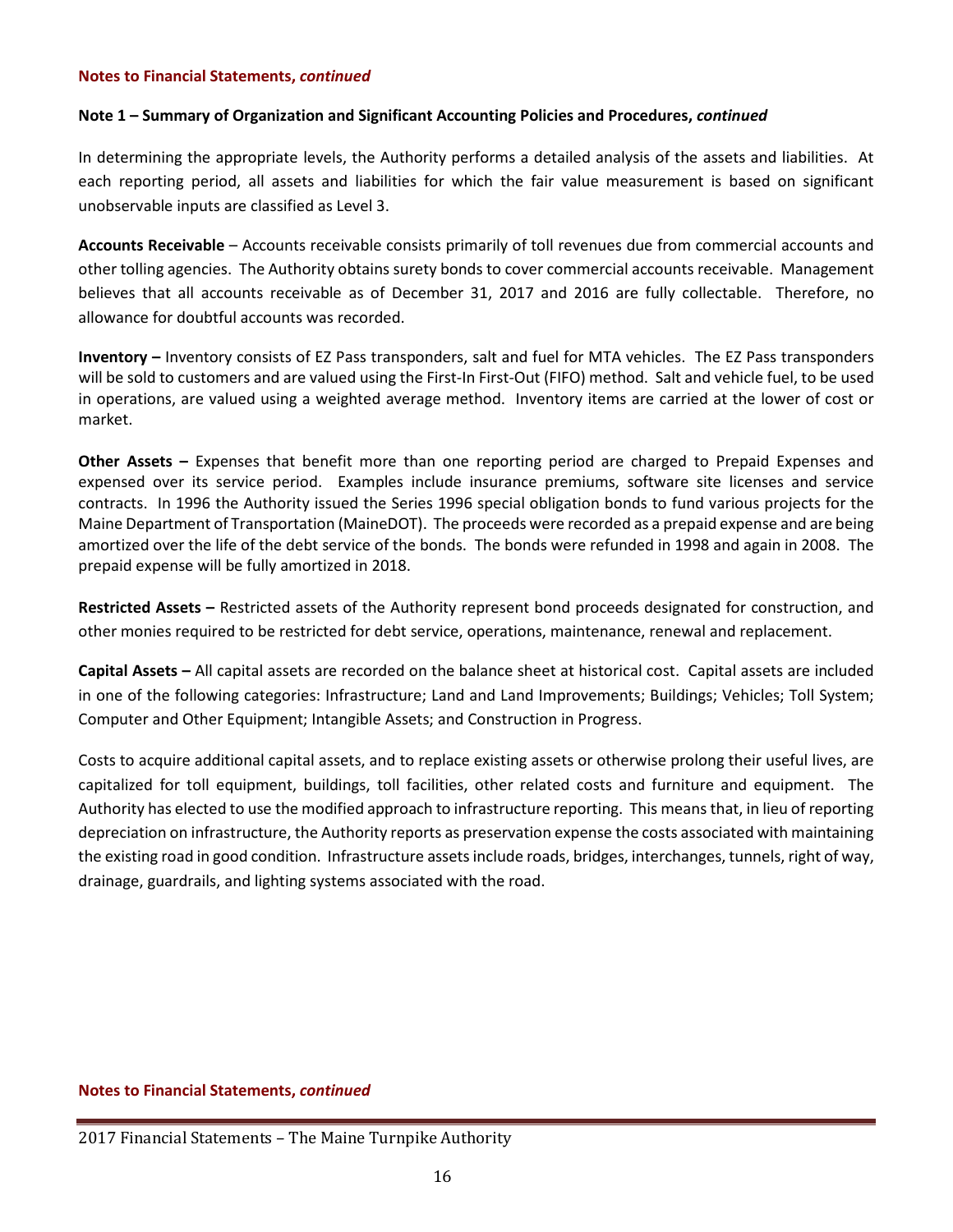### **Note 1 – Summary of Organization and Significant Accounting Policies and Procedures,** *continued*

Depreciation of toll equipment, buildings, toll facilities, other related costs, signs, software and furniture and equipment is computed using the straight-line method, using the full-month convention, over the estimated useful lives of the assets as follows:

| <b>Buildings</b>                     | $30 - 50$ years |
|--------------------------------------|-----------------|
| <b>Building Improvements</b>         | $15 - 20$ years |
| Land Improvements (exhaustible)      | 15 years        |
| <b>Toll Equipment</b>                | $5 - 10$ years  |
| <b>Furniture and Fixtures</b>        | $5 - 15$ years  |
| Software                             | $3 - 10$ years  |
| Computers, Printers and IT Equipment | $3 - 5$ years   |
| Other Equipment (incl. Vehicles)     | $5 - 20$ years  |

The following minimum capitalization thresholds for capitalizing fixed assets are as follows:

| Land and Improvements (non-exhaustible) |         |           |
|-----------------------------------------|---------|-----------|
| Land Improvements (exhaustible)         | Š.      | 5,000     |
| <b>Buildings and Improvements</b>       | Ŝ.      | 25,000    |
| Machinery/Equipment/Vehicles            | S.      | 5,000     |
| Computers, Printers & IT Equipment      | S       | 5,000     |
| Software                                | $\zeta$ | 10,000    |
| Infrastructure                          |         | \$100,000 |

Under the modified approach, infrastructure assets are considered to be "indefinite lived" assets; that is, the assets themselves will last indefinitely and are, therefore, not depreciated. Costs related to maintenance, renewal and replacement for these assets are not capitalized, but instead are considered to be period costs and are included in preservation expense.

Construction in Progress represents costs incurred by the Authority for in-process activities designed to expand, replace, or extend the lives of existing property and equipment.

**Retainage Payable –** Retainage payable represents amounts billed to the Authority by contractors for which payment is not due pursuant to retained percentage provisions in construction contracts until substantial completion of performance by contractor and acceptance by the Authority.

**Accrued Vacation and Sick Leave Payable –** Accrued vacation and sick leave payable includes accumulated vacation pay and vested sick pay.

**Accrued Salaries Payable –** Accrued salaries payable includes salary and wage expense incurred at the end of the period but not paid until the following period, which amounted to \$605,105 and \$526,164 for the years ended December 31, 2017 and 2016, respectively, and are included on the statement of net position under Accrued Salary, Vacation and Sick Leave Payable.

**Unearned Toll Revenue –** The Authority offers a prepaid balance program which allows patrons to carry a balance on their account for future toll expenses. This balance is reduced by each trip through the tolls and can be increased

<sup>2017</sup> Financial Statements – The Maine Turnpike Authority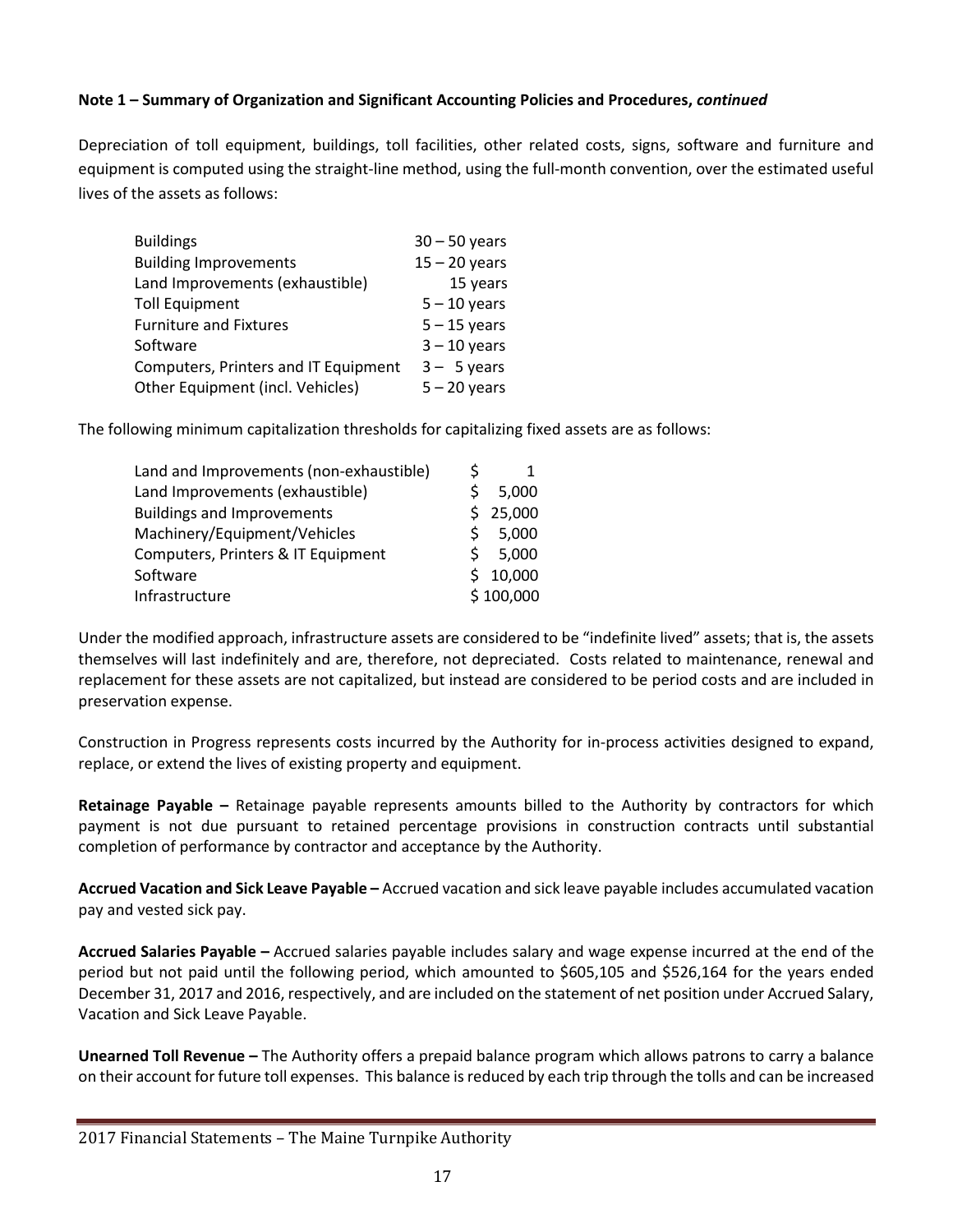### **Note 1 – Summary of Organization and Significant Accounting Policies and Procedures,** *continued*

by the patron at any time but also includes a minimum balance set by the Authority. The Authority offers a Volume Discount Plan for passenger vehicles for which revenue is earned based on the vehicle passing through the toll system. Any amount remaining in the patrons account is accounted for as unearned revenue.

**Bond Premium, Discount and Issuance Costs –** Bond premiums and discounts associated with the issuance of bonds are amortized using the effective interest rate method over the life of the bonds. Bond issuance costs such as bond insurance are amortized using the straight-line method over the life of the bonds. Other bond issuance costs, such as consulting, legal and underwriter fees are expensed in the period they are incurred.

**Refunded Bonds –** The Authority defeased certain bonds in 2004, 2005, 2008, 2012, 2014 and 2015 by placing cash received from the advanced refunding into an irrevocable escrow account to provide for all future debt service payments on the defeased bonds. Accordingly, the trust account assets and the liability for the defeased bonds are not included in the Authority's balance sheets.

**Deferred Outflows of Resources -** In addition to assets, the statement of net position will sometimes report a separate section for *deferred outflows of resources*. This separate financial statement element, *deferred outflows of resources*, represents a consumption of net position that apples to a future period(s) and so will not be recognized as an outflow of resources (expense) until then. The Authority has two items that qualifies for reporting in this category. The first is a deferred charge on refunding results from the difference in the carrying value of refunded debt and its reacquisition price. This amount is deferred and amortized over the shorter of the life of the refunded or refunding debt. The second deferred charge relates to recognition of the net pension liability and can include: the differences between expected and actual experience, change in assumptions, the net difference between projected and actual earnings on pension plan investments, and changes between the Authority's contributions and proportionate share of contributions, and also Authority contributions subsequent to the measurement date.

**Deferred Inflows of Resources -** In addition to liabilities, the statement of net position will sometimes report a separate section for *deferred inflows of resources.* This separate financial statement element, *deferred inflows of resources*, represents an acquisition of net position that applies to a future period(s) and so will not be recognized as an inflow of resources (revenue) until that time. The deferred inflows of resources recognized on the statement of net position and balance sheet relate to the net pension liability, which include the net difference between projected and actual earnings on pension plan investments and changes in proportion and differences between the Authority's contributions.

**Use of Estimates –** The preparation of basic financial statements in conformity with generally accepted accounting principles requires management to make estimates and assumptions that affect the reported amounts of assets and liabilities and disclosure for contingent assets and liabilities at the date of the basic financial statements, and reported amounts of the revenues and expenditures/expenses during the fiscal year. Actual results could vary from estimates that were used.

**Use of Restricted/Unrestricted Net Position –** When an expense is incurred for purposes for which both restricted and unrestricted assets are available, the Authority's policy is to apply restricted net position first.

**Reclassifications** – Certain reclassifications have been made to the 2016 Statement of Net Position to correspond with the current year's format. The change in net position was not affected.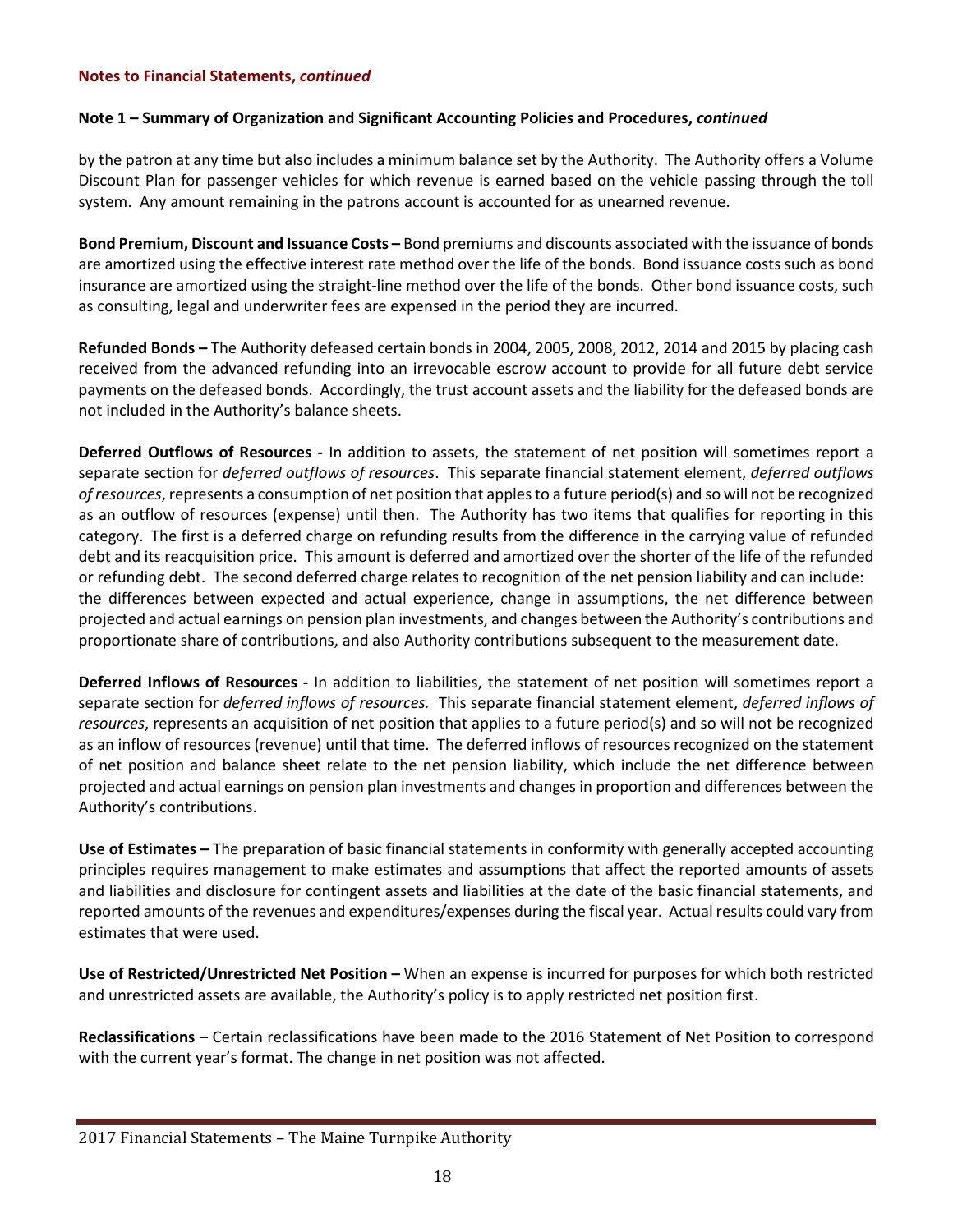#### **Note 1 – Summary of Organization and Significant Accounting Policies and Procedures,** *continued*

**Recent Accounting Pronouncements –** In June 2015, the GASB issued GASB Statement No. 75, Accounting and Financial Reporting for Postemployment Benefit Plan Other Than Pension Plans (OPEB). This statement improves accounting and financial reporting for OPEB. This statement replaces GASB Statement No. 45 and establishes standards for recognizing and measuring liabilities, deferred outflows of resources, deferred inflows of resources, and expense. The new statement is effective for periods beginning after June 15, 2017.

In June 2017, the GASB issued GASB 87, *Leases.* This new standard will provide users of the financial statements a more accurate picture of the assets and the long-term financial obligations of governments that lease. Lessees will recognize a lease liability and an intangible asset representing the lessee's right to use the leased asset and lessors will recognize a lease receivable and a deferred inflow of resources. The new leasing standard will apply for fiscal years beginning after December 15, 2019. The standard requires retroactive application to previously issued financial statements for 2019 and 2018, if presented.

#### **Note 2 – Deposits and Investments**

#### *Deposits*

*Custodial Credit Risk-Authority Deposits:* For deposits, custodial credit risk is the risk that in the event of a bank failure, the Authority's deposits may not be returned to it. As of December 31, 2017, the Authority reported deposits of \$346,922 with bank balances of \$460,016. The entire balance of \$460,016 was covered by the F.D.I.C. As of December 31, 2016, the Authority reported deposits of \$351,909 with bank balances of \$921,126. The entire balance of \$921,126 was covered by the F.D.I.C. (\$495,921) or by additional insurance purchased on behalf of the Authority by the respective banking institutions (\$425,205).

#### *Investments*

At December 31, 2017, the Authority had the following investments and maturities:

|                                    | <b>Fair Value</b> | Less Than 1 Year | 1-5 Years | <b>More Than 5 Years</b> |
|------------------------------------|-------------------|------------------|-----------|--------------------------|
| Money Market                       | 31,356,387        | 31,356,387       | $\sim$    | $\overline{\phantom{0}}$ |
| U.S. Government Securities         | 11,427,484        | 11,427,484       |           | ٠                        |
| U.S. Government Obligations        | 27,025,558        | 20,823,095       | 6,202,463 | $\overline{\phantom{0}}$ |
| Federated Treasury Obligation Fund | 72,783,073        | 72,783,073       |           | $\overline{\phantom{0}}$ |
| <b>Total Investments</b>           | 142,592,502       | 136,390,039      | 6,202,463 | $\overline{\phantom{0}}$ |

At December 31, 2016, the Authority had the following investments and maturities:

|            |                                    |             |                         | 1-5 Years                |                                  |
|------------|------------------------------------|-------------|-------------------------|--------------------------|----------------------------------|
| 23,402,847 |                                    |             |                         |                          |                                  |
| 6,408,983  |                                    | 6,408,983   |                         | $\overline{\phantom{0}}$ |                                  |
| 33,280,440 |                                    | 6,015,060   |                         | 27,265,380               |                                  |
| 79,028,042 |                                    | 79,028,042  |                         |                          |                                  |
|            |                                    | 114,854,932 |                         | 27,265,380               |                                  |
|            | <b>Fair Value</b><br>\$142,120,312 |             | <b>Less Than 1 Year</b> | 23,402,847 \$            | <b>More Than 5 Years</b><br>$-5$ |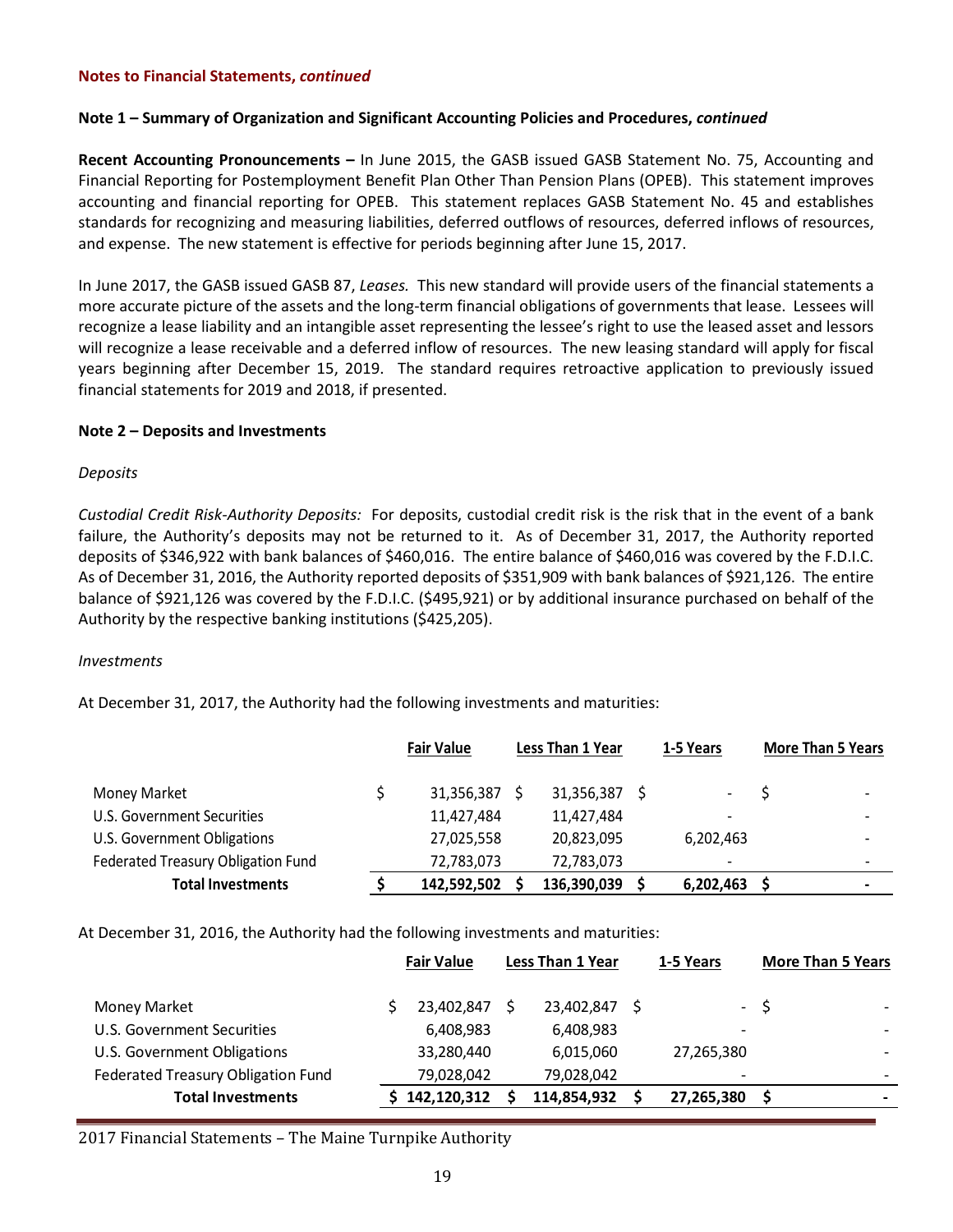### **Note 2 – Deposits and Investments,** *continued*

Deposits and investments are as follows:

|                                       | 2017        | 2016        |
|---------------------------------------|-------------|-------------|
| <b>Deposits</b>                       | 346.922     | 351.909     |
| Investment                            | 142,592,502 | 142,120,312 |
| <b>Total Deposits and Investments</b> | 142,939,424 | 142,472,221 |

Deposits and investments have been reported as follows in the financial statements:

|                                                    | 2017            |   | 2016        |
|----------------------------------------------------|-----------------|---|-------------|
| Cash and Equivalents                               | \$<br>9,833,333 | Ş | 6,830,249   |
| <b>Current Restricted Cash and Equivalents</b>     | 28,796,307      |   | 40,579,172  |
| Noncurrent Restricted Cash and Equivalents         | 45,927,839      |   | 38,379,510  |
| <b>Investments - Short Term</b>                    | 12,984,840      |   |             |
| <b>Current Restricted Investments - Short Term</b> | 39,194,642      |   | 29,417,910  |
| Investments - Long Term                            |                 |   | 13,058,570  |
| Restricted Investments - Long Term                 | 6,202,463       |   | 14,206,810  |
| <b>Total Deposits and Investments</b>              | 142,939,424     |   | 142,472,221 |

### *Fair Value*

Fair Values of Assets measured on a recurring basis at December 31 are as follows:

|                                     | <b>Total</b>  | Level 1      | Level 2                  | Level 3                      |
|-------------------------------------|---------------|--------------|--------------------------|------------------------------|
| December 31, 2017                   |               |              |                          |                              |
| Cash Equivalents                    | 346,922       | 346,922      |                          |                              |
| <b>Money Market</b>                 | 31,356,387    | 31,356,387   | $\overline{\phantom{0}}$ | $\overline{\phantom{0}}$     |
| <b>U.S. Government Securities</b>   | 11,427,484    | 11,427,484   | -                        |                              |
| U.S. Government Obligations         | 27,025,558    | 27,025,558   | -                        |                              |
| Federated Treasury Obligations Fund | 72,783,073    |              | 72,783,073               | $\qquad \qquad \blacksquare$ |
|                                     | \$142,939,424 | \$70,156,351 | \$72,783,073             | $\overline{\phantom{a}}$     |

|                                     | <b>Total</b>  | Level 1      | Level 2                  | Level 3 |
|-------------------------------------|---------------|--------------|--------------------------|---------|
| December 31, 2016                   |               |              |                          |         |
| Cash Equivalents                    | 351,909       | 351,909      | $\overline{\phantom{a}}$ |         |
| <b>Money Market</b>                 | 23,402,847    | 23,402,847   | $\overline{\phantom{a}}$ |         |
| <b>U.S. Government Securities</b>   | 6,408,983     | 6,408,983    | $\overline{\phantom{a}}$ |         |
| U.S. Government Obligations         | 33,280,440    | 33,280,440   | ۰                        |         |
| Federated Treasury Obligations Fund | 79,028,042    |              | 79,028,042               |         |
|                                     | \$142,472,221 | \$63,444,179 | \$79,028,042             |         |

There were no assets classified Level 3 as of December 31, 2017 or December 31, 2016.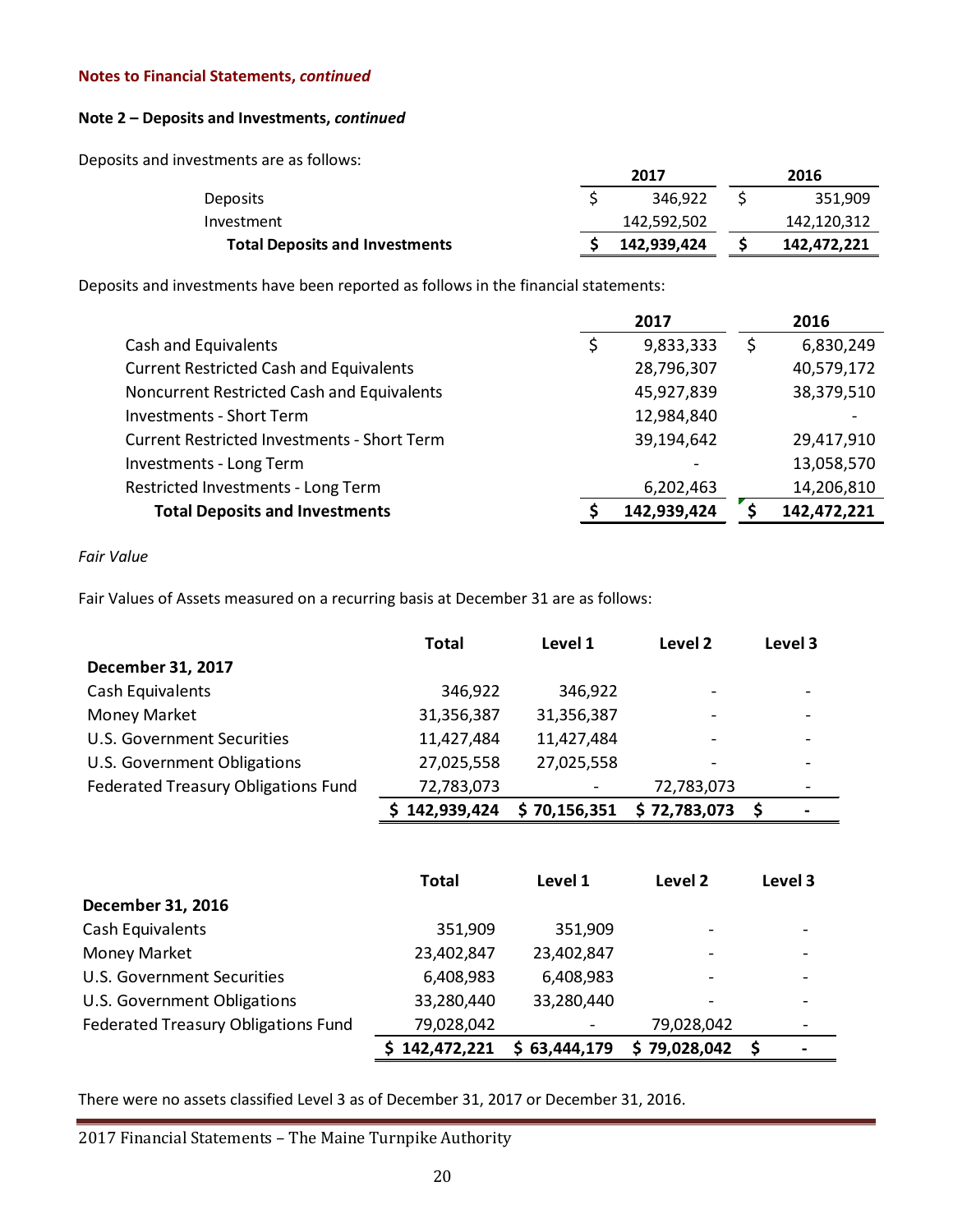### **Note 2 – Deposits and Investments,** *continued*

*Interest Rate Risk:* The Authority's policy for investment rate risk is as follows: Portfolio maturities will provide for stability of income and reasonable liquidity; liquidity will be assured through practices ensuring that the next disbursement date is covered through maturities to be staggered to avoid undue concentration in a specific maturity sector.

Maturities selected will provide investments or marketable securities which can be sold to raise cash in a day's notice without loss of principal; and, risks of market price volatility will be controlled through maturity diversification such that aggregate price losses on instruments with maturities exceeding one year shall not be greater than coupon interest on investment income received from the balance of the portfolio.

*Credit Risk:* Maine statutes authorize the Authority to invest in obligations of the U.S. Treasury and U.S. agencies and repurchase agreements. The Authority does not have a formal policy related to credit rate risk. The Federal Treasury Obligations Fund is a money market fund and is rated AAAm by Standard & Poors.

*Custodial credit risk: investments –* For investments, this is the risk that in the event of failure of the counterparty, the Authority will not be able to recover the value of its investments or collateral securities that are in possession of an outside party. The Authority is authorized to invest in: obligations of the U.S. government and its agencies provided they are full faith and credit obligations fully insured or collateralized certificates of deposit at commercial banks and savings and loan associations, repurchase agreements collateralized by U.S. Treasury or Agency securities; and money market mutual funds whose portfolios consist of government securities.

The Authority's investment policy is to attain a market rate of return considered reasonable under generally accepted market principles throughout budgetary and economic cycles while preserving and protecting capital in the overall portfolio thus ensuring prudent use of public funds and preservation of the public's trust. The standard of prudence to be used by investment officials shall be the "prudent investor" standard and shall be applied in the context of managing the overall portfolio. All security transactions, including collateral for repurchase agreements, entered into by the MTA shall be conducted on a "delivery vs. payment" basis. Securities will be held by a third party custodian, or Trust Department designated by the Executive Director, CFO, or Director of Finance and evidenced by safekeeping receipts.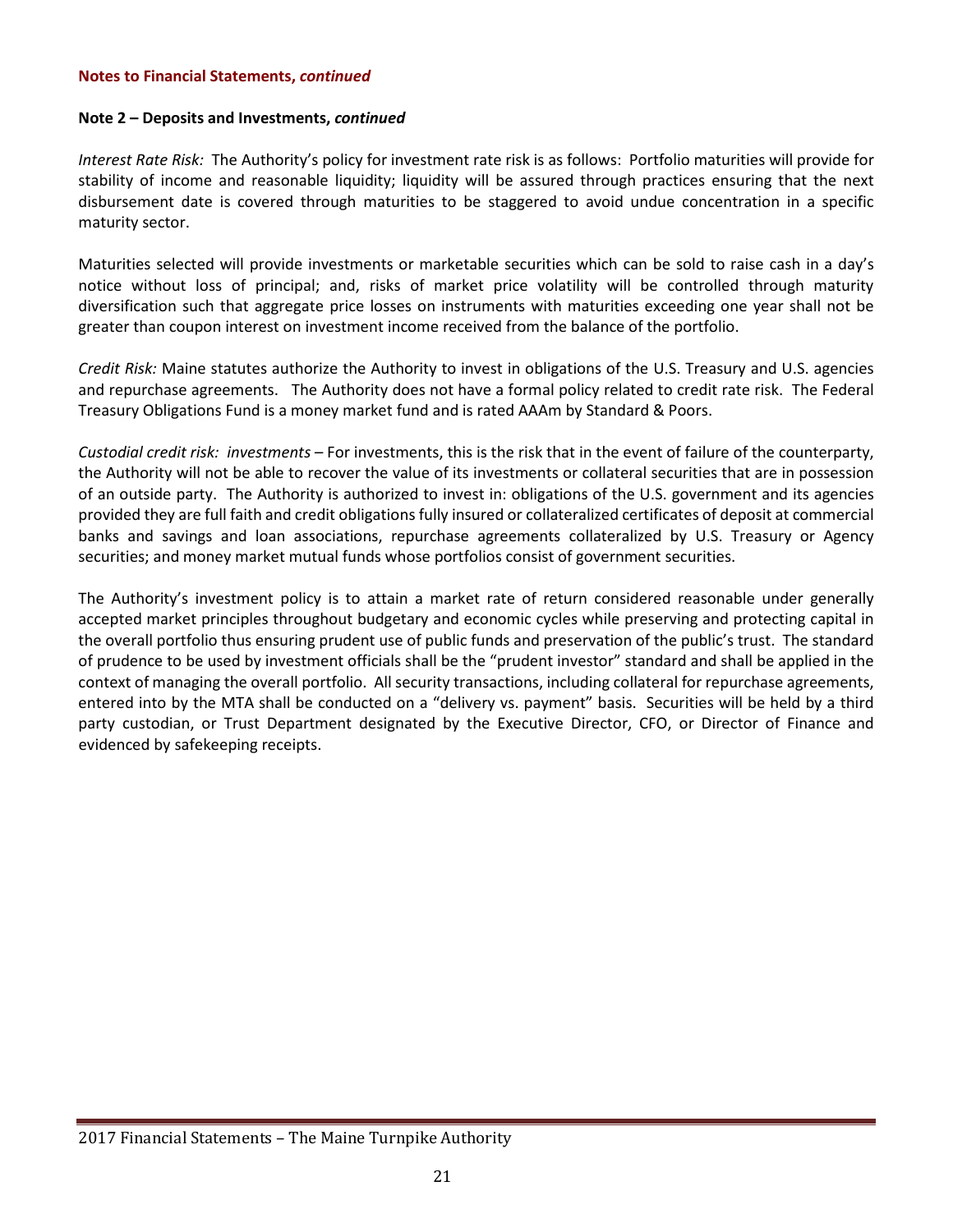### **Note 3 – Capital Assets**

A Summary of changes to capital assets for the year ended December 31, 2017 is as follows:

|                                                        | <b>Balance</b>   |                          |                          |                  | <b>Balance</b>   |
|--------------------------------------------------------|------------------|--------------------------|--------------------------|------------------|------------------|
|                                                        | 12/31/2016       | <b>Additions</b>         | <b>Transfers</b>         | <b>Disposals</b> | 12/31/2017       |
| <b>Capitalized Assets Not Being Depreciated (cost)</b> |                  |                          |                          |                  |                  |
| Land                                                   | Ś.<br>46,286,032 | 63,501                   | 3,427,021                | $\sim$           | 49,776,554<br>S. |
| Infrastructure                                         | 459,037,798      |                          | 12,397,952               | (285, 919)       | 471,149,831      |
| Construction in Progress                               | 29,094,724       | 29,645,749               | (34,900,586)             |                  | 23,839,887       |
| <b>Total Capital Assets Not Being Depreciated</b>      | 534,418,554      | 29,709,250               | (19,075,613)             | (285, 919)       | 544,766,272      |
| <b>Capitalized Assets Being Depreciated (cost)</b>     |                  |                          |                          |                  |                  |
| Land Improvements (exhaustible)                        | 13,662,441       | $\overline{\phantom{a}}$ | 3,642,280                | (30, 208)        | 17,274,513       |
| <b>Buildings</b>                                       | 68,154,199       |                          | 1,324,047                | (435, 239)       | 69,043,007       |
| Machinery and Equipment                                | 70,054,773       | 3,072,449                | 14,109,286               | (1,917,318)      | 85,319,190       |
| <b>Total Capital Assets Being Depreciated</b>          | 151,871,413      | 3,072,449                | 19,075,613               | (2,382,765)      | 171,636,710      |
| Less Accumulated Depreciation for:                     |                  |                          |                          |                  |                  |
| Land Improvements (exhaustible)                        | (7,893,445)      | (611,804)                |                          | 30,208           | (8,475,041)      |
| <b>Buildings</b>                                       | (27, 416, 499)   | (2,228,956)              |                          | 424,257          | (29, 221, 198)   |
| Machinery and Equipment                                | (46, 191, 698)   | (4,876,453)              | $\overline{\phantom{a}}$ | 1,872,922        | (49,195,229)     |
| <b>Total Accumulated Depreciation</b>                  | (81,501,642)     | (7, 717, 213)            | $\overline{\phantom{a}}$ | 2,327,387        | (86,891,468)     |
| <b>Total Capital Assets Being Depreciated, net</b>     | 70,369,771       | (4,644,764)              | 19,075,613               | (55, 378)        | 84,745,242       |
| <b>Total Capital Assets</b>                            | 604,788,325      | 25,064,486               |                          | (341, 297)       | 629,511,514<br>S |

A Summary of changes to capital assets for the year ended December 31, 2016 is as follows:

|                                                    | <b>Balance</b>   |                  |                  |                          | <b>Balance</b>   |
|----------------------------------------------------|------------------|------------------|------------------|--------------------------|------------------|
|                                                    | 12/31/2015       | <b>Additions</b> | <b>Transfers</b> | <b>Disposals</b>         | 12/31/2016       |
| Capitalized Assets Not Being Depreciated (cost)    |                  |                  |                  |                          |                  |
| Land                                               | Ś.<br>41,388,232 | 912,772          | 3,985,028        | $\overline{\phantom{a}}$ | 46,286,032<br>S  |
| Infrastructure                                     | 440,119,523      |                  | 19,789,766       | (871, 492)               | 459,037,798      |
| Construction in Progress                           | 25,419,732       | 40,444,051       | (36, 769, 060)   |                          | 29,094,724       |
| <b>Total Capital Assets Not Being Depreciated</b>  | 506,927,487      | 41,356,823       | (12,994,266)     | (871, 492)               | 534,418,554      |
| Capitalized Assets Being Depreciated (cost)        |                  |                  |                  |                          |                  |
| Land Improvements (exhaustible)                    | 12,611,611       |                  | 1,235,214        | (184, 384)               | 13,662,441       |
| <b>Buildings</b>                                   | 65,872,489       |                  | 2,599,071        | (317, 361)               | 68,154,199       |
| Machinery and Equipment                            | 61,227,202       | 1,626,986        | 9,159,981        | (1,959,396)              | 70,054,773       |
| <b>Total Capital Assets Being Depreciated</b>      | 139,711,302      | 1,626,986        | 12,994,266       | (2,461,141)              | 151,871,413      |
| <b>Less Accumulated Depreciation for:</b>          |                  |                  |                  |                          |                  |
| Land Improvements (exhaustible)                    | (7, 574, 562)    | (503, 267)       | ٠                | 184,384                  | (7,893,445)      |
| <b>Buildings</b>                                   | (25, 517, 782)   | (2, 183, 460)    | ۰.               | 284,743                  | (27, 416, 499)   |
| Machinery and Equipment                            | (44, 191, 525)   | (3,681,979)      |                  | 1,681,805                | (46, 191, 698)   |
| <b>Total Accumulated Depreciation</b>              | (77,283,869)     | (6,368,706)      | ۰                | 2,150,932                | (81,501,642)     |
| <b>Total Capital Assets Being Depreciated, net</b> | 62,427,432       | (4,741,720)      | 12,994,266       | (310, 208)               | 70,369,771       |
| <b>Total Capital Assets</b>                        | 569,354,923      | 36,615,103       | ۰                | (1, 181, 700)            | 604,788,325<br>s |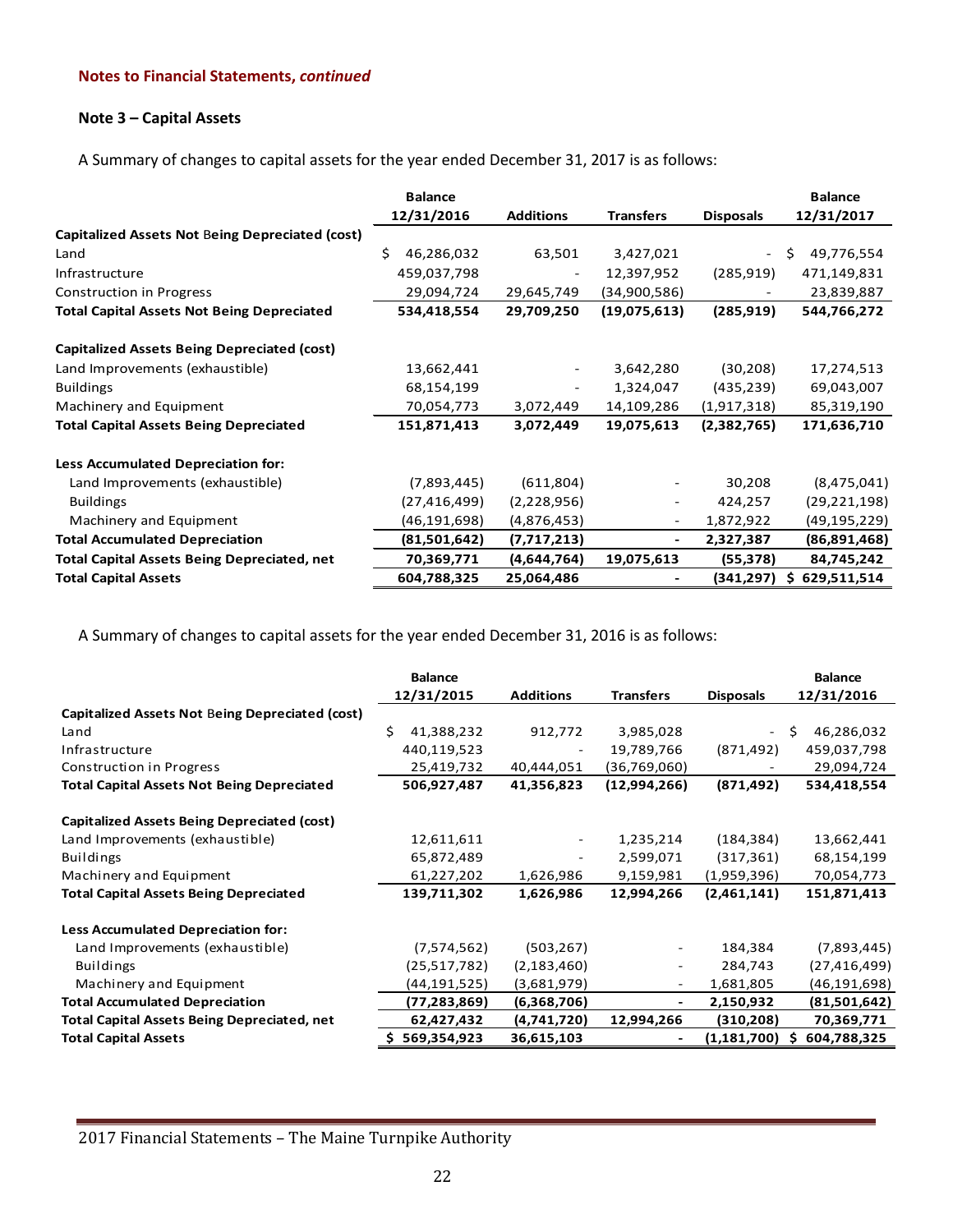### **Note 4 – Letter of Credit**

The Authority has a \$20 million letter of credit with Bangor Savings Bank which expires on December 31, 2018. It is secured under the General Resolution solely by the Authority's Revenues (as defined therein) on a subordinated basis to the Authority's outstanding bonds and additional bonds to be issued on a senior basis, all in accordance with the Resolution. There was no outstanding balance on the letter of credit as of December 31, 2017 and 2016.

### **Note 5 – Net Position**

Net position represents the difference between assets, deferred outflows of resources, liabilities and deferred inflows of resources. Net investment in capital assets, consists of capital assets, net of accumulated depreciation, reduced by the outstanding balances of bonds and adding back any unspent proceeds. Net position is reported as restricted when there are limitations imposed on their use either through the enabling legislations or through external restrictions imposed by creditors, grantors or laws or regulations of other governments. The Authority's net investment in capital assets was calculated as follows:

|                                               | <b>Years Ended December 31,</b> |                 |  |  |
|-----------------------------------------------|---------------------------------|-----------------|--|--|
|                                               | 2017                            | 2016            |  |  |
| Capital Assets                                | 716,402,982                     | 686,289,967     |  |  |
| <b>Accumulated Depreciation</b>               | (86,891,468)                    | (81, 501, 642)  |  |  |
| Bonds Payable                                 | (335,700,000)                   | (353, 255, 000) |  |  |
| <b>Total Net Investment In Capital Assets</b> | 293,811,514                     | 251,533,325     |  |  |

### **Note 6 – Long-term Debt**

#### **Revenue Bonds Payable**

The Authority issues revenue bonds from time to time for the purpose of financing capital improvements and new projects. As of December 31, 2017, the Authority had the following outstanding bonds:

- \$115,050,000 of Series 2004 Revenue Bonds, issued in October 2004, to pay a portion of the costs of various turnpike projects and to advance refund a portion of the principal amount of the Series 1994, 1997 and 2000 bonds.
- \$45,885,000 of Series 2008 Refunding Revenue Bonds, issued in May 2008, to advance refund principal amounts of the Series 1998 Refunding Bonds, which was called in July 2008.
- \$50,000,000 of Series 2009 Revenue Bonds, issued in February 2009, to pay a portion of the costs of various turnpike projects, interest only until 2014.
- \$68,990,000 of Series 2012A Revenue Bonds, issued in March 2012, to pay a portion of the costs of various turnpike projects.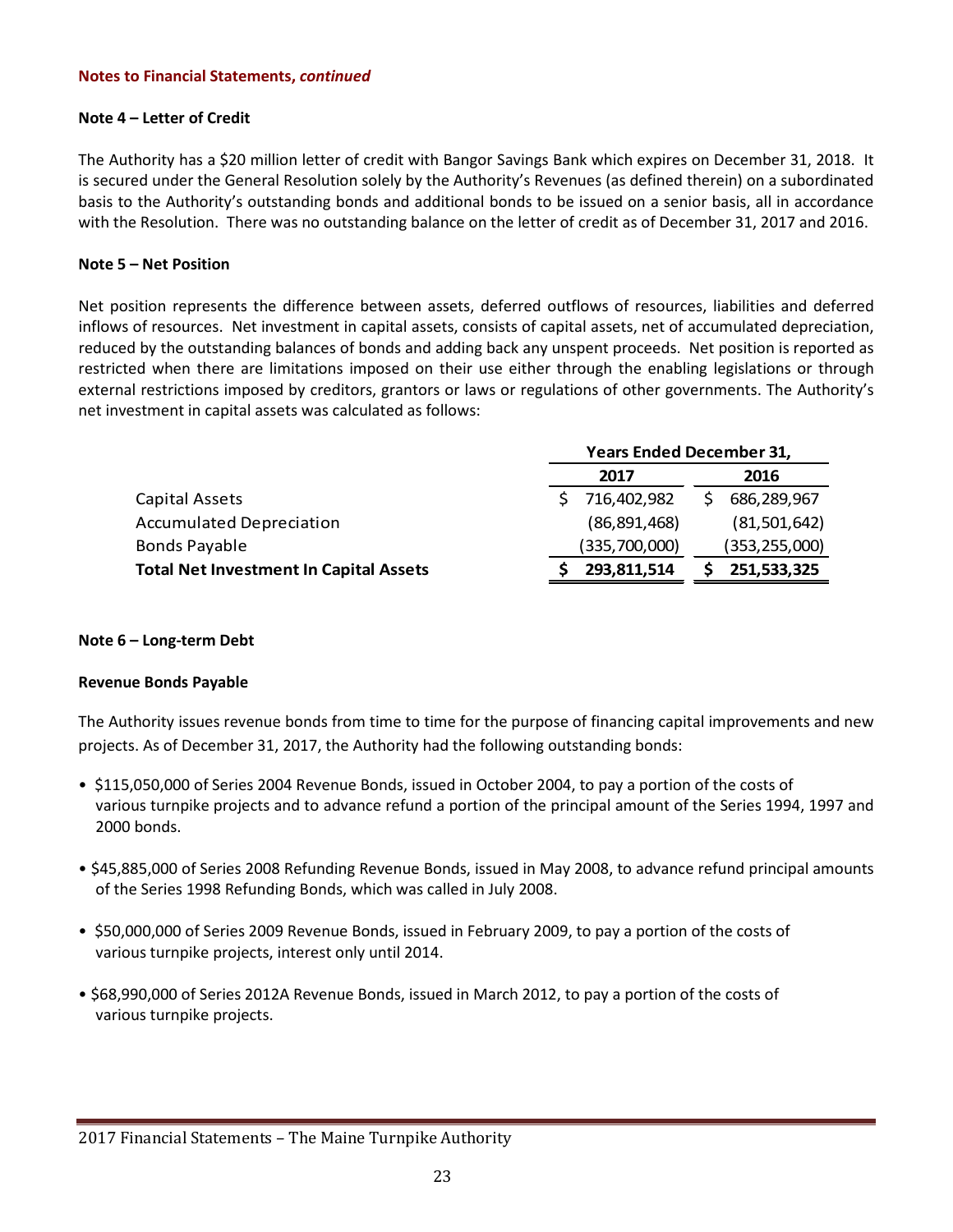### **Note 6 – Long-term Debt,** *continued* **Revenue Bonds Payable,** *continued*

- \$84,240,000 of Series 2012B Revenue Refunding Bonds. The proceeds from the bonds were used to advance refund all of the Series 2003 Bonds maturing in the years 2014 through 2033, and a portion of the Series 2004 Bonds maturing in the years 2022 through 2030, in the outstanding principal amount of \$87,055,000.
- \$39,715,000 of Series 2014 Revenue Refunding Bonds, issued in July 2014. The proceeds from the bonds were used to advance refund a portion of principal amounts of the Series 2004 maturing in the years 2015 through 2020 and Series 2007 maturing in the years 2018 through 2024, in the outstanding principal amount of \$43,765,000.
- \$144,875,000 of Series 2015 Revenue Refunding Bonds, issued in April 2015. The proceeds from the bonds were used to refund the principal amounts of the Series 2005 Bonds maturing in the years 2016 through 2030; Series 2007 Bonds maturing in the years 2025 through 2035; and Series 2009 Bonds maturing 2020 through 2038

Interest on all bonds is payable semi-annually on January 1st and July 1st of each year. The bonds will mature on July 1st in the years and principal amounts noted below:

| <b>Issue</b>                       |  | <b>Amount Issued</b> | <b>Maturity Date</b> | <b>Interest Rate</b> |  | <b>Balance 12/31/2017</b> |
|------------------------------------|--|----------------------|----------------------|----------------------|--|---------------------------|
| Series 2004                        |  | 115,050,000          | 7/1/2005 - 2030      | 3.00-5.25 %          |  | 12,535,000                |
| Series 2008                        |  | 45,885,000           | $7/1/2010 - 2018$    | 3.00-5.00 %          |  | 6,475,000                 |
| Series 2009                        |  | 50,000,000           | $7/1/2014 - 2038$    | 3.00-6.00 %          |  | 2,595,000                 |
| Series 2012 (A & B)                |  | 153,230,000          | $7/1/2014 - 2042$    | 2.00-5.00 %          |  | 145,700,000               |
| Series 2014                        |  | 39,715,000           | 7/1/2015 - 2024      | 2.00-5.00%           |  | 23,520,000                |
| Series 2015                        |  | 144,875,000          | $7/1/2015 - 2038$    | 2.90-5.00 %          |  | 144,875,000               |
| <b>Total Revenue Bonds Payable</b> |  |                      |                      |                      |  | 335,700,000               |

Requirements for the repayment of the outstanding revenue bonds are as follows:

| <b>Year Ending</b> | Principal        | <b>Interest</b>    | <b>Total debt</b><br>service |
|--------------------|------------------|--------------------|------------------------------|
| 2018               | 18,270,000       | 15,250,903         | 33,520,903                   |
| 2019               | 13,740,000       | 14,360,890         | 28,100,890                   |
| 2020               | 14,750,000       | 13,681,965         | 28,431,965                   |
| 2021               | 16,020,000       | 12,989,890         | 29,009,890                   |
| 2022               | 17,050,000       | 12,214,140         | 29,264,140                   |
| 2023-2027          | 98,860,000       | 47,964,500         | 146,824,500                  |
| 2028-2032          | 90,815,000       | 25,883,428         | 116,698,428                  |
| 2033-2037          | 44,445,000       | 11,893,188         | 56,338,188                   |
| 2038-2042          | 21,750,000       | 3,130,000          | 24,880,000                   |
| <b>Totals</b>      | 335,700,000<br>s | \$.<br>157,368,904 | S<br>493,068,904             |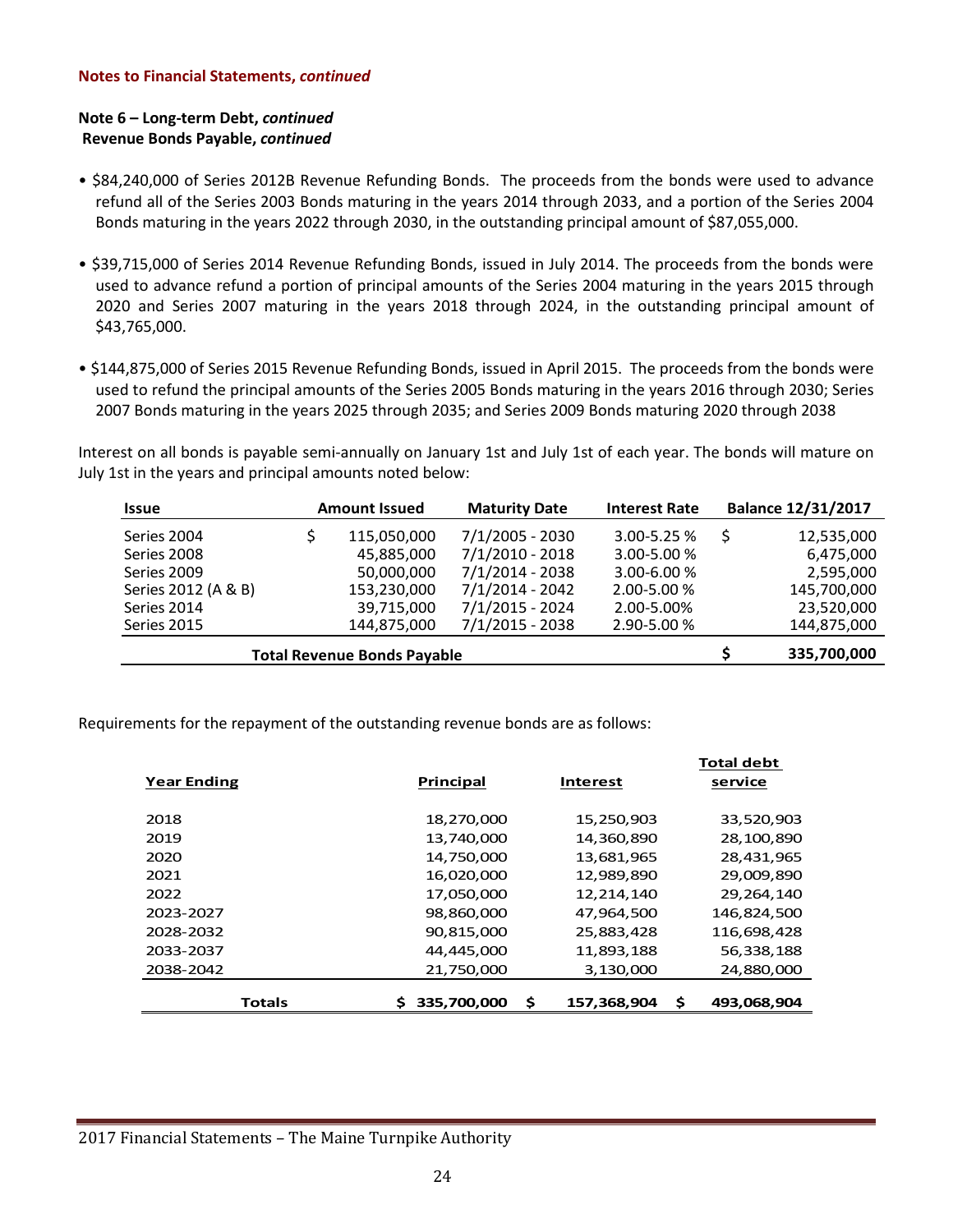### **Note 6 – Long-term Debt,** *continued* **Revenue Bonds Payable,** *continued*

A summary of changes in revenue bonds is as follows:

| <b>Issue</b>  | 12/31/2016        | <b>Additions</b> | <b>Reductions</b>  | 12/31/2017  |
|---------------|-------------------|------------------|--------------------|-------------|
|               |                   |                  |                    |             |
| Series 2004   | \$<br>15,290,000  | \$               | $(2,755,000)$ \$   | 12,535,000  |
| Series 2007   | 1,245,000         |                  | (1, 245, 000)      |             |
| Series 2008   | 12,650,000        |                  | (6, 175, 000)      | 6,475,000   |
| Series 2009   | 3,830,000         | -                | (1,235,000)        | 2,595,000   |
| Series 2012   | 147,695,000       |                  | (1,995,000)        | 145,700,000 |
| Series 2014   | 27,670,000        |                  | (4, 150, 000)      | 23,520,000  |
| Series 2015   | 144,875,000       |                  |                    | 144,875,000 |
|               |                   |                  |                    |             |
| <b>Totals</b> | \$<br>353,255,000 | \$               | \$ (17,555,000) \$ | 335,700,000 |

### **Special Obligation Bonds Payable**

• \$19,480,000 of Series 2008 Special Obligation Refunding Bonds, issued in May 2008, to refund all of the Authority's outstanding Series 1998 Special Obligation Bonds. The Special Obligation Refunding Bonds are subordinate to the outstanding Revenue Bonds and were originally issued in 1996.

• \$27,555,000 of Series 2014 Special Obligation Bonds, issued in July 2014, to purchase a section of Interstate 95 in Kittery extending approximately 1.9 miles from the current southern end of the Turnpike to the abutment of the bridge over the Piscataqua River at the New Hampshire Border. This Kittery segment of the Interstate was maintained by the Authority under contract with Maine DOT and the Authority was reimbursed for the costs associated with upkeep of this section of the Interstate.

| <b>Issue</b> |                                               | <b>Amount Issued</b> | <b>Maturity Date</b>       | <b>Interest Rate</b> | <b>Balance 12/31/2017</b> |
|--------------|-----------------------------------------------|----------------------|----------------------------|----------------------|---------------------------|
| Series 2008  |                                               |                      | 19,480,000 7/1/2009 - 2018 | 3.00-4.00%           | 2,370,000                 |
| Series 2014  |                                               |                      | 27,555,000 7/1/2019 - 2034 | $3.00 - 5.00 %$      | 27,555,000                |
|              | <b>Total Special Obligation Bonds Payable</b> |                      |                            |                      | 29,925,000                |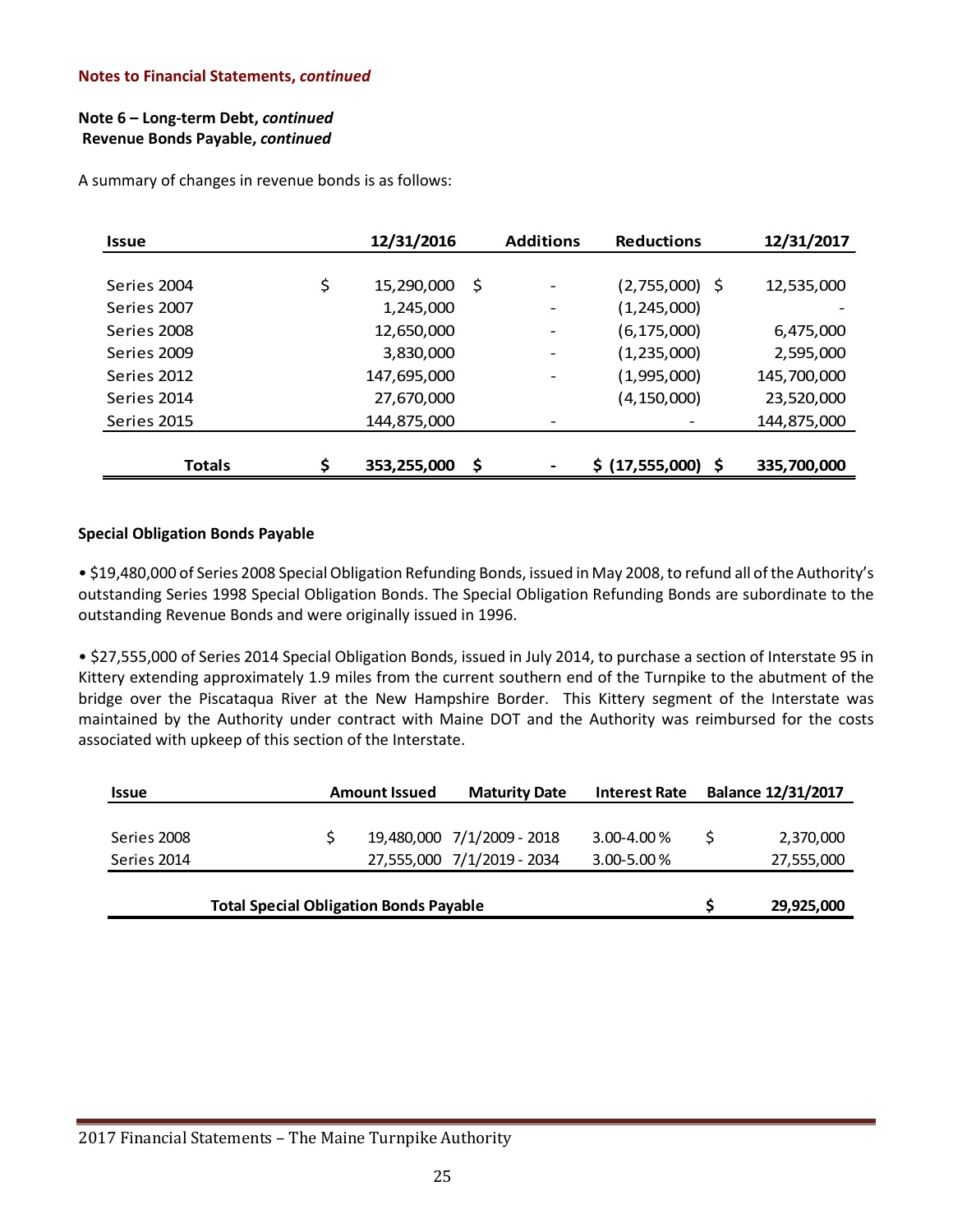### **Note 6 – Long-term Debt,** *continued* **Special Obligation Bonds Payable,** *continued*

Requirements for the repayment of the outstanding special obligation bonds are as follows:

| <u>Year Ending</u> | <b>Principal</b> |                  | <b>Total Debt Service</b> |
|--------------------|------------------|------------------|---------------------------|
|                    |                  |                  |                           |
| 2018               | 2,370,000        | 1,332,300        | 3,702,300                 |
| 2019               | 1,205,000        | 1,237,500        | 2,442,500                 |
| 2020               | 1,265,000        | 1,177,250        | 2,442,250                 |
| 2021               | 1,330,000        | 1,114,000        | 2,444,000                 |
| 2022               | 1,385,000        | 1,060,800        | 2,445,800                 |
| 2023 - 2027        | 7,985,000        | 4,228,600        | 12,213,600                |
| 2028 - 2032        | 9,845,000        | 2,372,050        | 12,217,050                |
| 2033 - 2034        | 4,540,000        | 343,250          | 4,883,250                 |
|                    |                  |                  |                           |
| <b>Totals</b>      | \$<br>29,925,000 | \$<br>12,865,750 | S<br>42,790,750           |

A summary of changes in special obligation bonds is as follows:

| <b>Issue</b> |               | 12/31/2016 | <b>Additions</b>         | <b>Reductions</b>        | 12/31/2017 |
|--------------|---------------|------------|--------------------------|--------------------------|------------|
|              |               |            |                          |                          |            |
| Series 2008  |               | 4,645,000  | $\sim$                   | \$ (2,275,000) \$        | 2,370,000  |
| Series 2014  |               | 27,555,000 | $\overline{\phantom{0}}$ | $\overline{\phantom{a}}$ | 27,555,000 |
|              |               |            |                          |                          |            |
|              | <b>Totals</b> | 32,200,000 | $\overline{\phantom{a}}$ | (2, 275, 000)            | 29,925,000 |

Changes in Revenue and Special Obligation long-term liability for the year ended December 31, 2017, was as follows:

| 12/31/2016    | <b>Additions</b>         | <b>Reductions</b> | 12/31/2017  | Due within<br>one year                                             |
|---------------|--------------------------|-------------------|-------------|--------------------------------------------------------------------|
|               |                          |                   |             |                                                                    |
| \$353,255,000 |                          |                   |             | \$18,270,000                                                       |
| 32,200,000    | -                        | (2,275,000)       | 29,925,000  | 2,370,000                                                          |
| 385,455,000   | $\overline{\phantom{0}}$ | (19,830,000)      | 365,625,000 | 20,640,000                                                         |
| 35,352,616    |                          | (4,322,934)       | 31,029,682  | -                                                                  |
| \$420,807,616 | $\overline{\phantom{a}}$ |                   |             | \$20,640,000                                                       |
|               | - \$<br>- Ś              |                   |             | \$ (17,555,000) \$335,700,000<br>\$ (24, 152, 934) \$396, 654, 682 |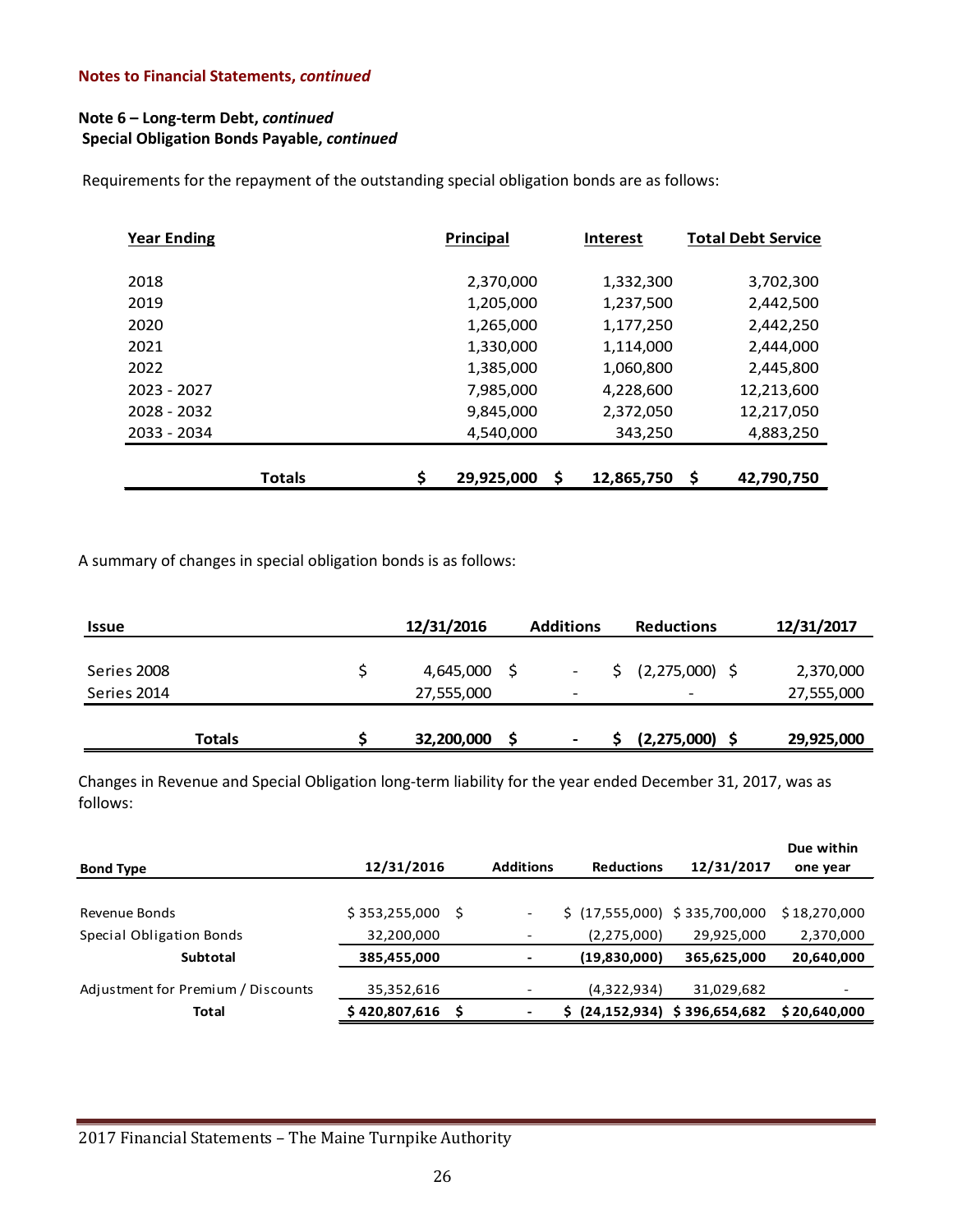### **Note 6 – Long-term Debt,** *continued*

Changes in Revenue and Special Obligation long-term liability for the year ended December 31, 2016, was as follows:

|                                    |               |                          |                              |                              | Due within   |
|------------------------------------|---------------|--------------------------|------------------------------|------------------------------|--------------|
| <b>Bond Type</b>                   | 12/31/2015    | <b>Additions</b>         | <b>Reductions</b>            | 12/31/2016                   | one year     |
|                                    |               |                          |                              |                              |              |
| Revenue Bonds                      | \$369,760,000 | $\overline{\phantom{a}}$ | \$(16,505,000) \$353,255,000 |                              | \$17,555,000 |
| Special Obligation Bonds           | 34,395,000    | -                        | (2, 195, 000)                | 32,200,000                   | 2,275,000    |
| <b>Subtotal</b>                    | 404,155,000   |                          | (18,700,000)                 | 385,455,000                  | 19,830,000   |
| Adjustment for Premium / Discounts | 39,983,505    |                          | (4,630,889)                  | 35,352,616                   |              |
| Total                              | \$444,138,505 |                          |                              | $(23,330,889)$ \$420,807,616 | \$19,830,000 |

#### **Note 7 – Debt Service Reserve Fund**

The general bond resolution requires the Authority to fund the Debt Service Reserve Requirement with cash and investments or with a surety policy or letter of credit. In order to satisfy this requirement, the Authority acquired surety policies issued by Financial Security Assurance, Inc. (FSA), and AMBAC Assurance Corporation. The surety policies cover various series and terminate on various dates in the future. A summary of the surety policies purchased is as follows:

| <b>Debt Service Reserve</b>  |                                                  |                    |                |
|------------------------------|--------------------------------------------------|--------------------|----------------|
| <b>Fund Surety Policy</b>    |                                                  | <b>Termination</b> | <b>Maximum</b> |
| Provider                     | <b>Series Availability</b>                       | Date               | <b>Amount</b>  |
|                              |                                                  |                    |                |
| <b>Assured Guarantee/FSA</b> | 2004                                             | July 1, 2021       | \$1,781,929    |
| Ambac                        | All Turnpike Revenue Bonds                       | July 1, 2030       | \$4,871,359    |
|                              | Assured Guarantee/FSA All Turnpike Revenue Bonds | July 1, 2018       | \$2,308,902    |

Each of the providers of the Debt Service Reserve Fund surety policies was rated Aaa by Moody's and AAA by Standard & Poor's (S&P) at the time of issuance of its respective policy. However, Ambac and FSA have been downgraded significantly as a result of their exposure to the 2008 sub-prime mortgage risk and do not maintain ratings by Moody's and S&P at least equal to the ratings on the Authority's outstanding revenue bonds.

Accordingly, the policy from Ambac, while still in effect, no longer qualifies under the general bond resolution to meet the Debt Service Reserve Fund requirement. In 2017, FSA, now Assured Guaranty, was upgraded by Moody's and now meets the debt service reserve fund requirements towards one half of maximum annual debt service (MADS)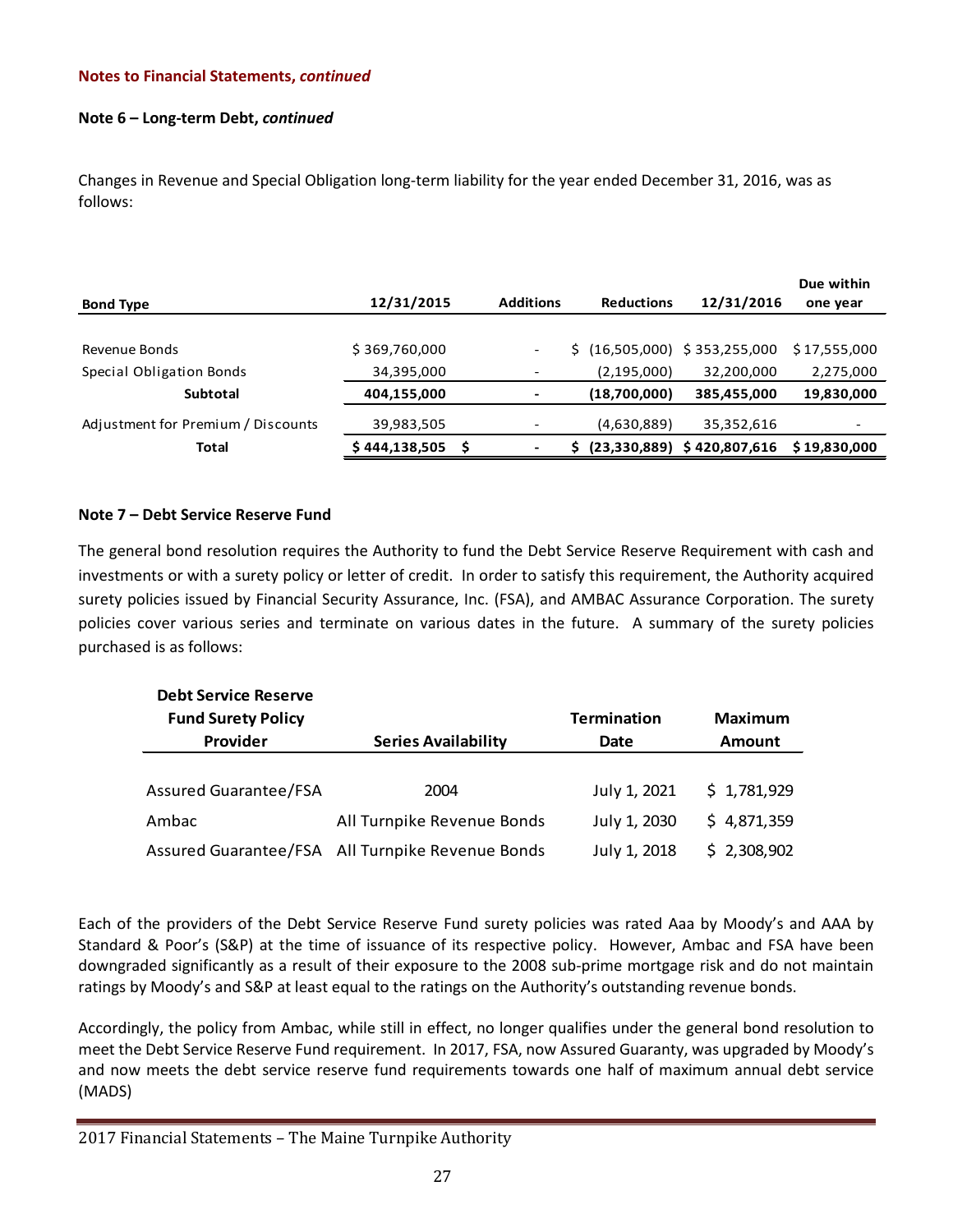### **Note 7 – Debt Service Reserve Fund,** *continued*

As of December 31, 2017, the Debt Service Reserve requirement was \$16,821,933, which is one half of MADS. The debt service reserve fund is currently funded with a combination of cash and Assured Guaranty/FSA sureties.

### **Note 8 – Maine Public Employees Retirement System (MainePERS) – Consolidated Retirement Pension Plan**

### **Plan Descriptions**

The Authority contributes to the Maine Public Employees Retirement System, as part of the PLD Consolidated Plan (the Plan) which is a cost sharing multiple employer defined benefit pension plan. The Plan was established as the administrator of a public employee retirement system under the Laws of the State of Maine. The PLD Plan covers 300 participating employers. The Authority's full-time and permanent part-time employees are eligible to participate in the Plan.

Benefit terms are established by Maine statute, in the case of the PLD Plan, an advisory group, also established by statute, reviews the terms of the Plan and periodically makes recommendations to the legislature to amend them. The Plan's retirement programs provide defined retirement benefits based on members' average final compensation and service credit earned as of retirement. Vesting (i.e., eligibility for benefits upon reaching qualification) occurs upon the earning of five years of service credit (effective October 1, 1999, the prior ten year requirement was reduced by legislative action to five years). In some cases, vesting occurs on the earning of one year of service credit immediately preceding retirement at or after normal retirement age. For PLD Plan members, normal retirement age is 60 for members hired before July 1, 2014. Normal retirement age is 65 for members hired on or after July 1, 2014. The monthly benefit of members who retire before normal retirement age by virtue of having at least 25 years of service credit is reduced by a statutorily prescribed factor for each year of age that a member is below her/his normal retirement age at retirement. The Plan also provides disability and death benefits which are established by statute for State employee members and by contract with other participating employers under applicable statutory provisions.

Upon termination of membership, members' accumulated employee contributions are refundable with interest, credited in accordance with statute. Withdrawal of accumulated contributions results in forfeiture of all benefits and membership rights. The annual rate of interest credited to members' accounts is set by the Plan's Board of Trustees and is currently 2.45%.

For the years ended December 31, 2017 and 2016, the Authority's total payroll for all employees was \$24,130,708 and \$23,094,392, respectively and total covered payroll was \$22,246,620 and \$20,397,862, respectively for the PLD Plan. Covered payroll refers to all compensation paid by the Authority to active employees covered by the Plan.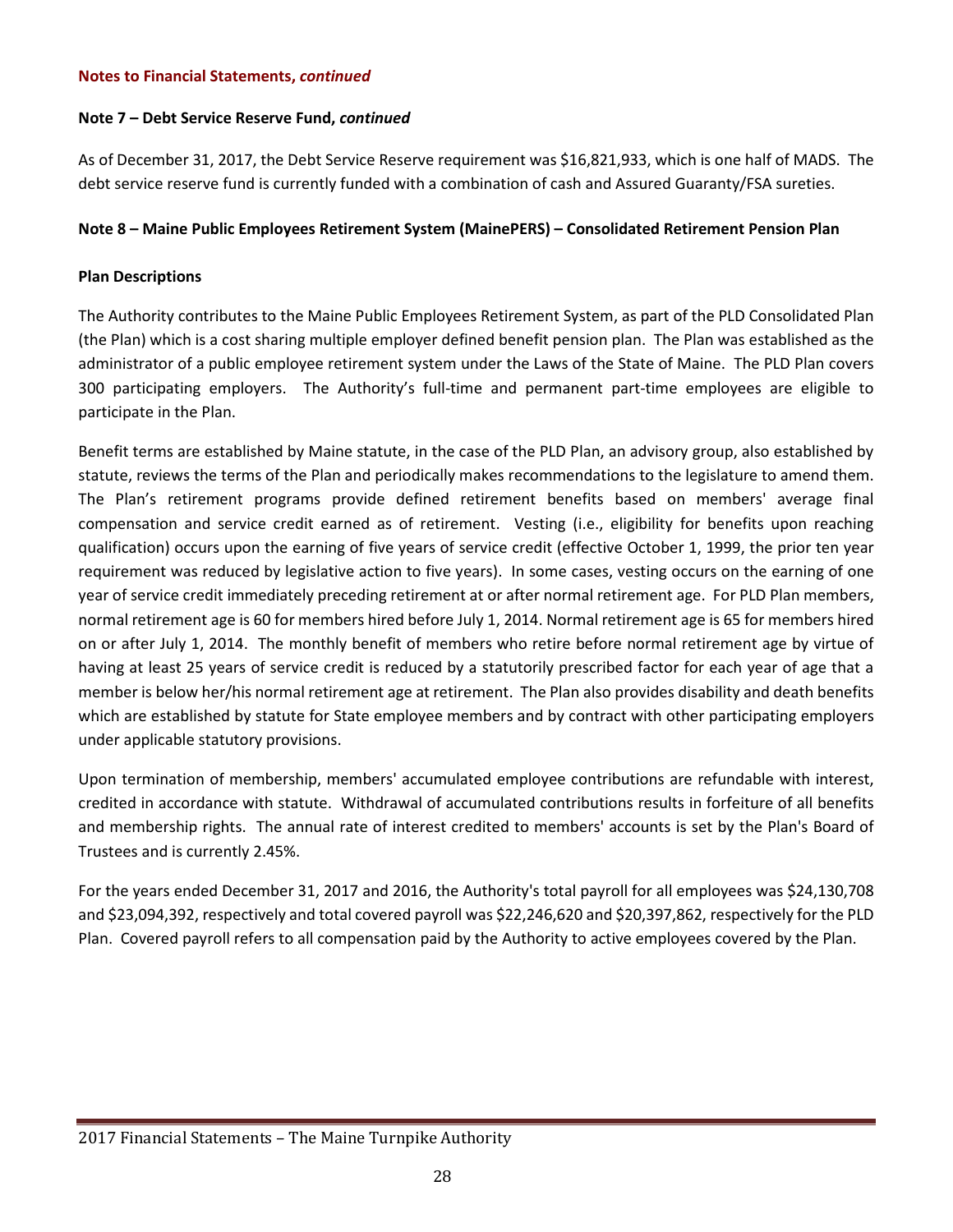**Note 8 – Maine Public Employees Retirement System (MainePERS) – Consolidated Retirement Pension Plan,** *continued*

### **Contributions**

The contribution requirements of the PLD Plan members are defined by law or the Plan's Board. Employees of the Authority are required to contribute 8.0% of covered compensation to the PLD Plan. The contributions are deducted from the employee's wages or salary and remitted by the Authority to the Plan on a monthly basis. Employer contribution rates are determined through actuarial valuations. The Authority's required contribution rate for the years ended December 31, 2017 and 2016, was between 9.5% and 9.6% of annual payroll, actuarially determined as an amount that, when combined with employee contributions, is expected to finance the costs of benefits earned by employees during the year, with an additional amount to finance any unfunded accrued liability. The Authority's contributions to the Plan for the years ended December 31, 2017 and 2016 were \$2,285,861 and \$2,034,516, respectively.

### **Pension Liabilities, Pension Expense, Deferred Outflows of Resources, and Deferred Inflows of Resources Related to Pensions**

At December 31, 2017 and 2016, the Authority reported a liability of \$16,098,398 and \$20,031,423, respectively for its proportionate share of the net pension liability. The net pension liability was measured as of June 30, 2017 and June 30, 2016, and the total pension liability used to calculate the net pension liability was determined by actuarial valuations as of these dates. The Authority's proportion of the net pension liability was based on a projection of the Authority's long-term share of contributions to the pension plan relative to the projected contributions of all participating entities, actuarially determined. At June 30, 2017, the Authority's proportion was 3.93%, which was an increase of 0.162% from its proportion measured as of June 30, 2016. At June 30, 2016, the Authority's proportion was 3.77%, which was a decrease of 0.166% from its proportion measured as of June 30, 2015.

For the years ended December 31, 2017 and 2016, the Authority recognized pension expense of \$3,008,876 and \$3,540,416, respectively. At December 31, 2017, the Authority reported deferred outflows of resources and deferred inflows of resources related to pensions from the following sources: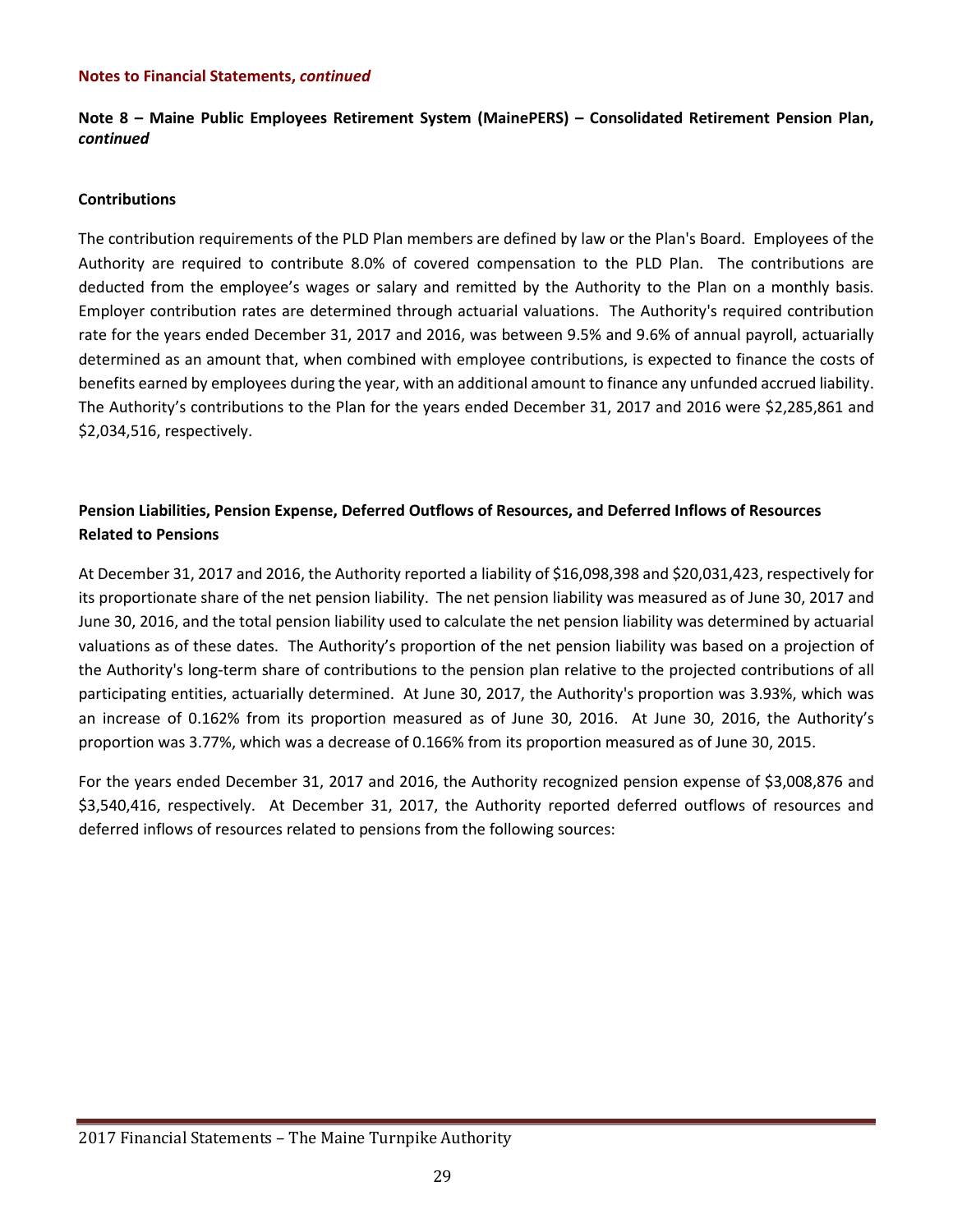**Note 8 – Maine Public Employees Retirement System (MainePERS) – Consolidated Retirement Pension Plan,** *continued*

#### **December 31, 2017**

|                                                  | <b>Deferred Outflows</b><br>of Resources | <b>Deferred</b><br>Inflows of<br><b>Resources</b> |
|--------------------------------------------------|------------------------------------------|---------------------------------------------------|
| Differences between expected and actual results  | \$                                       | \$<br>773,412                                     |
| Changes of assumptions                           | 1,369,872                                |                                                   |
| Net difference between projected and actual      |                                          |                                                   |
| earnings on Plan investments                     | 5,547,969                                | 5,990,635                                         |
| Changes in proportion and differences between    |                                          |                                                   |
| contributions and proportionate share of         |                                          |                                                   |
| contributions                                    | 640,663                                  | 269,368                                           |
| Contributions subsequent to the measurement date | 1,039,221                                |                                                   |
|                                                  |                                          |                                                   |
| Total                                            | 8,597,725                                | 7,033,415                                         |

#### **December 31, 2016**

|                                                      | <b>Deferred</b><br>Outflows of<br><b>Resources</b> |            |   | <b>Deferred</b><br>Inflows of<br><b>Resources</b> |
|------------------------------------------------------|----------------------------------------------------|------------|---|---------------------------------------------------|
| Differences between expected and actual results      | Ś                                                  | 242,828    | Ś | 1,288,396                                         |
| Changes of assumptions                               |                                                    | 2,147,419  |   |                                                   |
| Net difference between projected and actual earnings |                                                    |            |   |                                                   |
| on Plan investments                                  |                                                    | 7,402,267  |   | 3,080,724                                         |
| Changes in proportion and differences between        |                                                    |            |   |                                                   |
| contributions and proportionate share of             |                                                    |            |   |                                                   |
| contributions                                        |                                                    | 429,145    |   | 404,052                                           |
| Contributions subsequent to the measurement date     |                                                    | 1,038,068  |   |                                                   |
|                                                      |                                                    |            |   |                                                   |
| Total                                                |                                                    | 11,259,727 |   | 4.773.172                                         |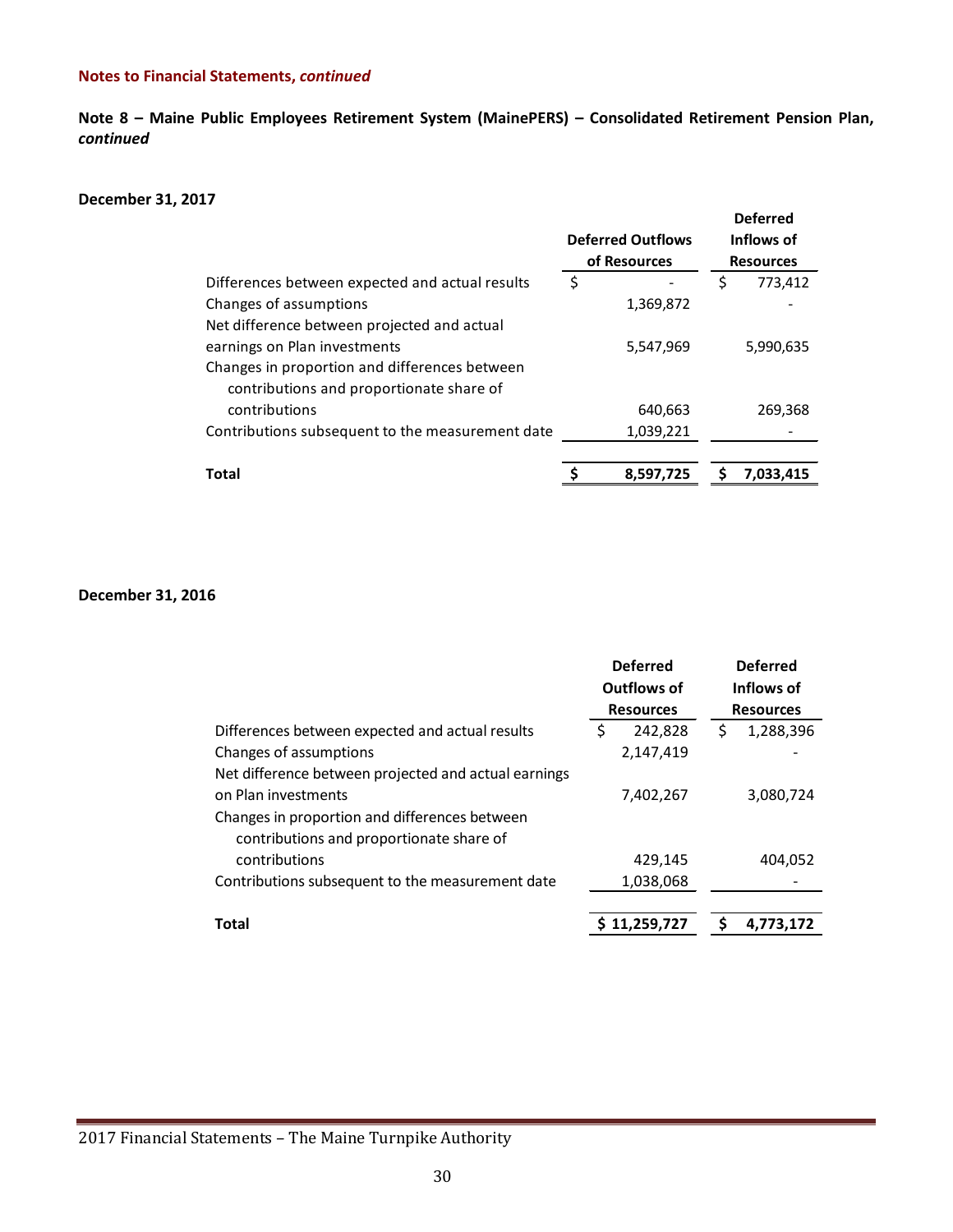### **Note 8 – Maine Public Employees Retirement System (MainePERS) – Consolidated Retirement Pension Plan,** *continued*

The \$1,039,221 of deferred outflows of resources as of December 31, 2017, resulting from the Authority's contributions subsequent to the measurement date will be recognized as a reduction of the net pension liability in the year ending December 31, 2018. The \$1,038,068 of deferred outflows of resources as of December 31, 2016, resulting from the Authority's contribution subsequent to the measurement date were recognized as a reduction of the net position liability in the year ended December 31, 2017. Other amounts reported as deferred outflows of resources and deferred inflows of resources will be netted and recognized in pension expense, (addition or (reduction) to expense) as follows:

### **Years ending December 31,**

|   | (1,096,042) |
|---|-------------|
|   | 108,004     |
|   | 1,566,479   |
| S | (53, 353)   |
|   |             |

### **Actuarial Assumptions**

The total pension liability in the June 30, 2017 actuarial valuation was determined using the following actuarial assumptions, applied to all periods included in the measurement:

| Inflation                 | PLD Plan 2.20%, per annum                       |
|---------------------------|-------------------------------------------------|
| Salary increases          | PLD Plan 2.75%-9.0%, per year                   |
| Investment rate of return | PLD Plan 6.875%, per annum, compounded annually |

Mortality rates were based on the RP-2014 Total Dataset Healthy Annuitant Mortality Table.

The actuarial assumptions used in the June 30, 2017 and June 30, 2016 valuations were based on the results of actuarial experience studies for the periods of June 30, 2012 to June 30, 2015.

The long-term expected rate of return on pension plan investments was determined using a building-block method in which best-estimate ranges of expected future real rates of return (expected returns, net of pension plan investment expense and inflation) are developed for each major asset class. These ranges are combined to produce the long-term expected rate of return by weighting the expected future real rates of return by the target asset allocation percentage and by adding expected inflation. The target allocation and best estimates of arithmetic real rates of return for each major asset class are summarized in the following table: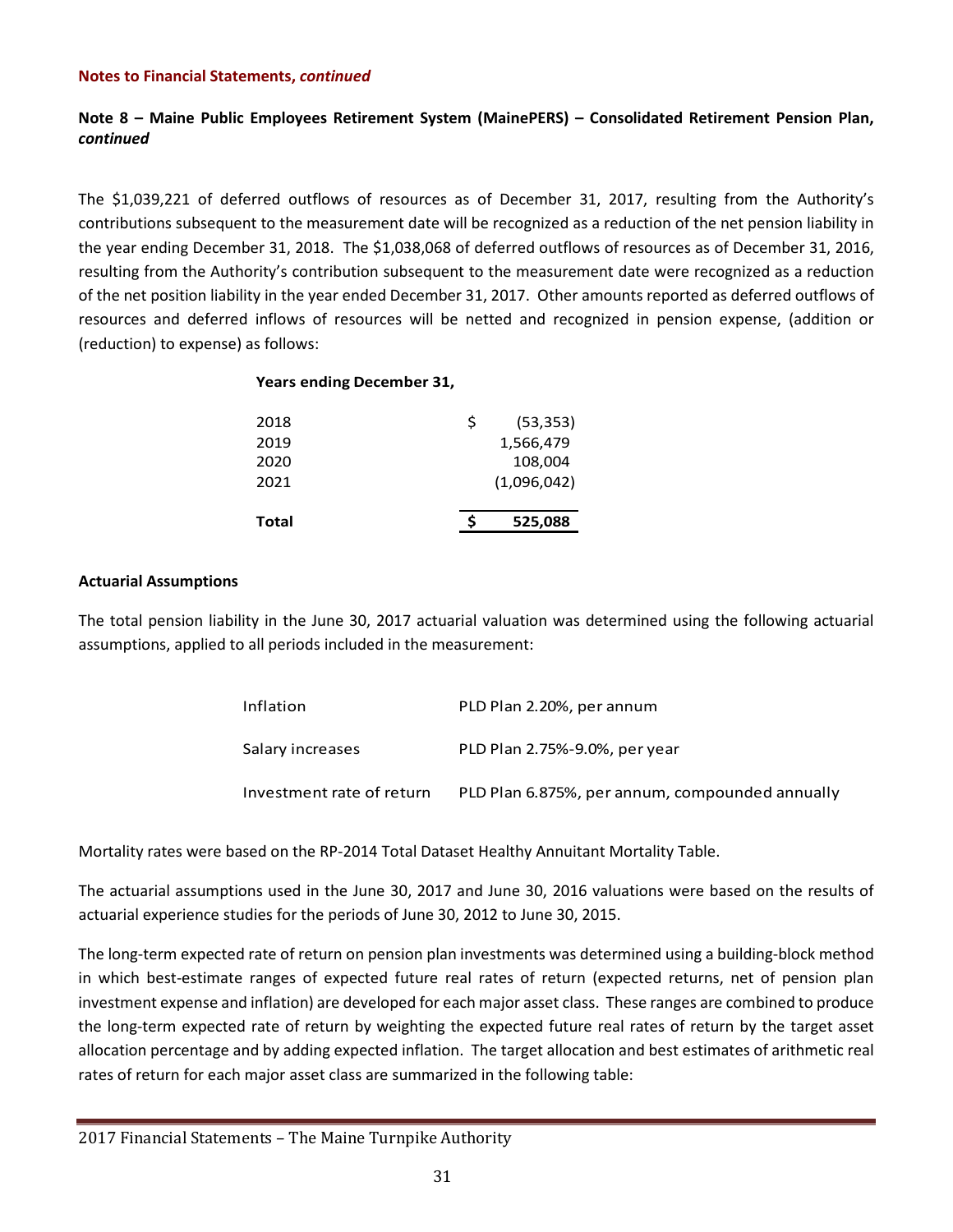**Note 8 – Maine Public Employees Retirement System (MainePERS) – Consolidated Retirement Pension Plan,** *continued*

### **Actuarial Assumptions - Continued**

|                           | <b>Target</b>     | Long-term             |
|---------------------------|-------------------|-----------------------|
|                           | <b>Allocation</b> | <b>Expected Real</b>  |
| <b>Asset Class</b>        | ℅                 | <b>Rate of Return</b> |
| <b>Public Equities</b>    | 30.0%             | 6.0%                  |
| U.S. Government           | 7.5%              | 2.3%                  |
| <b>Private Equity</b>     | 15.0%             | 7.6%                  |
| Real Assets:              |                   |                       |
| <b>Real Estate</b>        | 10.0%             | 5.2%                  |
| Infrastructure            | 10.0%             | 5.3%                  |
| Natural Resources         | 5.0%              | 5.0%                  |
| <b>Traditional Credit</b> | 7.5%              | 3.0%                  |
| Alternative Credit        | 5.0%              | 4.2%                  |
| Diversifiers              | 10.0%             | 5.9%                  |
| Total                     | 100.0%            |                       |

### **Discount Rate**

The discount rate used to measure the total pension liability was 6.875% for the PLD Plan. The projection of cash flows used to determine the discount rate assumed that employee contributions will be made at the current contribution rate and that contributions from employers will be made at contractually required rates, actuarially determined. Based on those assumptions, the Plan's fiduciary net position was projected to be available to make all projected future benefit payments of current plan members. Therefore, the long-term expected rate of return on Plan investments was applied to all periods of projected benefit payments to determine the total pension liability.

### **Sensitivity of the Proportionate Share of the Net Pension Liability to Changes in the Discount Rate**

The following presents the Authority's proportionate share of the net pension liability calculated using the discount rate of 6.875%, as well as what the Authority's proportionate share of the net pension liability would be if it were calculated using a discount rate that is 1-percentage-point lower (5.875%) or 1-percentage-point higher (7.875%) than the current rate:

|                       | <b>Discount</b><br>Rate |   | Authority's<br>proportionate<br>share of net<br>pension liability |
|-----------------------|-------------------------|---|-------------------------------------------------------------------|
| 1% decrease           | 5.875%                  | Ś | 32,298,334                                                        |
| Current discount rate | 6.875%                  |   | 16,098,398                                                        |
| 1% increase           | 7.875%                  |   | 3,902,357                                                         |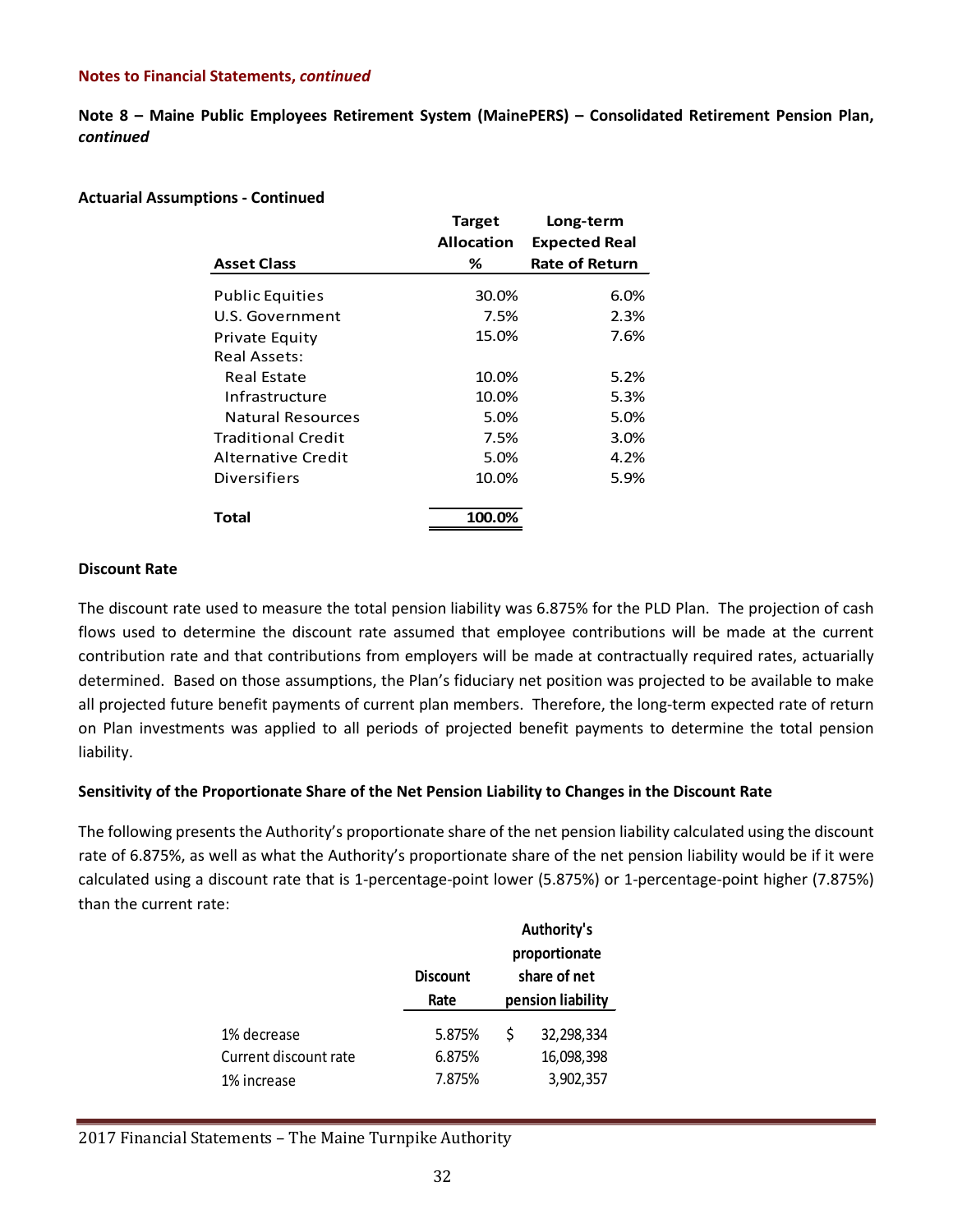### **Note 8 – Maine Public Employees Retirement System (MainePERS) – Consolidated Retirement Pension Plan,** *continued*

### **Plan Fiduciary Net Position**

Detailed information about the Plan's fiduciary net position is available in the separately issued Maine Public Employees Retirement System financial report.

### **Note 9 – Operating Lease**

In 2006, the Authority entered into lease agreements with HMS Host and CN Brown to operate its five service plazas on the Turnpike. The Authority entered into the arrangements as a means to provide services to users of the Turnpike in a more efficient, cost-effective manner. The terms of the agreements are as follows. The lease agreement with HMS Host is contingent based on sales, however, also provides a guaranteed minimum rent of \$3,050,000 or 85% of the previous year's rental, whichever is greater. In addition, the Authority received contingent rentals of \$853,117 and \$489,113 in 2017 and 2016, respectively. The lease agreement with CN Brown, which was renewed for a five-year term in 2016, provides for contingent rent based on sales. The Authority received \$1,082,988 and \$998,824 in contingent rentals from CN Brown in 2017 and 2016, respectively.

On April 1<sup>st</sup>, 2013 the Authority entered into a lease agreement with Maine Crafts Association for an area located in the Authority's West Gardiner Service Plaza. The lease agreement is contingent based on gross sales however also provides a guaranteed minimum rent of \$500 per month from April 1, 2013 through April 30, 2015. Beginning May 1, 2015 the monthly minimum rent increased to \$800 through the end of the contract on April 1, 2018. The Authority received minimum rent of \$9,600 from Maine Crafts Association in 2017. There was contingent rent due the Authority for 2017 based on gross sales from Maine Crafts Association of \$1,255. In February 2018, the Authority signed a five-year lease agreement with Maine Crafts Association commencing on April 1, 2018. The same terms and conditions from the previous lease apply.

Contingent rent for HMS host is 20% of sales for years 1-10, 21% of sales for years 11-20 and 22% of sales for years 21-30. Contingent rent for CN Brown is based on the gallons of gasoline and diesel fuel sold at a fuel rent factor of 8 cents per gallon, adjusted upward each year for the Consumer Price Index Change, plus 10% of the sales of other products, plus 5% of the sales of tobacco products and plus 2% of the amount received from the Lottery Commission. The Authority has retained the right to approve the activities of the lessees and also has established limits to the prices that can be charged to customers. Contingent rent for the Maine Crafts Association is 2% on all gross sales exceeding \$500,000, and 4% on all gross sales exceeding \$600,000.

The lease agreement with HMS Host requires \$8 million of capital improvements to be paid for by HMS Host, consisting of leasehold improvements, equipment and furnishings as approved by the Authority. HMS Host shall make a reasonable effort to ensure that \$4 million will be reinvested by December 31, 2017 and the remaining \$4 million will be spent by December 31, 2027. If the required amount of \$8 million has not been reinvested by HMS Host by the end of the term, then the remainder of the sum shall be rebated to the Authority in cash. As of December 31, 2017, HMS Host has made investments in the facilities and the Authority is currently reviewing documentation provided by HMS Host to determine whether it qualifies as improvements under the lease agreement.

The leased facilities are reported as capital assets of the Authority with a net book value of \$27,885,048 and \$27,145,128 as of December 31, 2017 and 2016, respectively.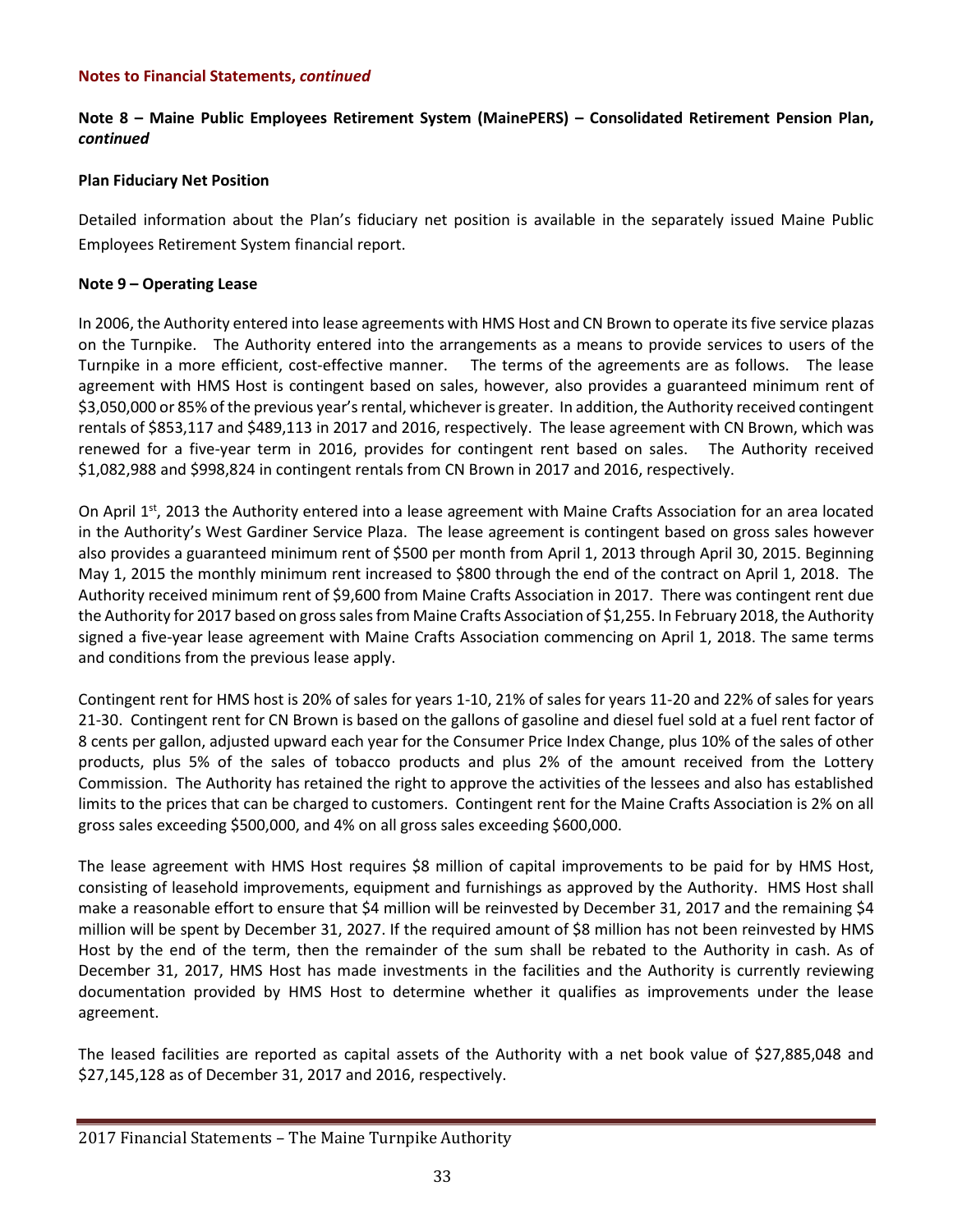### **Note 9 – Operating Lease,** *continued*

Future minimum rentals to be received under the HMS Host lease as of December 31, 2017 are as follows:

| 2018        | 3,050,000  |
|-------------|------------|
| 2019        | 3,050,000  |
| 2020        | 3,050,000  |
| 2021        | 3,050,000  |
| 2022        | 3,050,000  |
| 2023 - 2027 | 15,250,000 |
| 2028 - 2032 | 15,250,000 |
| 2033 - 2037 | 13,725,000 |
|             |            |
| Total       | 59,475,000 |

Future minimum rentals to be received under the Maine Crafts Association lease as of December 31, 2017 are as follows:

| Total | 2,400 |
|-------|-------|
| 2018  | 2,400 |

### **Note 10 – Other Post Employment Benefits (OPEB)**

The Governmental Accounting Standards Board (GASB) Statement Number 45, *Accounting and Financial Reporting by Employers for Postemployment Benefits Other Than Pensions*, was implemented, as required, by the MTA on January 1, 2008. Under this pronouncement, it requires that the long-term cost of retirement health care and obligations for other postemployment benefits be determined on an actuarial basis and reported similar to pension plans.

*Plan Descriptions.* In addition to providing pension benefits, the Authority provides health care benefits for certain retired employees. Eligibility to receive health care benefits follows the same requirements as MainePERS. Eligible retirees receive 100% paid health benefit coverage, Anthem POS plan until age 65 or Medicare Advantage plan at the age of 65. The Authority paid approximately \$1,526,000 of insurance contributions for approximately 282 retireesfor the year end December 31, 2017. Benefit provisions are established and amended through negotiations between the Authority and the respective unions.

GASB Statement Number 45 requires the Authority to perform an actuarial analysis of its OPEB costs. In December 2016, the Authority entered into a contract with an external consultant to assist in the determination and valuation of the Authority's OPEB liability for 2016 and 2017. The most recent OPEB liability actuarial valuation was completed by the consultant in January 2017.

<sup>2017</sup> Financial Statements – The Maine Turnpike Authority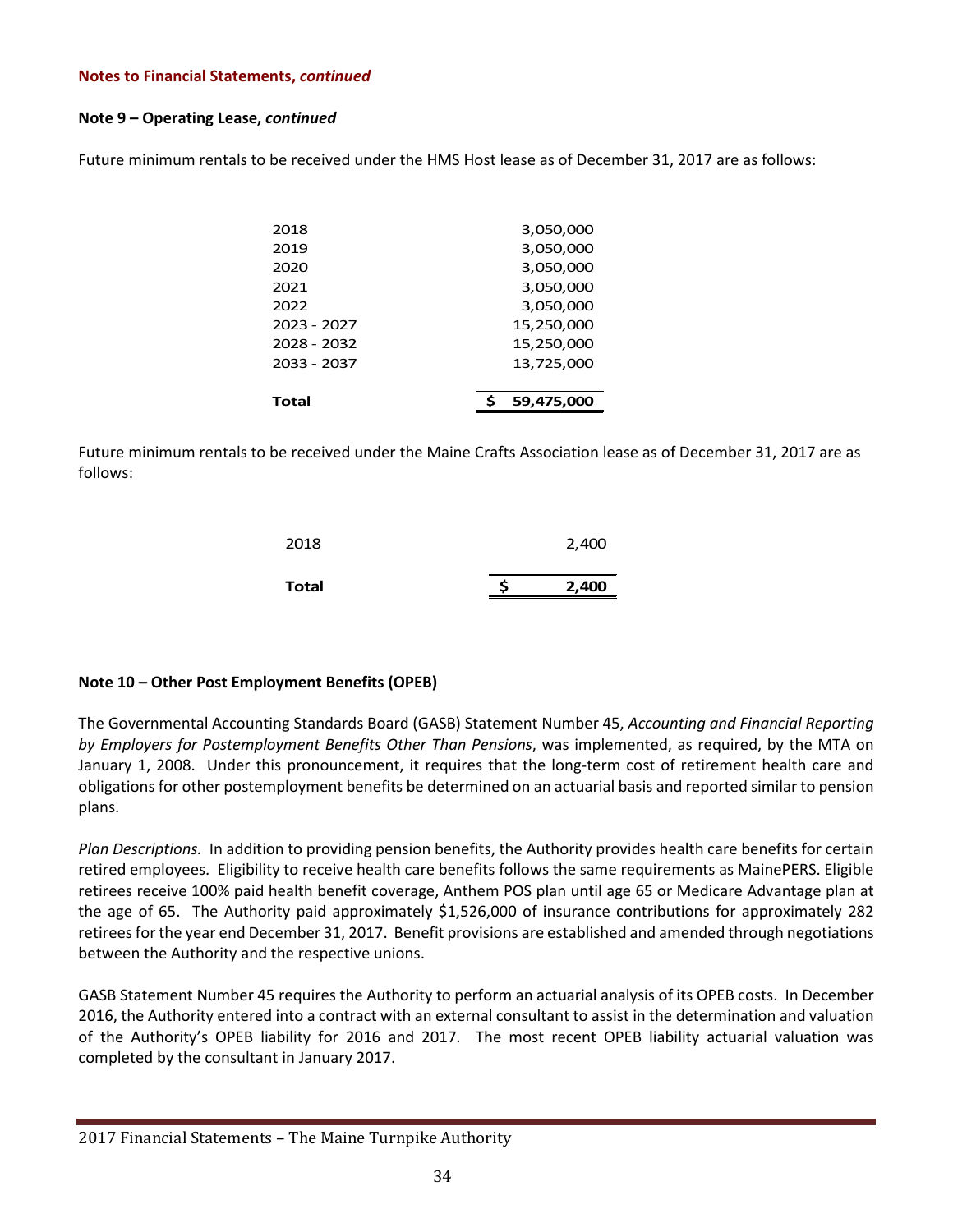### **Note 10 – Other Post Employment Benefits (OPEB),** *continued*

*Funding Policy and Annual OPEB Cost.* GASB Statement Number 45 does not mandate the prefunding of post employment benefit liabilities. The Authority currently plans to only partially fund (on a pay-as-you-go) the annual required contribution (ARC), an actuarially determined rate in accordance with the parameters of GASB Statement Number 45. The ARC represents a level of funding that, if paid on an ongoing basis, is projected to cover normal cost each year and amortize any unfunded actuarial liabilities over a period not to exceed thirty years.

The following table represents the OPEB costs for the year, the amount contributed and changes in the OPEB plan:

|                                         | <b>Years Ended December 31,</b> |             |    |             |  |
|-----------------------------------------|---------------------------------|-------------|----|-------------|--|
|                                         |                                 | 2017        |    | 2016        |  |
| Normal Cost                             | \$                              | 1,414,000   | \$ | 1,369,000   |  |
| UAAL amortization                       |                                 | 2,548,000   |    | 2,366,000   |  |
| Annual Required Contribution/OPEB Cost  |                                 | 3,962,000   |    | 3,735,000   |  |
| Interest on Net OPEB Obligation         |                                 | 795,000     |    | 721,000     |  |
| Net OPEB Obligation Adjustment          |                                 | (1,477,000) |    | (1,246,000) |  |
| Contributions Made (Pay-As-You-Go)      |                                 | (1,526,000) |    | (1,374,000) |  |
| Increase in Net OPEB Obligation         |                                 | 1,754,000   |    | 1,836,000   |  |
| Net OPEB Obligation - Beginning of Year |                                 | 19,866,253  |    | 18,030,253  |  |
| Net OPEB Obligation - End of Year       |                                 | 21,620,253  |    | 19,866,253  |  |

The Authority's annual OPEB cost, the percentage of annual OPEB cost contributed to the plan, and the net OPEB obligation was as follows:

|                                                                         | <b>Years Ended December 31,</b> |    |            |  |
|-------------------------------------------------------------------------|---------------------------------|----|------------|--|
|                                                                         | 2017                            |    | 2016       |  |
| <b>Annual Required Contribution (ARC)</b>                               | \$<br>3,962,000                 | \$ | 3,735,000  |  |
| Actual Contributions (Pay-As-You-Go)                                    | \$<br>1,526,000                 | \$ | 1,374,000  |  |
| Percentage Contributed                                                  | 38.5%                           |    | 36.8%      |  |
| <b>Actuarial Accrued Liability</b>                                      | \$<br>47,912,000                | \$ | 47,912,000 |  |
| <b>Plan Assets</b>                                                      |                                 |    |            |  |
| Unfunded Actuarial Accrued Liability                                    | \$<br>47,912,000                | \$ | 47,912,000 |  |
| Covered payroll                                                         | \$<br>19,692,000                | \$ | 19,072,000 |  |
| Unfunded actuarial accrued liability as a percentage of covered payroll | 243.3%                          |    | 251.2%     |  |

For the year ended December 31, 2015 the ARC was \$3,997,000, the actual contribution was \$1,496,000 and the percentage contributed was 37.4%.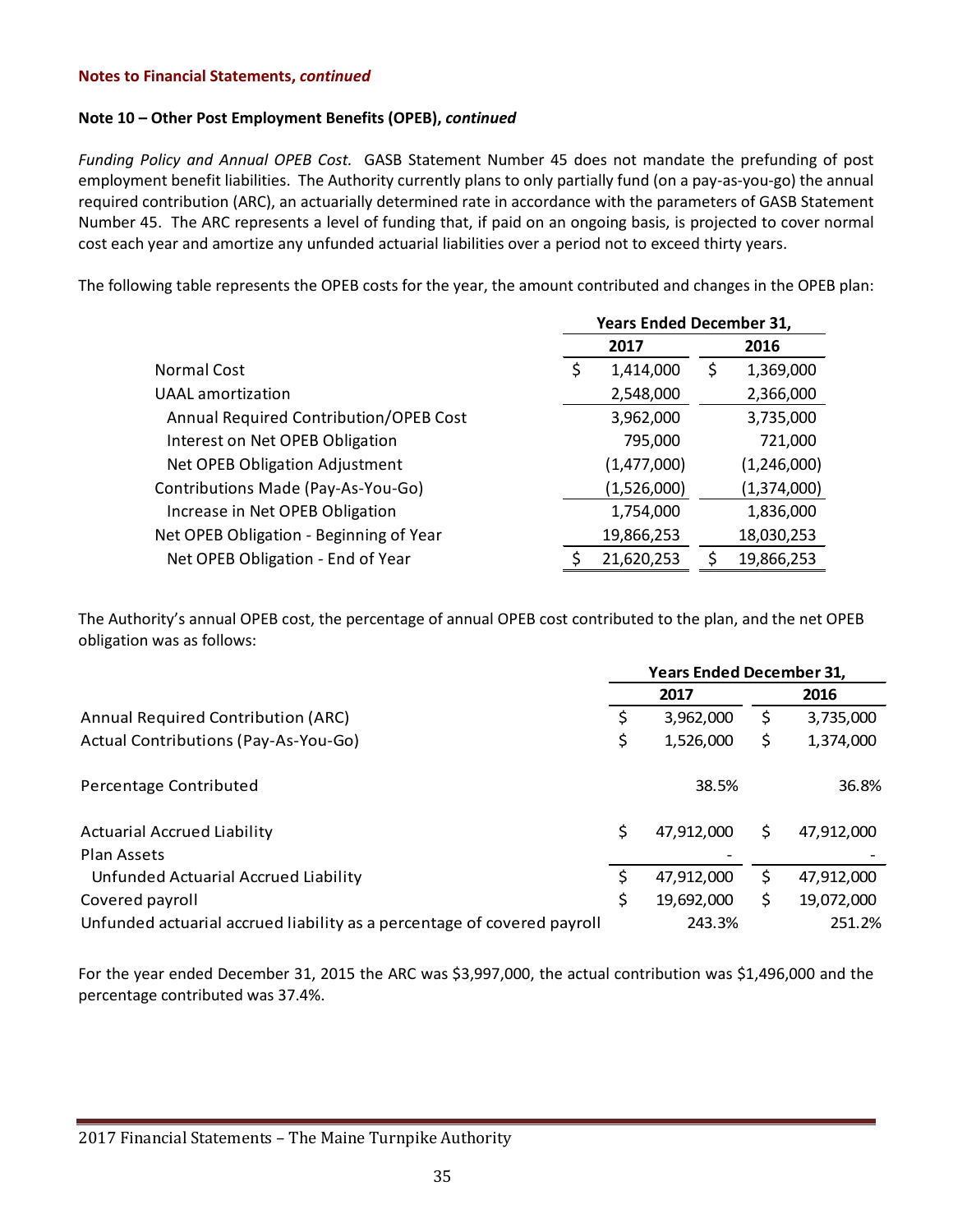### **Note 10 – Other Post Employment Benefits (OPEB),** *continued*

Actuarial valuations involve estimates of the value of reported amounts and assumptions about the probability of events in the future. Amounts determined regarding the funded status of the plan and the annual required contributions of the employer are subject to continual revision as actual results are compared to past expectations and new estimates are made about the future. The required schedule of funding progress presented as required supplementary information provides multiyear trend information that shows whether the actuarial value of plan assets is increasing or decreasing over time relative to the actuarial accrued liability for benefits.

*Actuarial Methods and Assumptions.* Projections of benefits are based on the substantive plan (the plan as understood by the employer and plan members) and include the types of benefits in force at the valuation date and the pattern of sharing benefit costs between the Authority and plan members at that point. Actuarial calculations reflect a long-term perspective and employ methods and assumptions that are designed to reduce short-term volatility in actuarial accrued liabilities and the actuarial value of plan assets. Significant methods and assumptions were as follows:

|                               | 2017             | 2016                                              |
|-------------------------------|------------------|---------------------------------------------------|
| Actuarial valuation date      | 1/1/17           | 1/1/17                                            |
| Actuarial cost method         | Entry age normal | Entry age normal                                  |
| Amortization method           |                  | Level percent of payroll Level percent of payroll |
| Remaining amortization period | 21 years         | 22 years                                          |
| Actuarial assumptions:        |                  |                                                   |
| Investment rate of return     | 4.0%             | 4.0%                                              |
| Projected salary increases    | 3.3%             | 3.3%                                              |
| Healthcare inflation rate     | $5.0\% - 6.7\%$  | $5.0\% - 6.7\%$                                   |

### **Note 11 – Union Contract**

In December 2016, the Authority signed three-year contracts with its two bargaining units, Supervisors and Employees. These contracts expire at the end of 2019.

### **Note 12 – Commitments and Contingencies**

The Authority is a defendant in various lawsuits. Although the outcomes of the lawsuits are not presently determinable, it is the belief of the Authority's legal counsel that any settlement or damages assessed would be covered by insurance, and therefore should not have a material adverse effect on the Authority's financial condition

Future commitments on outstanding construction projects for improvements and maintenance totaled approximately \$24,088,047 and \$16,098,332 as of December 31, 2017 and December 31, 2016, respectively.

Due to changes to enabling legislation in 2011, the Authority is potentially obligated to provide 5% of its annual operating revenues to the Maine Department of Transportation (MaineDOT). The Authority has incurred and expects to continue to incur significant expenses from construction projects that will be of mutual benefit to MaineDOT and accordingly has met its obligation to MaineDOT.

<sup>2017</sup> Financial Statements – The Maine Turnpike Authority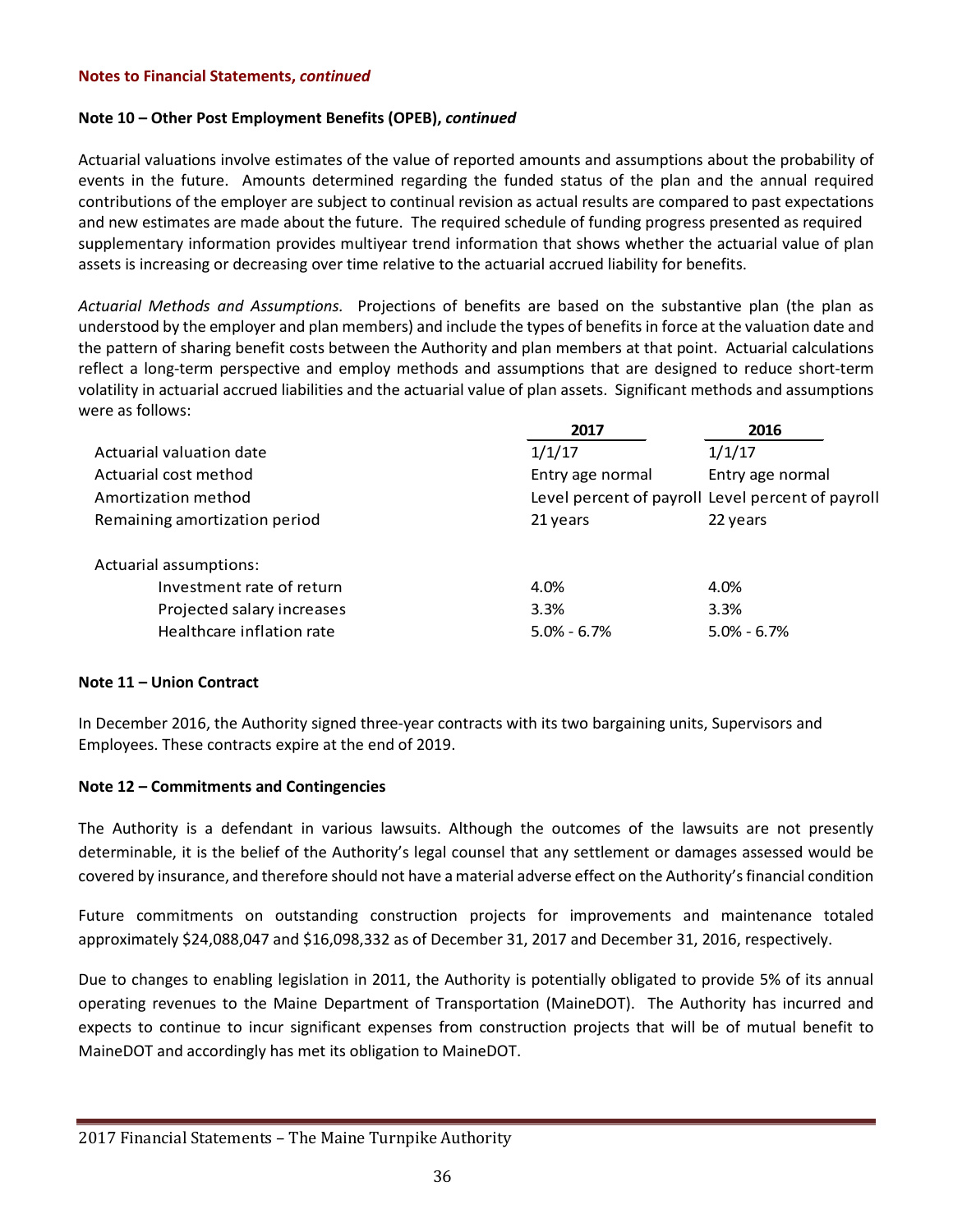### **Note 13 – Risk Management**

The Authority is exposed to various risks of loss related to theft of, damage to and destruction of assets, errors and omissions and natural disasters for which the Authority is insured through various commercial insurance carriers. As required by the Authority's contract with its bondholders, the Authority's consulting engineer certifies each year that insurance limits and coverage adequately protect the properties, interests, and operations of the Authority. Claims expenditure, liabilities and reserves are reported when it is probable that a loss has occurred and the amount of the loss can be reasonably estimated.

The Authority is self-insured for its workers' compensation liability. The program provides coverage for up to a maximum of \$1,000,000 for each workers' compensation claim and \$25,000,000 in the aggregate. In addition, the Authority purchases excess workers' compensation insurance to limit its financial risk. The Authority is responsible for claims made up to \$750,000 per covered claim. Reserves are estimated at one hundred percent of expected expenditures. Settled claims have not exceeded the commercial coverage in any of the past three years.

The following summarizes the claims activity with respect to the Authority's self-insured workers' compensation program:

|                                                               |    | 2017                 |   | 2016                 |
|---------------------------------------------------------------|----|----------------------|---|----------------------|
| Unpaid Claims as of January 1                                 | \$ | 2,742,391            | S | 2,537,522            |
| Incurred Claims                                               |    | 609,361              |   | 606,929              |
| <b>Total Claim Payments</b>                                   |    | 468,569              |   | 402,059              |
| <b>Current Claims Liability</b><br>Long-term Claims Liability |    | 504,200<br>2,378,984 |   | 411,400<br>2,330,991 |
| <b>Total Unpaid Claims Liability</b>                          | S  | 2,883,184            |   | 2,742,391            |

### **Note 14 – Subsequent Events**

In February 2018, the Authority issued \$150 million of revenue bonds maturing in 2047. Proceeds from the bonds will fund, along with cash from operations, the Authority's five-year capital improvement plan.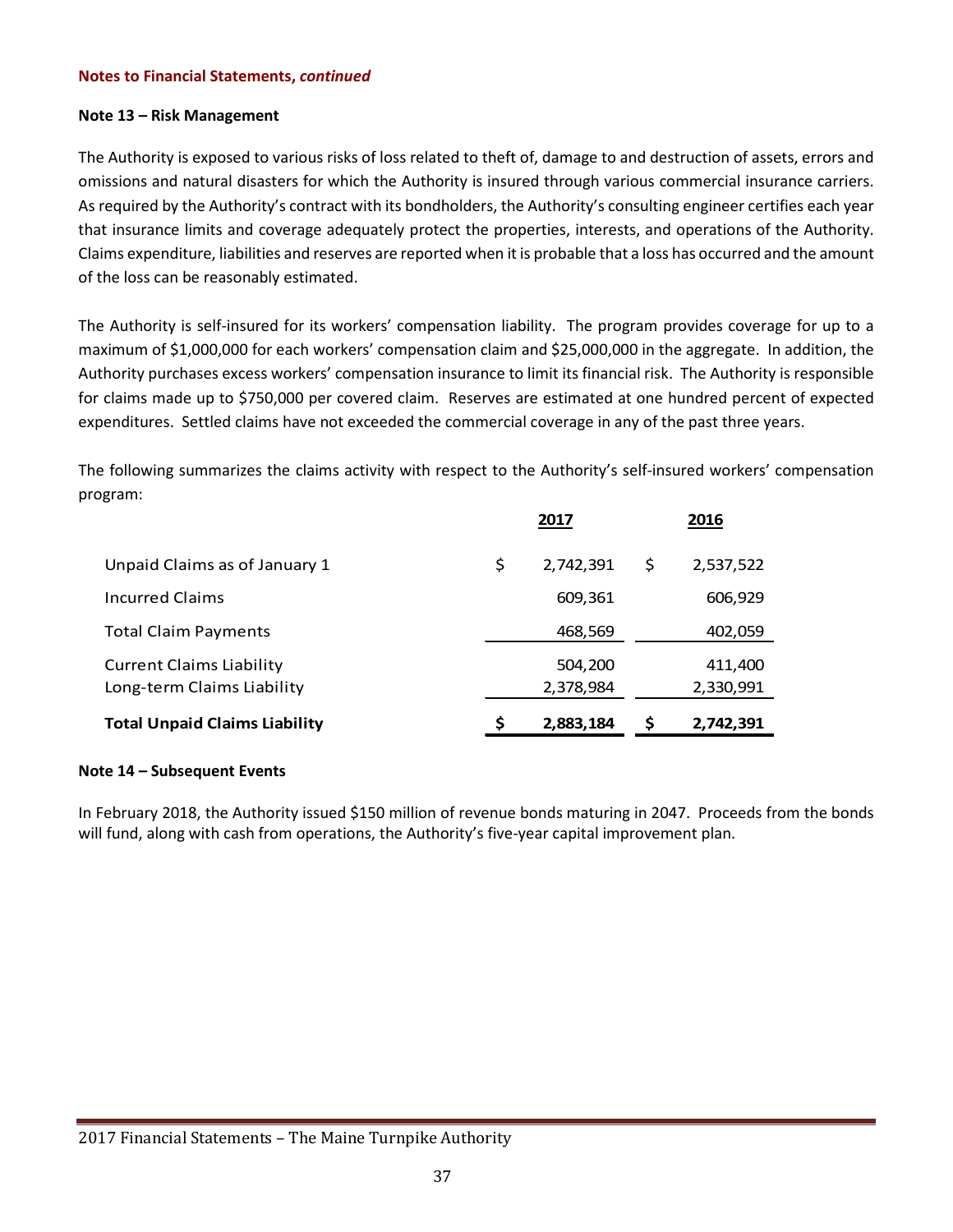#### **REQUIRED SUPPLEMENTARY INFORMATION**

#### **Trend Data on Infrastructure Condition**

The Authority has elected to use the modified approach to infrastructure reporting under GASB 34. The Authority's consulting engineers are required to make an inspection at least once a year of the Turnpike, and, on or before the first day of October of each year, to submit to the Authority a report setting forth (a) their findings whether the Turnpike has been maintained in good repair, working order and condition, (b) their advice and recommendations as to the proper maintenance, repair and operation of the Turnpike during the ensuing Fiscal Year and an estimate of the amount of money necessary for such purposes, (c) their advice and recommendations as to the amounts and types of insurance to be carried, and (d) their recommendations as to the amount that should be deposited into the Reserve Maintenance Fund during the upcoming Fiscal Year.

The roadways are rated on a 10-point scale, with 10 meaning that every aspect of the roadway is in new and perfect condition. The Authority's system as a whole is given an overall rating, indicating the average condition of all roadways operated by the Authority. The assessment of condition is made by visual inspection designed to reveal any condition that would reduce highway-user benefits below the maximum level of service. The Authority's policy is to maintain the roadway condition at rating of 8 (generally good condition) or better. The results of the 2017 inspection states that the Maine Turnpike has been maintained in generally good condition and presents a favorable appearance.

The budget to actual expenditures for Preservation for 2017 is as follows:

|                             | <b>Budget</b> | Actual     |  |
|-----------------------------|---------------|------------|--|
| <b>Preservation Expense</b> | 16,137,645 \$ | 16,900,500 |  |

### **Retiree Healthcare Plan**

| <b>Issued</b> | <b>Actuarial</b><br><b>Valuation</b> | <b>Actuarial</b><br>Value of<br><b>Assets</b> | <b>Actuarial</b><br><b>Accrued Liability</b><br>(AAL) - Entry Age |    | <b>Unfunded AAL</b><br>(UAAL) | <b>Funded</b><br>Ratio | Covered<br>Payroll | UAAL as a<br>Percentage of<br><b>Covered Payroll</b> |
|---------------|--------------------------------------|-----------------------------------------------|-------------------------------------------------------------------|----|-------------------------------|------------------------|--------------------|------------------------------------------------------|
| Year          | Date                                 | (a)                                           | (b)                                                               |    | $(b-a)$                       | (a/b)                  | (c)                | $[(b-a) / c]$                                        |
| 2009          | 1/1/2009                             | \$<br>$\overline{\phantom{a}}$                | \$<br>39,815,000                                                  | \$ | 39,815,000                    | 0.00%                  | \$19,064,000       | 208.8%                                               |
| 2010          | 1/1/2011                             | $\overline{\phantom{a}}$                      | 48,563,000                                                        |    | 48,563,000                    | 0.00%                  | 19,699,000         | 246.5%                                               |
| 2011          | 1/1/2011                             | $\overline{\phantom{0}}$                      | 48,563,000                                                        |    | 48,563,000                    | 0.00%                  | 20,093,000         | 241.7%                                               |
| 2012          | 1/1/2013                             |                                               | 51,530,000                                                        |    | 51,530,000                    | 0.00%                  | 17,114,000         | 301.1%                                               |
| 2013          | 1/1/2013                             |                                               | 51,530,000                                                        |    | 51,530,000                    | 0.00%                  | 17,670,000         | 291.6%                                               |
| 2014          | 1/1/2015                             | $\overline{\phantom{0}}$                      | 48,015,000                                                        |    | 48,015,000                    | 0.00%                  | 17,851,000         | 269.0%                                               |
| 2015          | 1/1/2015                             | $\overline{\phantom{0}}$                      | 48,015,000                                                        |    | 48,015,000                    | 0.00%                  | 18,431,000         | 260.5%                                               |
| 2016          | 1/1/2017                             |                                               | 47,912,000                                                        |    | 47,912,000                    | 0.00%                  | 19,072,000         | 251.2%                                               |
| 2017          | 1/1/2017                             |                                               | 47,912,000                                                        |    | 47,912,000                    | 0.00%                  | 19,692,000         | 243.3%                                               |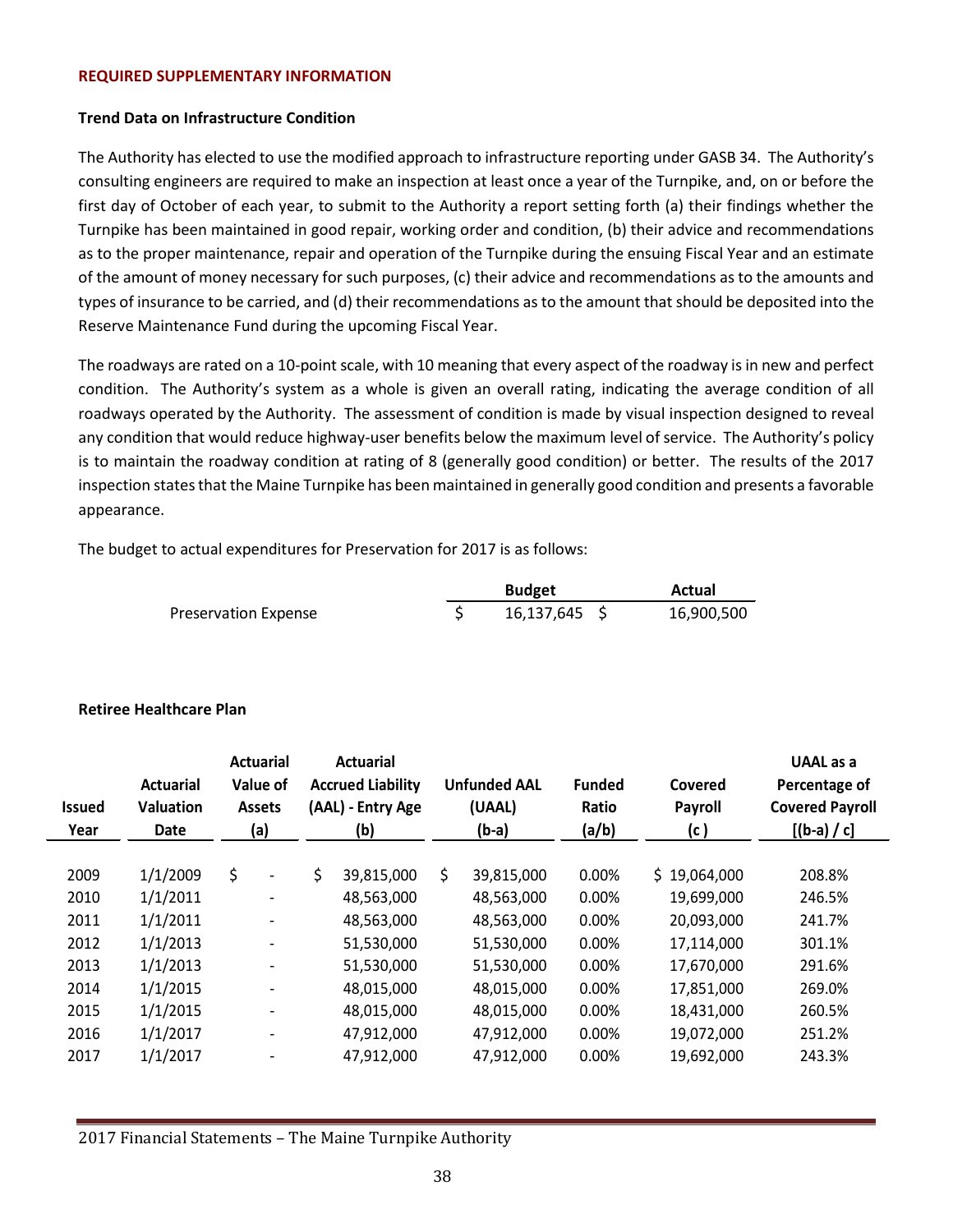### **Maine Turnpike Authority Schedule of Proportionate Share of Net Pension Liability Maine Public Employees Retirement System December 31, 2017**

#### **Maine Public Employee Retirement System**

| <b>Fiscal Year</b> | <b>Valuation Date</b> | Authority's<br>Proportion of the<br><b>Net Pension</b><br>Liability | <b>Authority's</b><br><b>Proportionate Share</b><br>of the Net Pension<br>Liability | Covered<br><b>Employee</b><br>Payroll | Authority's Share of the<br>Net Pension Liability as a<br><b>Percentage of Covered</b><br>Payroll | <b>Plan Fiduciary Net</b><br><b>Position as a Percentage</b><br>of the Total Pension<br>Liability |
|--------------------|-----------------------|---------------------------------------------------------------------|-------------------------------------------------------------------------------------|---------------------------------------|---------------------------------------------------------------------------------------------------|---------------------------------------------------------------------------------------------------|
| 2017               | 07/01/2017 \$         | 16,098,398                                                          | 3.9318%                                                                             | 22,246,620                            | 72.36%                                                                                            | 86.43%                                                                                            |
| 2016               | 07/01/2016            | 20,031,423                                                          | 3.7701%                                                                             | 20,397,862                            | 98.20%                                                                                            | 81.61%                                                                                            |
| 2015               | 07/01/2015            | 12,529,254                                                          | 3.9271%                                                                             | 19,263,547                            | 65.04%                                                                                            | 88.27%                                                                                            |
| 2014               | 07/01/2014            | 5,724,658                                                           | 3.7202%                                                                             | 18,906,556                            | 30.28%                                                                                            | 94.10%                                                                                            |

### **Maine Turnpike Authority Schedule of Contributions Maine Public Employees Retirement System December 31, 2017**

#### **Maine Public Employee Retirement System**

| <b>Fiscal Year</b> | <b>Valuation</b><br>Date | Contractually<br>Required<br><b>Contribution</b> | <b>Contributions</b><br><b>Relative to</b><br>Contractually<br>Required<br><b>Contribution</b> | <b>Contribution</b><br><b>Deficiency</b><br>(Excess) | Covered<br><b>Employee Payroll</b> |            | <b>Contributions as a</b><br><b>Percentage of Covered</b><br><b>Employee Payroll</b> |  |
|--------------------|--------------------------|--------------------------------------------------|------------------------------------------------------------------------------------------------|------------------------------------------------------|------------------------------------|------------|--------------------------------------------------------------------------------------|--|
| 2017               | 07/01/2017 \$            | 2,285,861                                        | 2,285,861<br>S                                                                                 | - \$<br>$\overline{\phantom{a}}$                     | \$                                 | 22,246,620 | 10.28%                                                                               |  |
| 2016               | 07/01/2016               | 2,034,516                                        | 2,034,516                                                                                      | $\qquad \qquad$                                      |                                    | 20,397,862 | 9.97%                                                                                |  |
| 2015               | 07/01/2015               | 1,739,777                                        | 1,739,777                                                                                      | $\qquad \qquad$                                      |                                    | 19,263,547 | 9.03%                                                                                |  |
| 2014               | 07/01/2014               | 1,471,779                                        | 1,471,779                                                                                      | ۰                                                    |                                    | 18,906,556 | 7.78%                                                                                |  |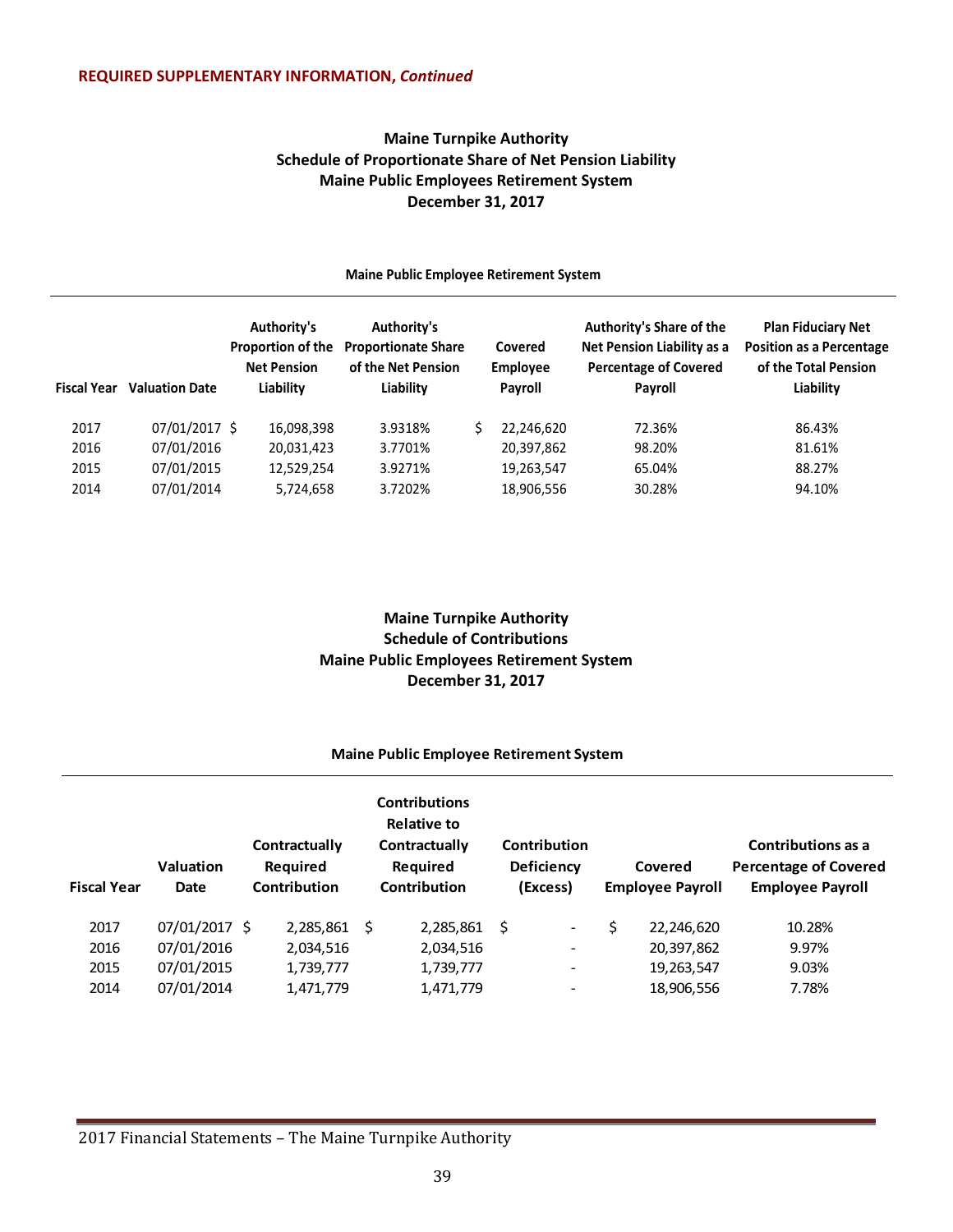### **OTHER SUPPLEMENTARY INFORMATION**

**Calculation of the Composite Debt Service Ratio, as Defined by the Bond Resolutions and Related Documents (000's)**

|                                                                 | <b>Years Ended December 31st,</b> |         |                     |         |  |
|-----------------------------------------------------------------|-----------------------------------|---------|---------------------|---------|--|
|                                                                 |                                   | 2017    |                     | 2016    |  |
| <b>Revenues:</b>                                                |                                   |         |                     |         |  |
| Net Fare Revenue                                                | \$                                | 136,066 | \$                  | 133,822 |  |
| <b>Concession Rental</b>                                        |                                   | 4,997   |                     | 4,548   |  |
| Investment Income <sup>1</sup>                                  |                                   | 1,042   |                     | 505     |  |
| Miscellaneous                                                   |                                   | 1,947   |                     | 1,504   |  |
| <b>Total Revenues</b>                                           | $\mathsf{S}$                      | 144,052 | $\ddot{\bm{s}}$     | 140,379 |  |
| <b>Expenses:</b>                                                |                                   |         |                     |         |  |
| Operations                                                      |                                   | 24,716  |                     | 23,786  |  |
| Maintenance                                                     |                                   | 13,519  |                     | 11,809  |  |
| Adminstrative                                                   |                                   | 2,441   |                     | 2,491   |  |
| <b>Total Expenses</b>                                           | \$                                | 40,676  | \$                  | 38,087  |  |
| <b>Net Operating Revenues</b>                                   | $\frac{1}{2}$                     | 103,376 | $\ddot{\bm{\zeta}}$ | 102,292 |  |
| Debt Service Payments <sup>2</sup>                              |                                   | 33,644  |                     | 33,384  |  |
| Reserve Maintenance Fund Deposit                                |                                   | 37,000  |                     | 36,500  |  |
| MDOT Account / Sub Debt Fund Deposit                            |                                   | 3,698   |                     | 3,701   |  |
| <b>Other General Reserve Fund Deposits</b>                      | \$                                | 29,034  | \$                  | 28,707  |  |
| Debt Service Ratio of Net Revenues to Debt Service <sup>3</sup> |                                   | 3.07    |                     | 3.06    |  |

**Note:** Revenues and expenses are presented on this schedule on the accrual basis in accordance with accounting principles generally accepted in the United States of America. Certain amounts included on the Statements of Revenues, Expenses, and Changes in Net Position are not part of the net revenues, as defined, and therefore excluded from this schedule.

 $1$  Capital fund and Rebate Fund earnings are not included in investment income, consistent with the Maine Turnpike Revenue Bond Resolution.

<sup>2</sup> Represents Debt Service Deposits, net of capitalized interest, on the outstanding Revenue Bonds only.

<sup>3</sup> Net Revenues divided by Debt Service. The Bond Resolution requires a minimum ratio of 2.0.